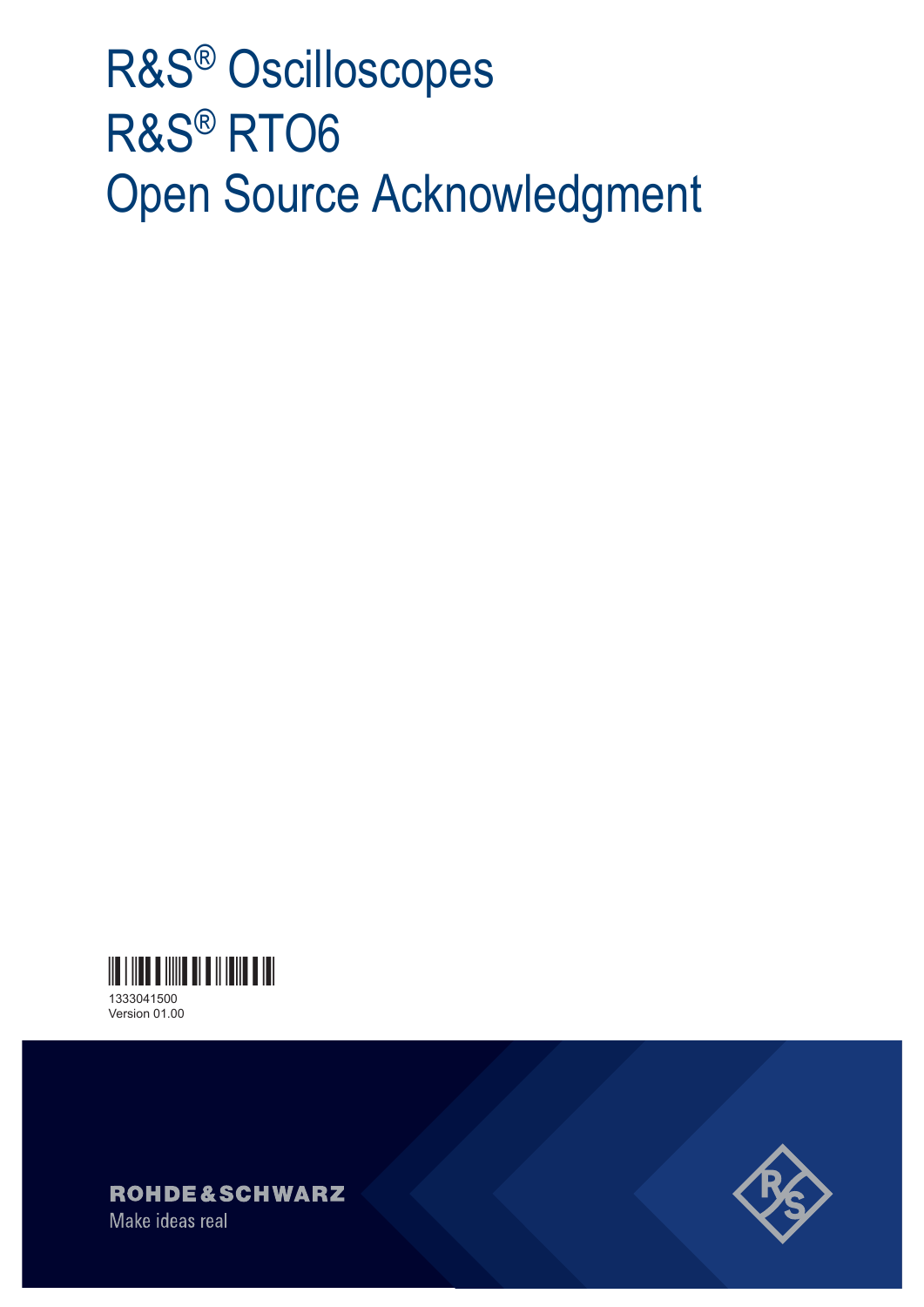© 2021 Rohde & Schwarz GmbH & Co. KG Mühldorfstr. 15, 81671 München, Germany Phone: +49 89 41 29 - 0 Fax: +49 89 41 29 12 164 Email: [info@rohde-schwarz.com](mailto:info@rohde-schwarz.com) Internet: [www.rohde-schwarz.com](http://www.rohde-schwarz.com) Subject to change – Data without tolerance limits is not binding. R&S® is a registered trademark of Rohde & Schwarz GmbH & Co. KG.

Trade names are trademarks of their owners.

1333.0415.00 | Version 01.00 | R&S® Oscilloscopes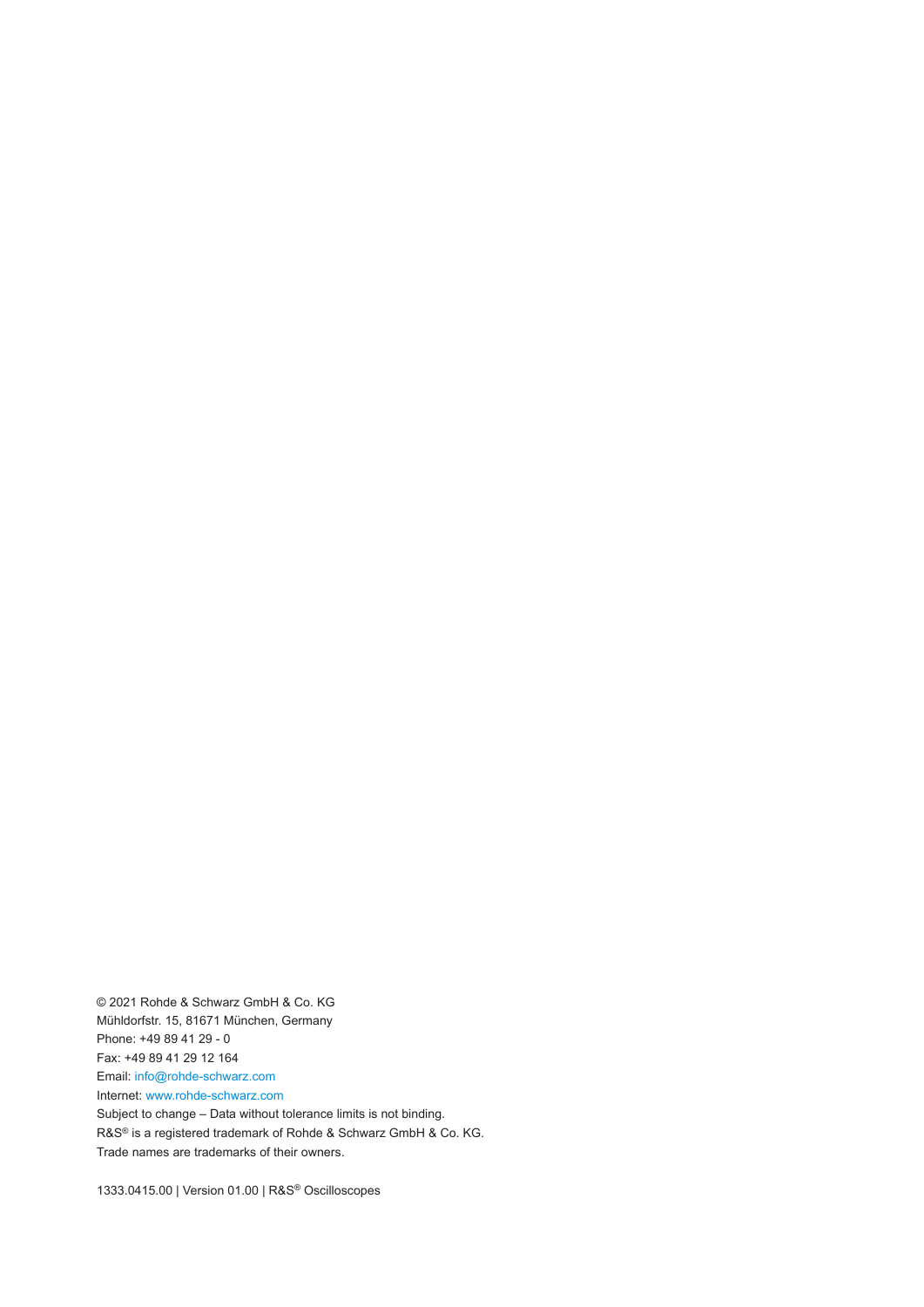## **Contents**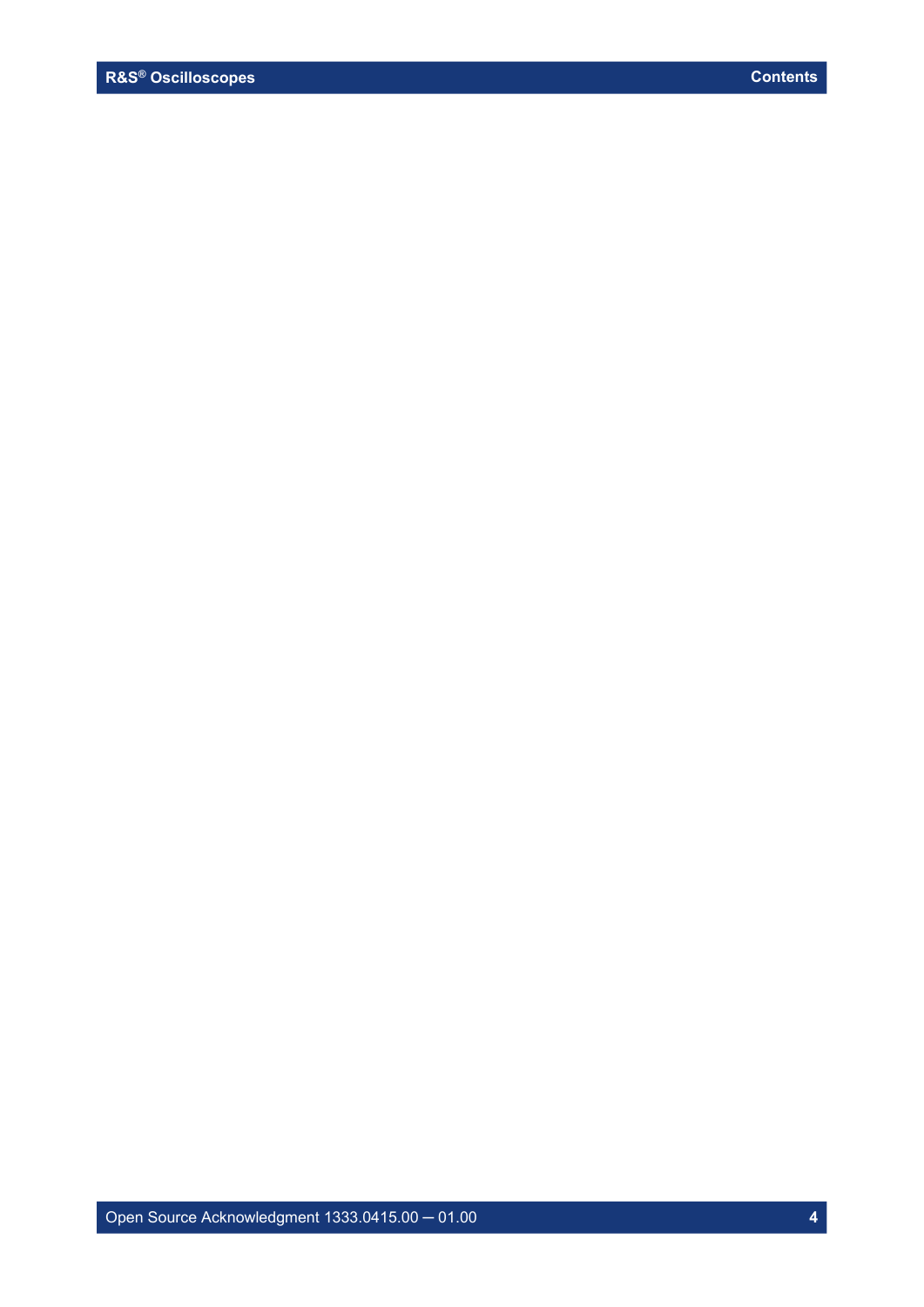## <span id="page-4-0"></span>1 Introduction

This product uses a number of open source software packages which are listed in the section ["Software packages" on page 6](#page-5-0).

The open source software is provided free of charge. You are entitled to use the open source software in accordance with the respective license conditions as provided in the following chapters.

Rohde & Schwarz would like to thank the open source community for their valuable contribution to our products.

## **1.1 Disclaimer**

The open source software is distributed WITHOUT ANY WARRANTY; without even the implied warranty of MERCHANTABILITY or FITNESS FOR A PARTICULAR PUR-POSE. The respective licenses may contain more details.

## **1.2 How to obtain the source code**

The software included in this product may contain copyrighted software that is licensed under a license requiring us to provide the source code of that software, such as the GPL or LGPL. You may obtain the complete corresponding source code for such copyrighted software from us for an unlimited period of time and at no charge. In this case, please contact:

Rohde & Schwarz GmbH & Co. KG

Mühldorfstr. 15, 81671 München, Germany

Phone: +49 89 41 29 - 12345

Email: customersupport@rohde-schwarz.com

Internet: www.customersupport.rohde-schwarz.com

This offer is valid to anyone in receipt of this information.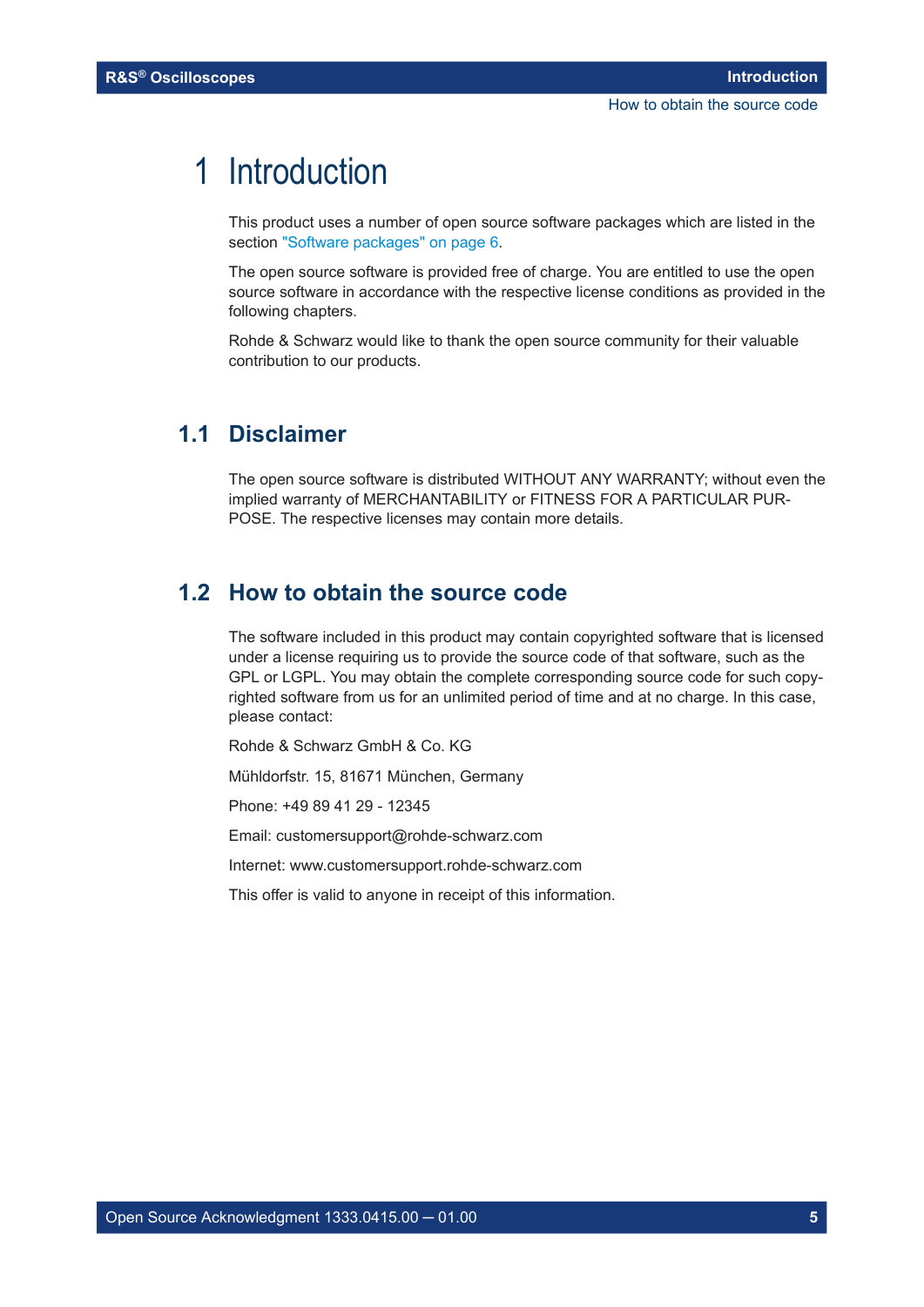## <span id="page-5-0"></span>2 Software packages

► The software contained in this product makes use of the following open source software packages.

| Package                                                 | <b>Version</b> | License                                               |
|---------------------------------------------------------|----------------|-------------------------------------------------------|
| 7-zip                                                   | 18.06          | <b>GNU Lesser General Public License v2.1</b>         |
| <b>AC Datatypes</b>                                     | 1.1            | Algorithmic C Datatypes End-User License Agreement    |
| <b>BOOST Library</b>                                    | 1.67.0         | Boost Software License 1.0                            |
| chmlib                                                  | 0.38           | <b>GNU Lesser General Public License v2.1</b>         |
| <b>CHMLib</b>                                           | 0.40           | GNU Lesser General Public License v2 1                |
| Code from the<br>FreeBSD Project                        | unspecific     | <b>BSD 3-clause "New" or "Revised" License</b>        |
| Code from the<br><b>LLVM Compiler</b><br>Infrastructure | unspecific     | The University of Illinois - NCSA Open Source License |
| DNSSD.DLL                                               | 320.5          | <b>BSD 3-clause "New" or "Revised" License</b>        |
| <b>DOJO</b>                                             | 1.8.1          | BSD 3-clause "New" or "Revised" License               |
| double-conver-<br>sion (V8 project)                     | unspecific     | <b>BSD 3-clause "New" or "Revised" License</b>        |
| EasyHook                                                | 2.7.6270.0     | <b>GNU Lesser General Public License v3.0</b>         |
| Eigen                                                   | 3.3.3          | <b>Mozilla Public License 2.0</b>                     |
| Expat XML<br>Parser Toolkit                             | 2.2            | <b>MIT License</b>                                    |
| FreeType                                                | 2.4.10         | <b>Freetype Project License</b>                       |
| GNU MP Bignum<br>Library                                | 4.1.2          | <b>GNU Lesser General Public License v3.0</b>         |
| Google Glog log-<br>ging library for C<br>$^{++}$       | 0.3.4          | <b>BSD 3-clause "New" or "Revised" License</b>        |
| Google Protobuf<br>protocol buffers<br>library          | 3.5.2          | <b>BSD 3-clause "New" or "Revised" License</b>        |
| libpng                                                  | 1.5.13         | libpng License                                        |
| MD4 (RFC 1320)<br>Message-Digest<br>Algorithm           | unspecific     | <b>MD4</b> license                                    |
| MD5 (RFC 1321)<br>Message-Digest<br>Algorithm           | unspecific     | <b>RSA Message-Digest License</b>                     |
| mDNS Res-<br>ponder                                     | 320.5          | <b>Artistic License 2.0</b>                           |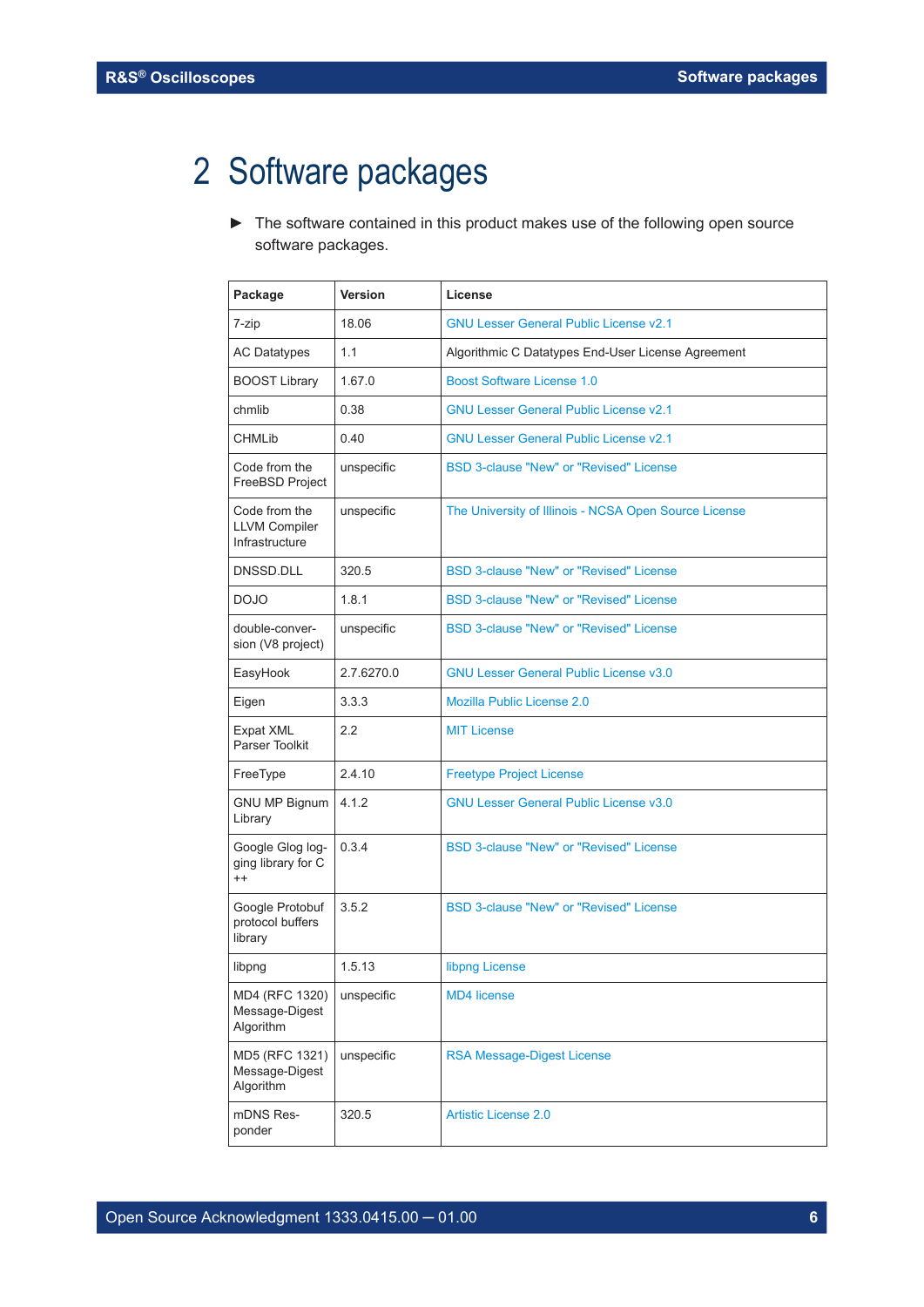| Package                                      | <b>Version</b>     | License                                                                                                                                                                                                                         |
|----------------------------------------------|--------------------|---------------------------------------------------------------------------------------------------------------------------------------------------------------------------------------------------------------------------------|
| Net-SNMP                                     | 5.7.2              | <b>Net-SNMP License</b>                                                                                                                                                                                                         |
| nginx                                        | 1.0.4              | <b>BSD 2-clause "Simplified" License</b>                                                                                                                                                                                        |
| noVNC                                        | 0.4                | <b>GNU Lesser General Public License v3.0 AND</b><br><b>GNU Library General Public License v2 AND</b><br><b>MIT License AND</b><br><b>BSD 3-clause "New" or "Revised" License AND</b><br>zlib License AND<br>Apache License 2.0 |
| OncRpc                                       | 1.14               | <b>Sun RPC License</b>                                                                                                                                                                                                          |
| OpenJDK                                      | 1.7.0              | <b>GNU General Public License v2.0 WITH</b><br><b>Classpath exception 2.0</b>                                                                                                                                                   |
| OpenSSL                                      | 1.0.2d             | <b>OpenSSL License</b>                                                                                                                                                                                                          |
| OpenSSL                                      | 1.0.2i             | <b>OpenSSL License</b>                                                                                                                                                                                                          |
| OpenSSL                                      | 1.0.1u             | <b>OpenSSL License</b>                                                                                                                                                                                                          |
| OpenSSL crypto-<br>graphic library           | 1.0.1i             | <b>OpenSSL License</b>                                                                                                                                                                                                          |
| OpenSSL crypto-<br>graphic library           | 1.1.1 <sub>b</sub> | <b>OpenSSL License</b>                                                                                                                                                                                                          |
| PCRE library                                 | 8.34               | <b>BSD 3-clause "New" or "Revised" License</b>                                                                                                                                                                                  |
| PCRE library                                 | 8.41               | <b>BSD 3-clause "New" or "Revised" License</b>                                                                                                                                                                                  |
| PHP                                          | 5.3.1              | PHP License v3.01                                                                                                                                                                                                               |
| POCO C++ libra-<br>ries                      | 1.6.1              | <b>Boost Software License 1.0</b>                                                                                                                                                                                               |
| POCO C++ libra-<br>ries                      | 1.9.0              | <b>Boost Software License 1.0</b>                                                                                                                                                                                               |
| Public Domain<br><b>JSON Parser for</b><br>С | unspecific         | <b>The Unlicense</b>                                                                                                                                                                                                            |
| RapidXML                                     | 1.13               | <b>MIT License OR</b><br><b>Boost Software License 1.0</b>                                                                                                                                                                      |
| ResizableLib                                 | 1.1                | <b>Artistic License 1.0</b>                                                                                                                                                                                                     |
| SQLite                                       | 3.9.2              | <b>SQLITE Copyright Notice</b>                                                                                                                                                                                                  |
| SQLite                                       | 3.22.0             | <b>SQLITE Copyright Notice</b>                                                                                                                                                                                                  |
| The Apache(TM)<br>FOP Project                | 1.1                | Apache License 2.0                                                                                                                                                                                                              |
| TightVNC                                     | 2.7.10             | <b>GNU General Public License v2.0</b>                                                                                                                                                                                          |
| XZIP and XUN-<br>ZIP                         | 1.3                | Info-ZIP License                                                                                                                                                                                                                |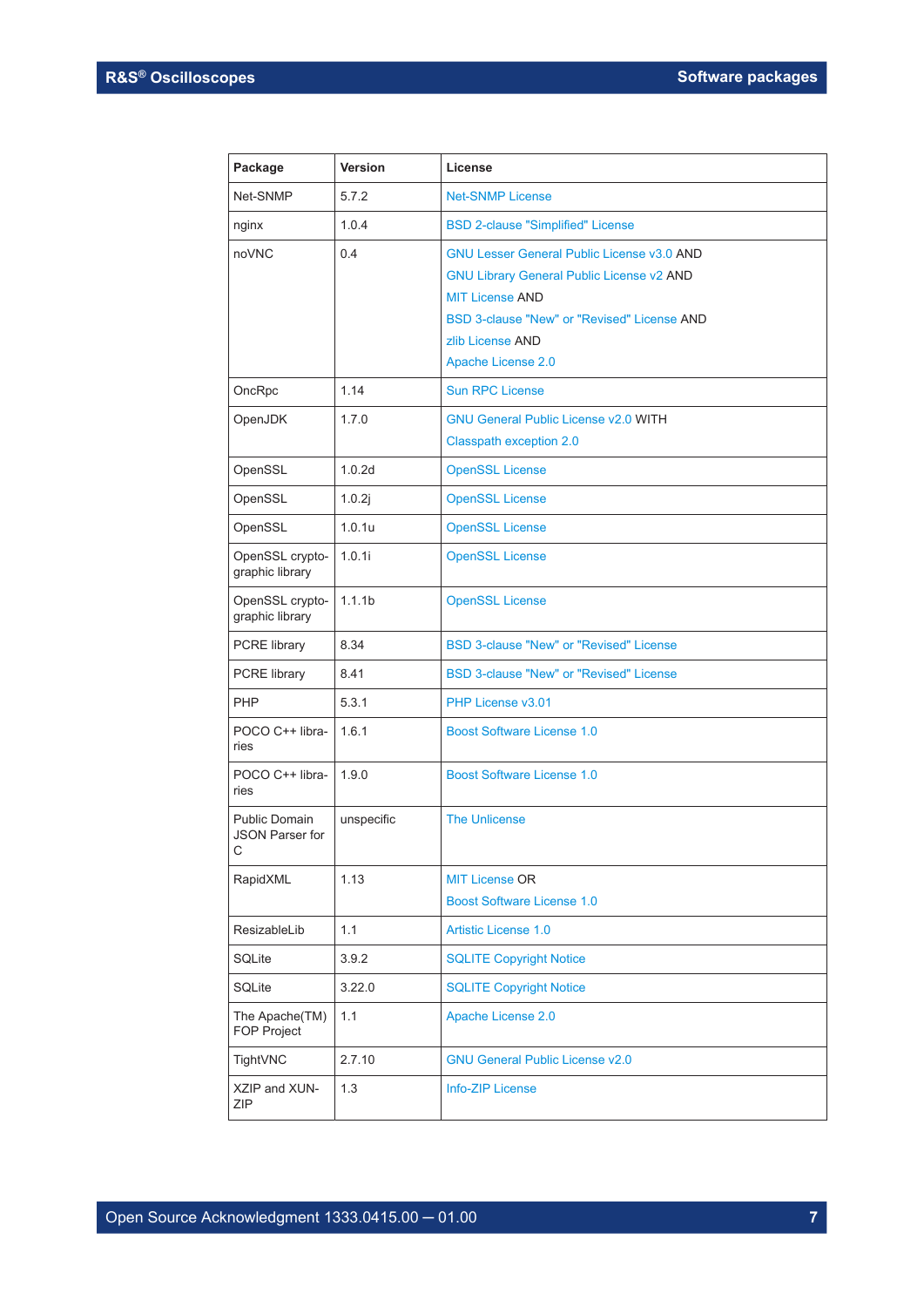| Package                              | <b>Version</b> | License      |
|--------------------------------------|----------------|--------------|
| ZLib                                 | 1.2.11         | zlib License |
| Zlib compression   1.2.11<br>library |                | zlib License |

Distributed under the Boost Software License, Version 1.0. (See accompanying file LICENSE 1 0.txt or copy at http://www.boost.org/LICENSE 1 0.txt)

(as part of POCO)

Developed by:

LLVM Team

University of Illinois at Urbana-Champaign

http://llvm.org

(as part of POCO)

(as part of POCO)

(as part of POCO)

Precompiled dynamic GMP library and header file for Visual C++

derived from the RSA Data

Security, Inc. MD4 Message-Digest Algorithm (as part of POCO)

derived from the RSA Data

Security, Inc. MD5 Message-Digest Algorithm (as part of POCO)

This product includes software developed by the OpenSSL Project for use in the OpenSSL Toolkit (http://www.openssl.org/). This product includes cryptographic software written by Eric Young (eay@cryptsoft.com) and software written by Tim Hudson(tjh@cryptsoft.com).

This product includes software developed by the OpenSSL Project for use in the OpenSSL Toolkit (http://www.openssl.org/). This product includes cryptographic software written by Eric Young (eay@cryptsoft.com) and software written by Tim Hudson(tjh@cryptsoft.com).

Developed by the OpenSSL Project for use in the OpenSSL Toolkit (`http:// www.openssl.org/`) includes cryptographic software written by Eric Young (`eay@cryptsoft.com') and software written by Tim Hudson ('tjh@cryptsoft.com').

(as part of POCO)

(as part of POCO)

(as part of POCO)

Apache FOP

Copyright 1999-2012 The Apache Software Foundation

This product includes software developed at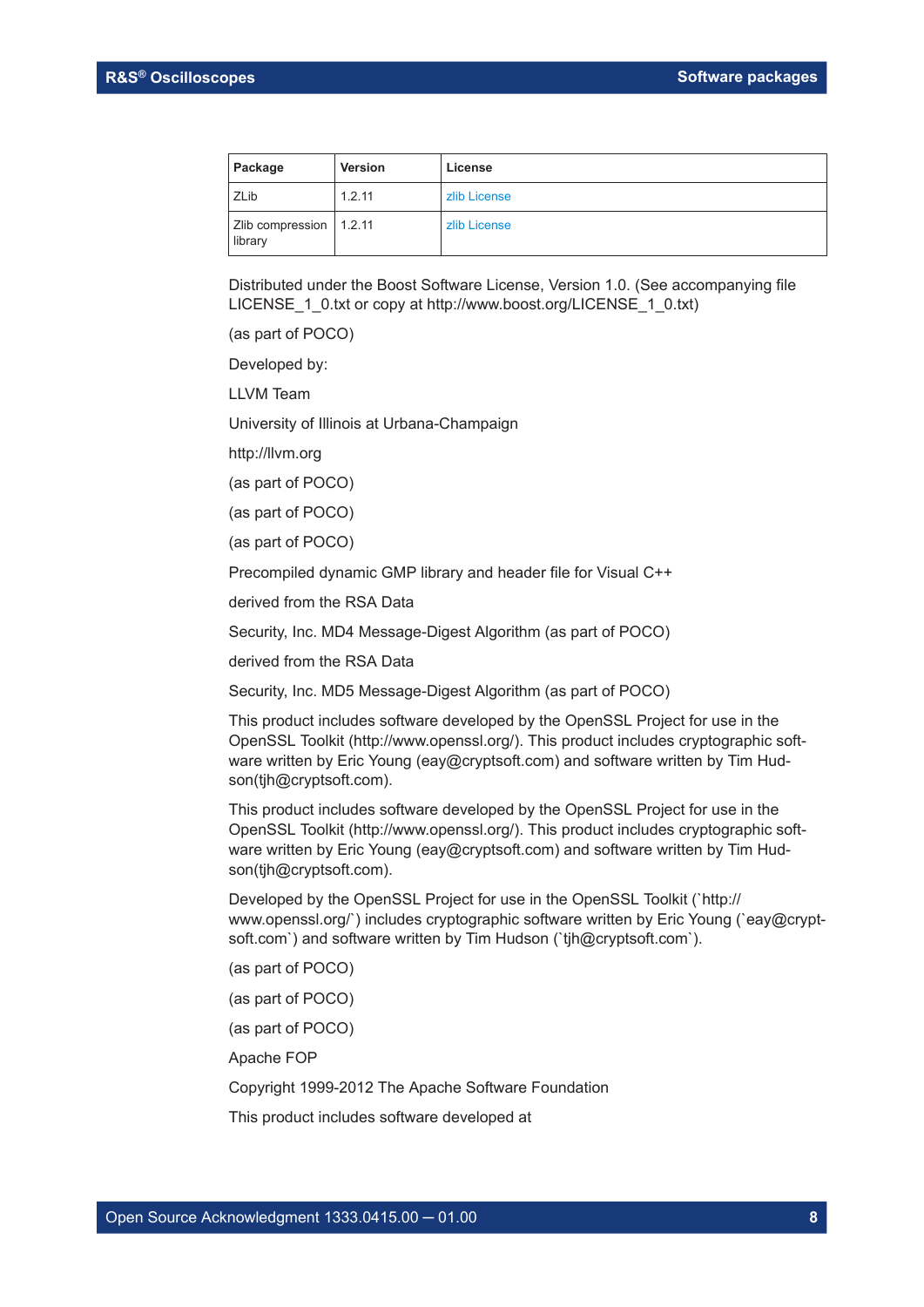The Apache Software Foundation (http://www.apache.org/).

This software consists of voluntary contributions made by many individuals on behalf of The Apache Software Foundation and was originally created by James Tauber <jtauber@jtauber.com>.

(as part of POCO)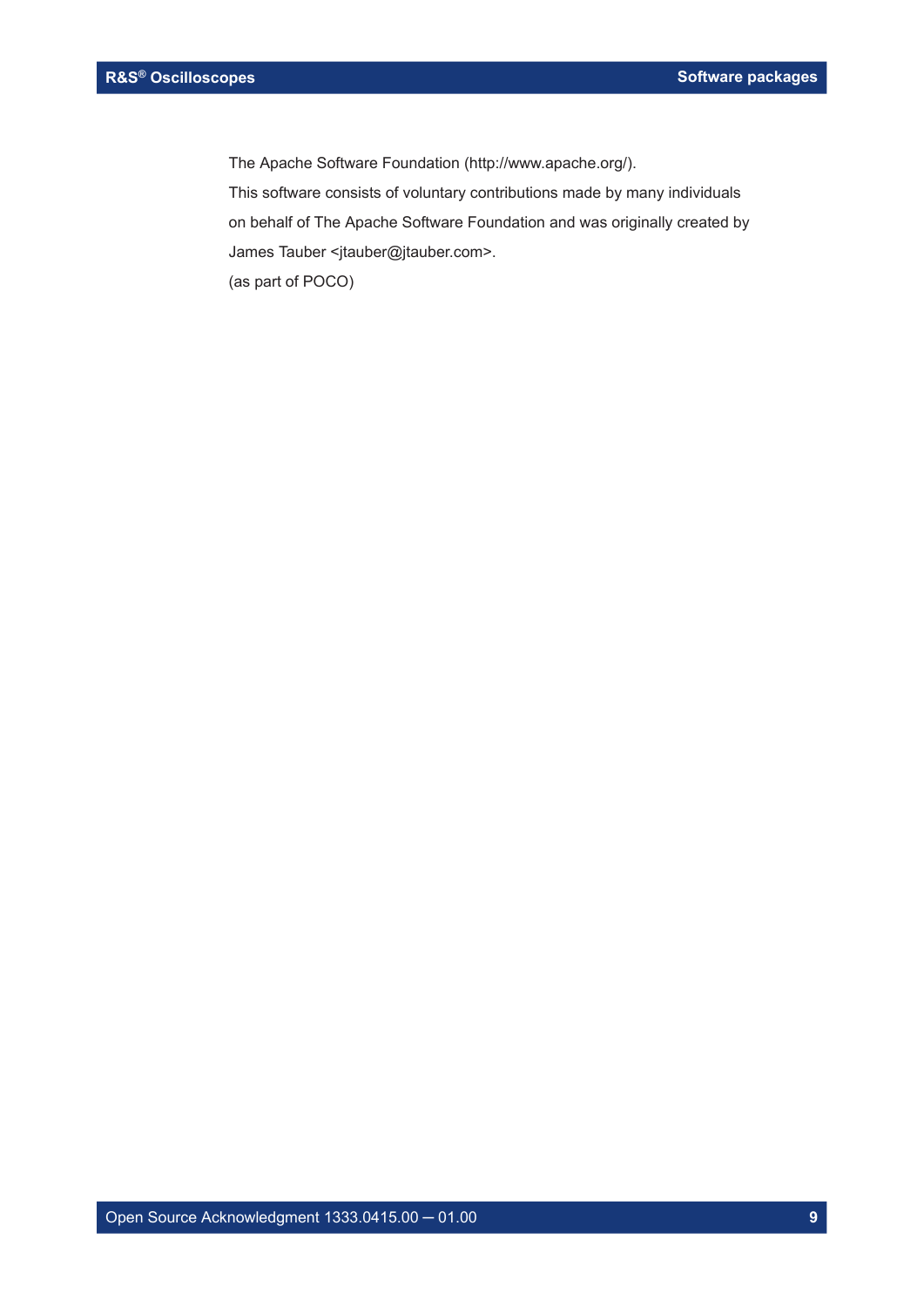## <span id="page-9-0"></span>3 Verbatim license texts

## **3.1 Apache License 2.0**

Apache License

Version 2.0, January 2004

http://www.apache.org/licenses/

TERMS AND CONDITIONS FOR USE, REPRODUCTION, AND DISTRIBUTION

1. Definitions.

"License" shall mean the terms and conditions for use, reproduction, and distribution as defined by Sections 1 through 9 of this document.

"Licensor" shall mean the copyright owner or entity authorized by the copyright owner that is granting the License.

"Legal Entity" shall mean the union of the acting entity and all other entities that control, are controlled by, or are under common control with that entity. For the purposes of this definition, "control" means (i) the power, direct or indirect, to cause the direction or management of such entity, whether by contract or otherwise, or (ii) ownership of fifty percent (50%) or more of the outstanding shares, or (iii) beneficial ownership of such entity.

"You" (or "Your") shall mean an individual or Legal Entity exercising permissions granted by this License.

"Source" form shall mean the preferred form for making modifications, including but not limited to software source code, documentation source, and configuration files.

"Object" form shall mean any form resulting from mechanical transformation or translation of a Source form, including but not limited to compiled object code, generated documentation, and conversions to other media types.

"Work" shall mean the work of authorship, whether in Source or Object form, made available under the License, as indicated by a copyright notice that is included in or attached to the work (an example is provided in the Appendix below).

"Derivative Works" shall mean any work, whether in Source or Object form, that is based on (or derived from) the Work and for which the editorial revisions, annotations, elaborations, or other modifications represent, as a whole, an original work of authorship. For the purposes of this License, Derivative Works shall not include works that remain separable from, or merely link (or bind by name) to the interfaces of, the Work and Derivative Works thereof.

"Contribution" shall mean any work of authorship, including the original version of the Work and any modifications or additions to that Work or Derivative Works thereof, that is intentionally submitted to Licensor for inclusion in the Work by the copyright owner or by an individual or Legal Entity authorized to submit on behalf of the copyright owner. For the purposes of this definition, "submitted" means any form of electronic, verbal, or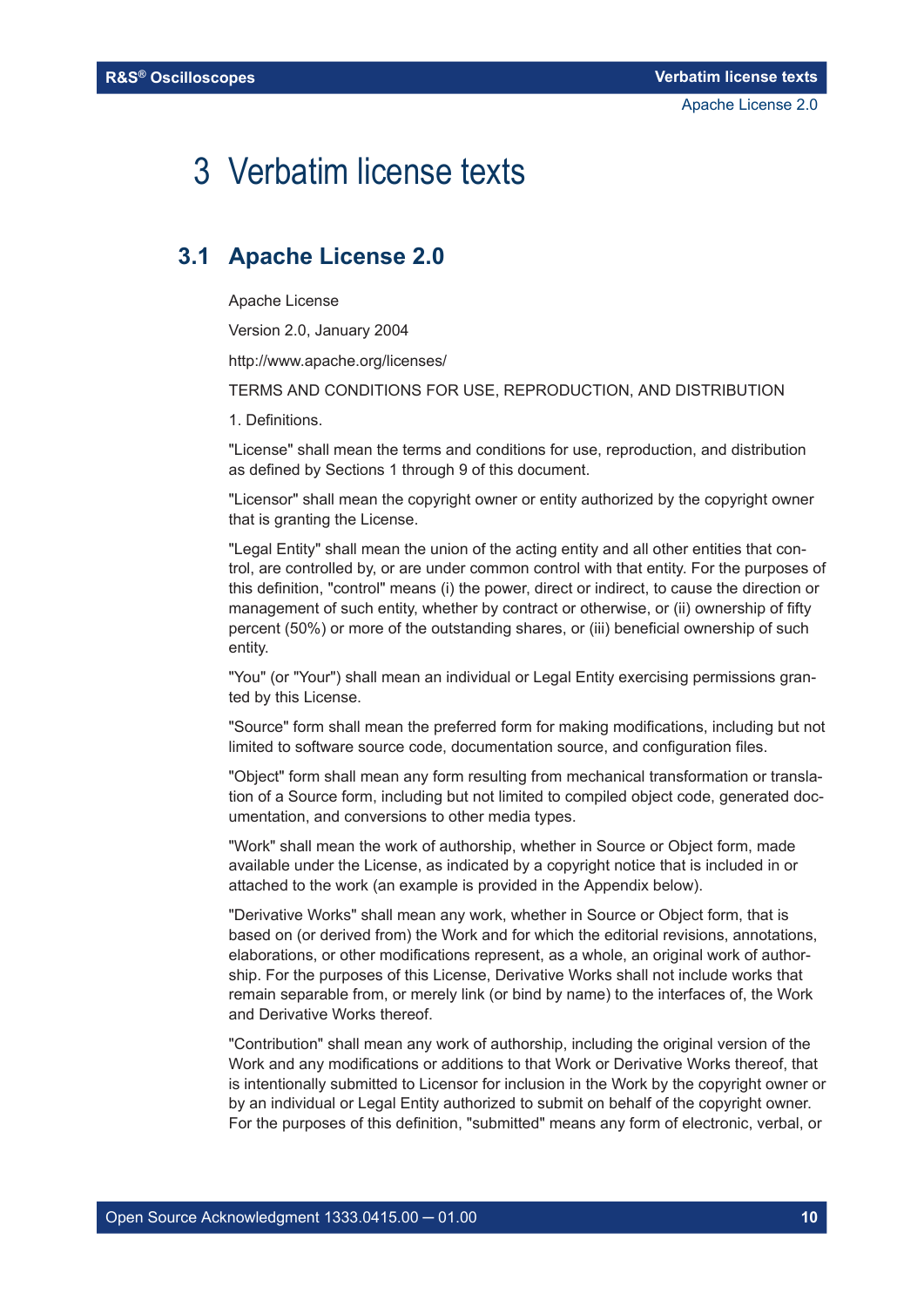written communication sent to the Licensor or its representatives, including but not limited to communication on electronic mailing lists, source code control systems, and issue tracking systems that are managed by, or on behalf of, the Licensor for the purpose of discussing and improving the Work, but excluding communication that is conspicuously marked or otherwise designated in writing by the copyright owner as "Not a Contribution."

"Contributor" shall mean Licensor and any individual or Legal Entity on behalf of whom a Contribution has been received by Licensor and subsequently incorporated within the **Work** 

2. Grant of Copyright License. Subject to the terms and conditions of this License, each Contributor hereby grants to You a perpetual, worldwide, non-exclusive, nocharge, royalty-free, irrevocable copyright license to reproduce, prepare Derivative Works of, publicly display, publicly perform, sublicense, and distribute the Work and such Derivative Works in Source or Object form.

3. Grant of Patent License. Subject to the terms and conditions of this License, each Contributor hereby grants to You a perpetual, worldwide, non-exclusive, no-charge, royalty-free, irrevocable (except as stated in this section) patent license to make, have made, use, offer to sell, sell, import, and otherwise transfer the Work, where such license applies only to those patent claims licensable by such Contributor that are necessarily infringed by their Contribution(s) alone or by combination of their Contribution(s) with the Work to which such Contribution(s) was submitted. If You institute patent litigation against any entity (including a cross-claim or counterclaim in a lawsuit) alleging that the Work or a Contribution incorporated within the Work constitutes direct or contributory patent infringement, then any patent licenses granted to You under this License for that Work shall terminate as of the date such litigation is filed.

4. Redistribution. You may reproduce and distribute copies of the Work or Derivative Works thereof in any medium, with or without modifications, and in Source or Object form, provided that You meet the following conditions:

a.You must give any other recipients of the Work or Derivative Works a copy of this License; and

b.You must cause any modified files to carry prominent notices stating that You changed the files; and

c.You must retain, in the Source form of any Derivative Works that You distribute, all copyright, patent, trademark, and attribution notices from the Source form of the Work, excluding those notices that do not pertain to any part of the Derivative Works; and

d.If the Work includes a "NOTICE" text file as part of its distribution, then any Derivative Works that You distribute must include a readable copy of the attribution notices contained within such NOTICE file, excluding those notices that do not pertain to any part of the Derivative Works, in at least one of the following places: within a NOTICE text file distributed as part of the Derivative Works; within the Source form or documentation, if provided along with the Derivative Works; or, within a display generated by the Derivative Works, if and wherever such third-party notices normally appear. The contents of the NOTICE file are for informational purposes only and do not modify the License. You may add Your own attribution notices within Derivative Works that You distribute, alongside or as an addendum to the NOTICE text from the Work, provided that such additional attribution notices cannot be construed as modifying the License.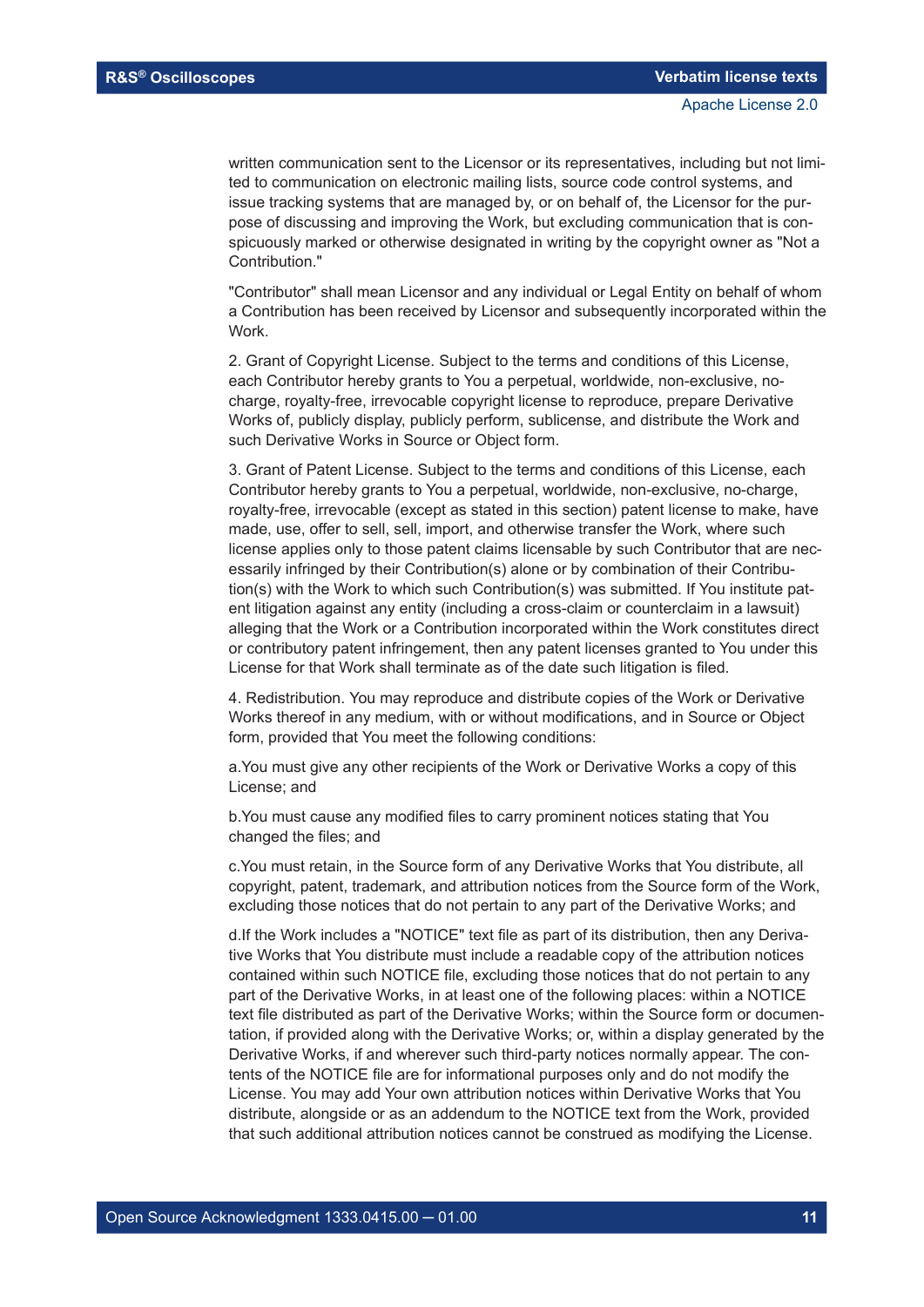<span id="page-11-0"></span>You may add Your own copyright statement to Your modifications and may provide additional or different license terms and conditions for use, reproduction, or distribution of Your modifications, or for any such Derivative Works as a whole, provided Your use, reproduction, and distribution of the Work otherwise complies with the conditions stated in this License.

5. Submission of Contributions. Unless You explicitly state otherwise, any Contribution intentionally submitted for inclusion in the Work by You to the Licensor shall be under the terms and conditions of this License, without any additional terms or conditions. Notwithstanding the above, nothing herein shall supersede or modify the terms of any separate license agreement you may have executed with Licensor regarding such Contributions.

6. Trademarks. This License does not grant permission to use the trade names, trademarks, service marks, or product names of the Licensor, except as required for reasonable and customary use in describing the origin of the Work and reproducing the content of the NOTICE file.

7. Disclaimer of Warranty. Unless required by applicable law or agreed to in writing, Licensor provides the Work (and each Contributor provides its Contributions) on an "AS IS" BASIS, WITHOUT WARRANTIES OR CONDITIONS OF ANY KIND, either express or implied, including, without limitation, any warranties or conditions of TITLE, NON-INFRINGEMENT, MERCHANTABILITY, or FITNESS FOR A PARTICULAR PUR-POSE. You are solely responsible for determining the appropriateness of using or redistributing the Work and assume any risks associated with Your exercise of permissions under this License.

8. Limitation of Liability. In no event and under no legal theory, whether in tort (including negligence), contract, or otherwise, unless required by applicable law (such as deliberate and grossly negligent acts) or agreed to in writing, shall any Contributor be liable to You for damages, including any direct, indirect, special, incidental, or consequential damages of any character arising as a result of this License or out of the use or inability to use the Work (including but not limited to damages for loss of goodwill, work stoppage, computer failure or malfunction, or any and all other commercial damages or losses), even if such Contributor has been advised of the possibility of such damages.

9. Accepting Warranty or Additional Liability. While redistributing the Work or Derivative Works thereof, You may choose to offer, and charge a fee for, acceptance of support, warranty, indemnity, or other liability obligations and/or rights consistent with this License. However, in accepting such obligations, You may act only on Your own behalf and on Your sole responsibility, not on behalf of any other Contributor, and only if You agree to indemnify, defend, and hold each Contributor harmless for any liability incurred by, or claims asserted against, such Contributor by reason of your accepting any such warranty or additional liability.

END OF TERMS AND CONDITIONS

## **3.2 Artistic License 1.0**

The Artistic License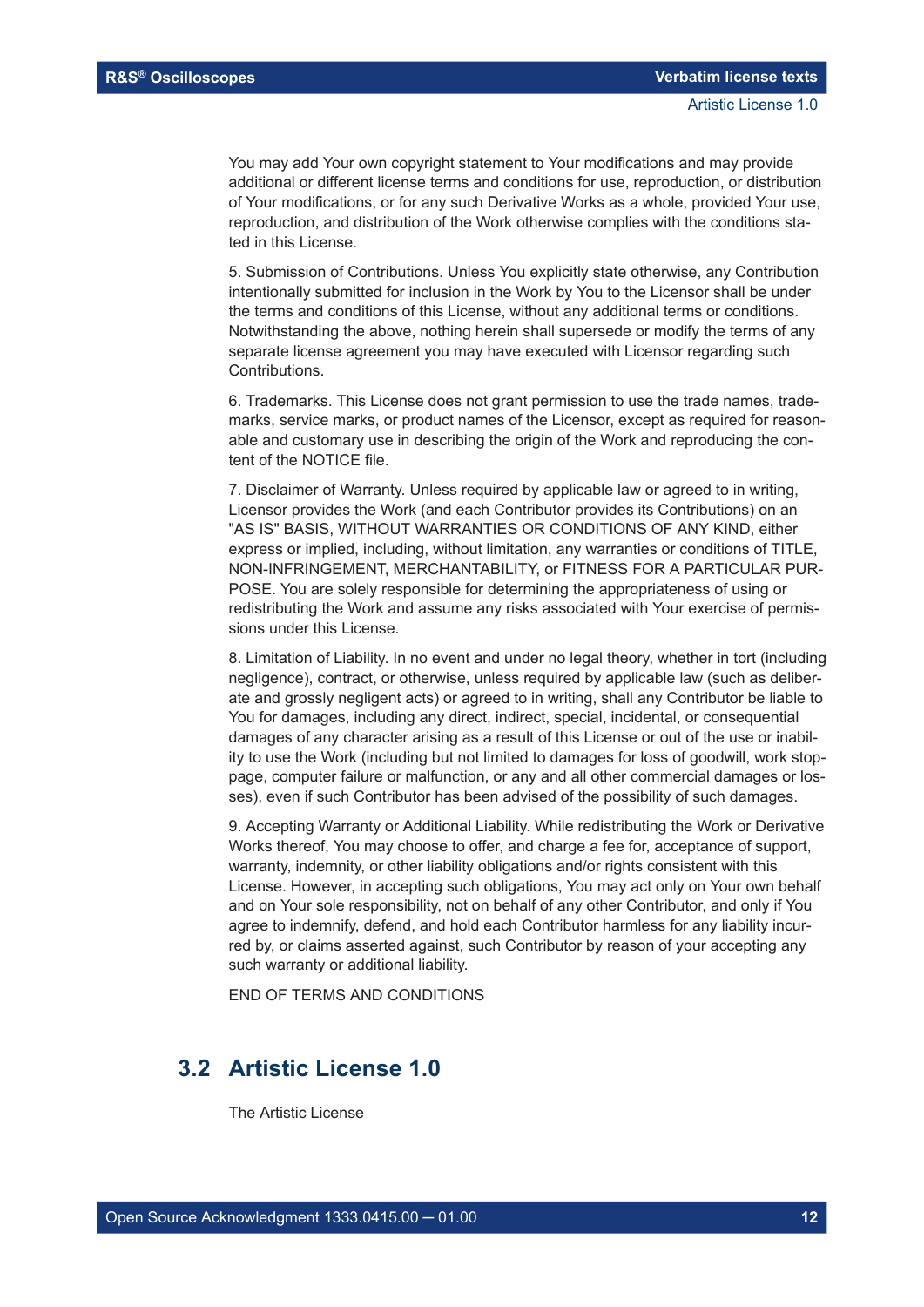#### Preamble

The intent of this document is to state the conditions under which a Package may be copied, such that the Copyright Holder maintains some semblance of artistic control over the development of the package, while giving the users of the package the right to use and distribute the Package in a more-or-less customary fashion, plus the right to make reasonable modifications.

#### Definitions:

"Package" refers to the collection of files distributed by the Copyright Holder, and derivatives of that collection of files created through textual modification.

"Standard Version" refers to such a Package if it has not been modified, or has been modified in accordance with the wishes of the Copyright Holder.

"Copyright Holder" is whoever is named in the copyright or copyrights for the package.

"You" is you, if you're thinking about copying or distributing this Package.

"Reasonable copying fee" is whatever you can justify on the basis of media cost, duplication charges, time of people involved, and so on. (You will not be required to justify it to the Copyright Holder, but only to the computing community at large as a market that must bear the fee.)

"Freely Available" means that no fee is charged for the item itself, though there may be fees involved in handling the item. It also means that recipients of the item may redistribute it under the same conditions they received it.

1. You may make and give away verbatim copies of the source form of the Standard Version of this Package without restriction, provided that you duplicate all of the original copyright notices and associated disclaimers.

2. You may apply bug fixes, portability fixes and other modifications derived from the Public Domain or from the Copyright Holder. A Package modified in such a way shall still be considered the Standard Version.

3. You may otherwise modify your copy of this Package in any way, provided that you insert a prominent notice in each changed file stating how and when you changed that file, and provided that you do at least ONE of the following:

a) place your modifications in the Public Domain or otherwise make them Freely Available, such as by posting said modifications to Usenet or an equivalent medium, or placing the modifications on a major archive site such as ftp.uu.net, or by allowing the Copyright Holder to include your modifications in the Standard Version of the Package.

b) use the modified Package only within your corporation or organization.

c) rename any non-standard executables so the names do not conflict with standard executables, which must also be provided, and provide a separate manual page for each non-standard executable that clearly documents how it differs from the Standard Version.

d) make other distribution arrangements with the Copyright Holder.

4. You may distribute the programs of this Package in object code or executable form, provided that you do at least ONE of the following: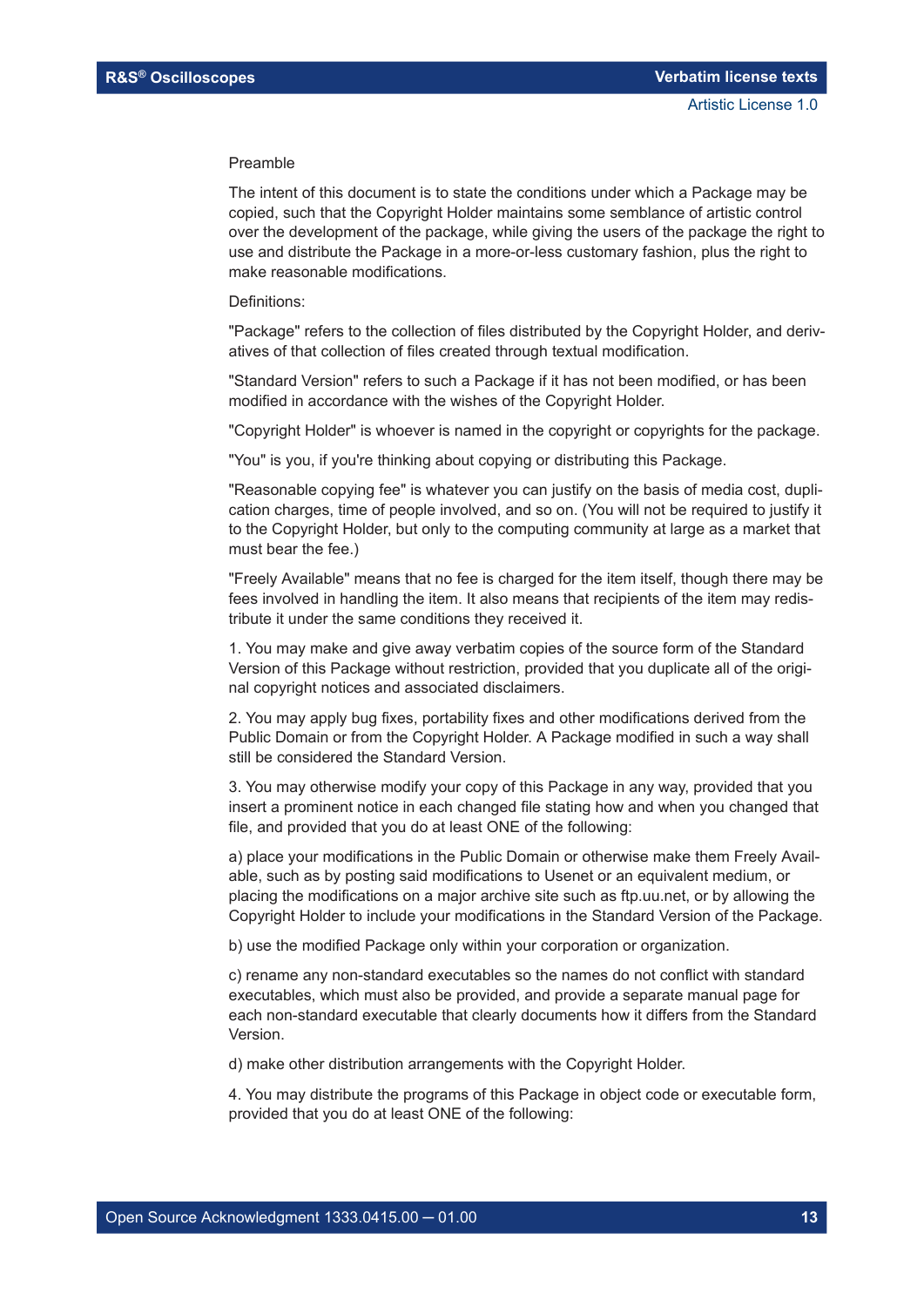<span id="page-13-0"></span>a) distribute a Standard Version of the executables and library files, together with instructions (in the manual page or equivalent) on where to get the Standard Version.

b) accompany the distribution with the machine-readable source of the Package with your modifications.

c) accompany any non-standard executables with their corresponding Standard Version executables, giving the non-standard executables non-standard names, and clearly documenting the differences in manual pages (or equivalent), together with instructions on where to get the Standard Version.

d) make other distribution arrangements with the Copyright Holder.

5. You may charge a reasonable copying fee for any distribution of this Package. You may charge any fee you choose for support of this Package. You may not charge a fee for this Package itself. However, you may distribute this Package in aggregate with other (possibly commercial) programs as part of a larger (possibly commercial) software distribution provided that you do not advertise this Package as a product of your own.

6. The scripts and library files supplied as input to or produced as output from the programs of this Package do not automatically fall under the copyright of this Package, but belong to whomever generated them, and may be sold commercially, and may be aggregated with this Package.

7. C or perl subroutines supplied by you and linked into this Package shall not be considered part of this Package.

8. The name of the Copyright Holder may not be used to endorse or promote products derived from this software without specific prior written permission.

9. THIS PACKAGE IS PROVIDED "AS IS" AND WITHOUT ANY EXPRESS OR IMPLIED WARRANTIES, INCLUDING, WITHOUT LIMITATION, THE IMPLIED WAR-RANTIES OF MERCHANTIBILITY AND FITNESS FOR A PARTICULAR PURPOSE.

The End

## **3.3 Artistic License 2.0**

The Artistic License 2.0

Copyright (c) 2000-2006, The Perl Foundation.

Everyone is permitted to copy and distribute verbatim copies of this license document, but changing it is not allowed.

Preamble

This license establishes the terms under which a given free software Package may be copied, modified, distributed, and/or redistributed. The intent is that the Copyright Holder maintains some artistic control over the development of that Package while still keeping the Package available as open source and free software. You are always permitted to make arrangements wholly outside of this license directly with the Copyright Holder of a given Package. If the terms of this license do not permit the full use that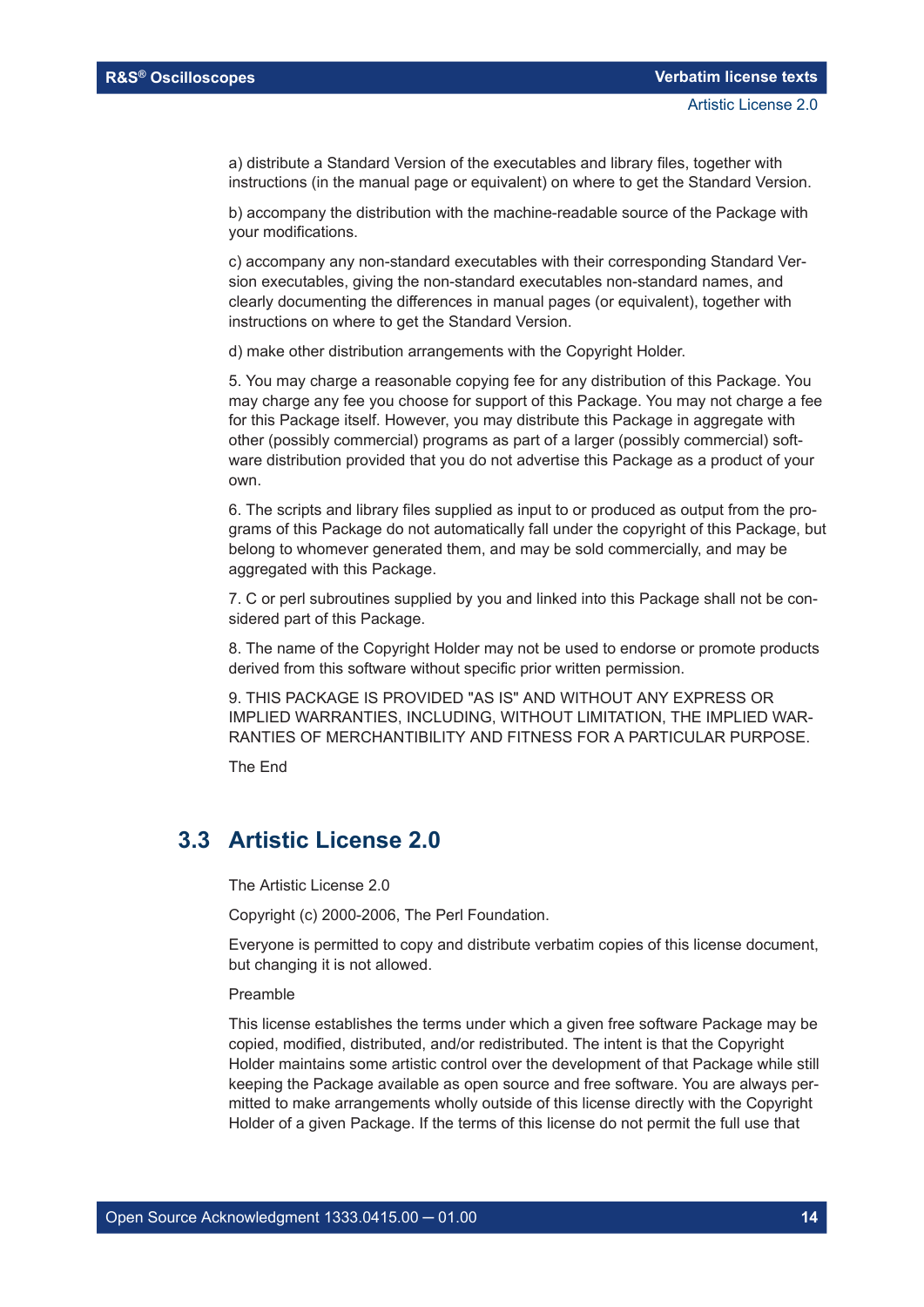you propose to make of the Package, you should contact the Copyright Holder and seek a different licensing arrangement.

Definitions

"Copyright Holder" means the individual(s) or organization(s) named in the copyright notice for the entire Package.

"Contributor" means any party that has contributed code or other material to the Package, in accordance with the Copyright Holder's procedures.

"You" and "your" means any person who would like to copy, distribute, or modify the Package.

"Package" means the collection of files distributed by the Copyright Holder, and derivatives of that collection and/or of those files. A given Package may consist of either the Standard Version, or a Modified Version.

"Distribute" means providing a copy of the Package or making it accessible to anyone else, or in the case of a company or organization, to others outside of your company or organization.

"Distributor Fee" means any fee that you charge for Distributing this Package or providing support for this Package to another party. It does not mean licensing fees.

"Standard Version" refers to the Package if it has not been modified, or has been modified only in ways explicitly requested by the Copyright Holder.

"Modified Version" means the Package, if it has been changed, and such changes were not explicitly requested by the Copyright Holder.

"Original License" means this Artistic License as Distributed with the Standard Version of the Package, in its current version or as it may be modified by The Perl Foundation in the future.

"Source" form means the source code, documentation source, and configuration files for the Package.

"Compiled" form means the compiled bytecode, object code, binary, or any other form resulting from mechanical transformation or translation of the Source form.

Permission for Use and Modification Without Distribution

(1) You are permitted to use the Standard Version and create and use Modified Versions for any purpose without restriction, provided that you do not Distribute the Modified Version.

Permissions for Redistribution of the Standard Version

(2) You may Distribute verbatim copies of the Source form of the Standard Version of this Package in any medium without restriction, either gratis or for a Distributor Fee, provided that you duplicate all of the original copyright notices and associated disclaimers. At your discretion, such verbatim copies may or may not include a Compiled form of the Package.

(3) You may apply any bug fixes, portability changes, and other modifications made available from the Copyright Holder. The resulting Package will still be considered the Standard Version, and as such will be subject to the Original License.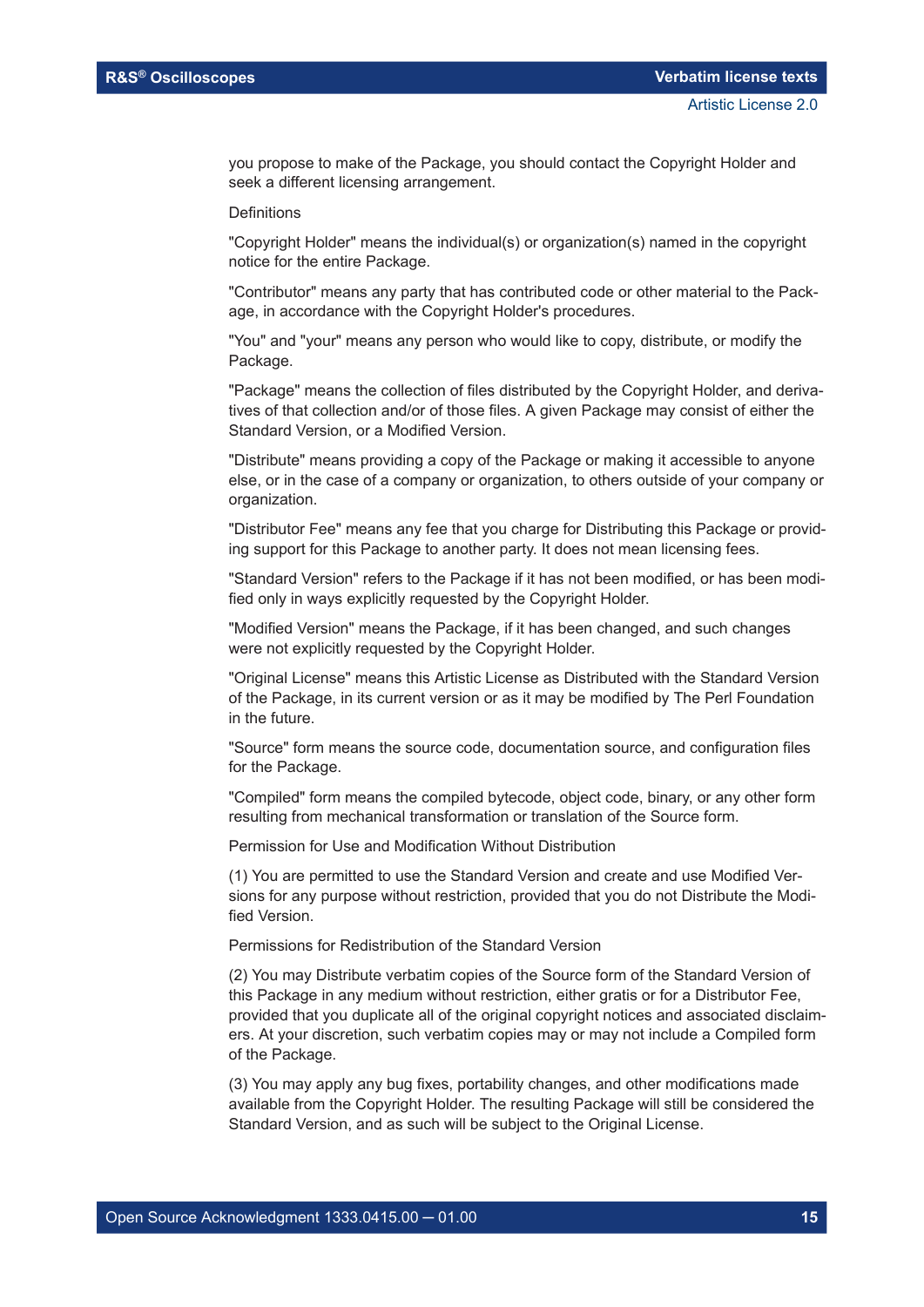Distribution of Modified Versions of the Package as Source

(4) You may Distribute your Modified Version as Source (either gratis or for a Distributor Fee, and with or without a Compiled form of the Modified Version) provided that you clearly document how it differs from the Standard Version, including, but not limited to, documenting any non-standard features, executables, or modules, and provided that you do at least ONE of the following:

(a) make the Modified Version available to the Copyright Holder of the Standard Version, under the Original License, so that the Copyright Holder may include your modifications in the Standard Version.

(b) ensure that installation of your Modified Version does not prevent the user installing or running the Standard Version. In addition, the Modified Version must bear a name that is different from the name of the Standard Version.

(c) allow anyone who receives a copy of the Modified Version to make the Source form of the Modified Version available to others under

#### (i) the Original License or

(ii) a license that permits the licensee to freely copy, modify and redistribute the Modified Version using the same licensing terms that apply to the copy that the licensee received, and requires that the Source form of the Modified Version, and of any works derived from it, be made freely available in that license fees are prohibited but Distributor Fees are allowed.

Distribution of Compiled Forms of the Standard Version or Modified Versions without the Source

(5) You may Distribute Compiled forms of the Standard Version without the Source, provided that you include complete instructions on how to get the Source of the Standard Version. Such instructions must be valid at the time of your distribution. If these instructions, at any time while you are carrying out such distribution, become invalid, you must provide new instructions on demand or cease further distribution. If you provide valid instructions or cease distribution within thirty days after you become aware that the instructions are invalid, then you do not forfeit any of your rights under this license.

(6) You may Distribute a Modified Version in Compiled form without the Source, provided that you comply with Section 4 with respect to the Source of the Modified Version.

Aggregating or Linking the Package

(7) You may aggregate the Package (either the Standard Version or Modified Version) with other packages and Distribute the resulting aggregation provided that you do not charge a licensing fee for the Package. Distributor Fees are permitted, and licensing fees for other components in the aggregation are permitted. The terms of this license apply to the use and Distribution of the Standard or Modified Versions as included in the aggregation.

(8) You are permitted to link Modified and Standard Versions with other works, to embed the Package in a larger work of your own, or to build stand-alone binary or bytecode versions of applications that include the Package, and Distribute the result without restriction, provided the result does not expose a direct interface to the Package.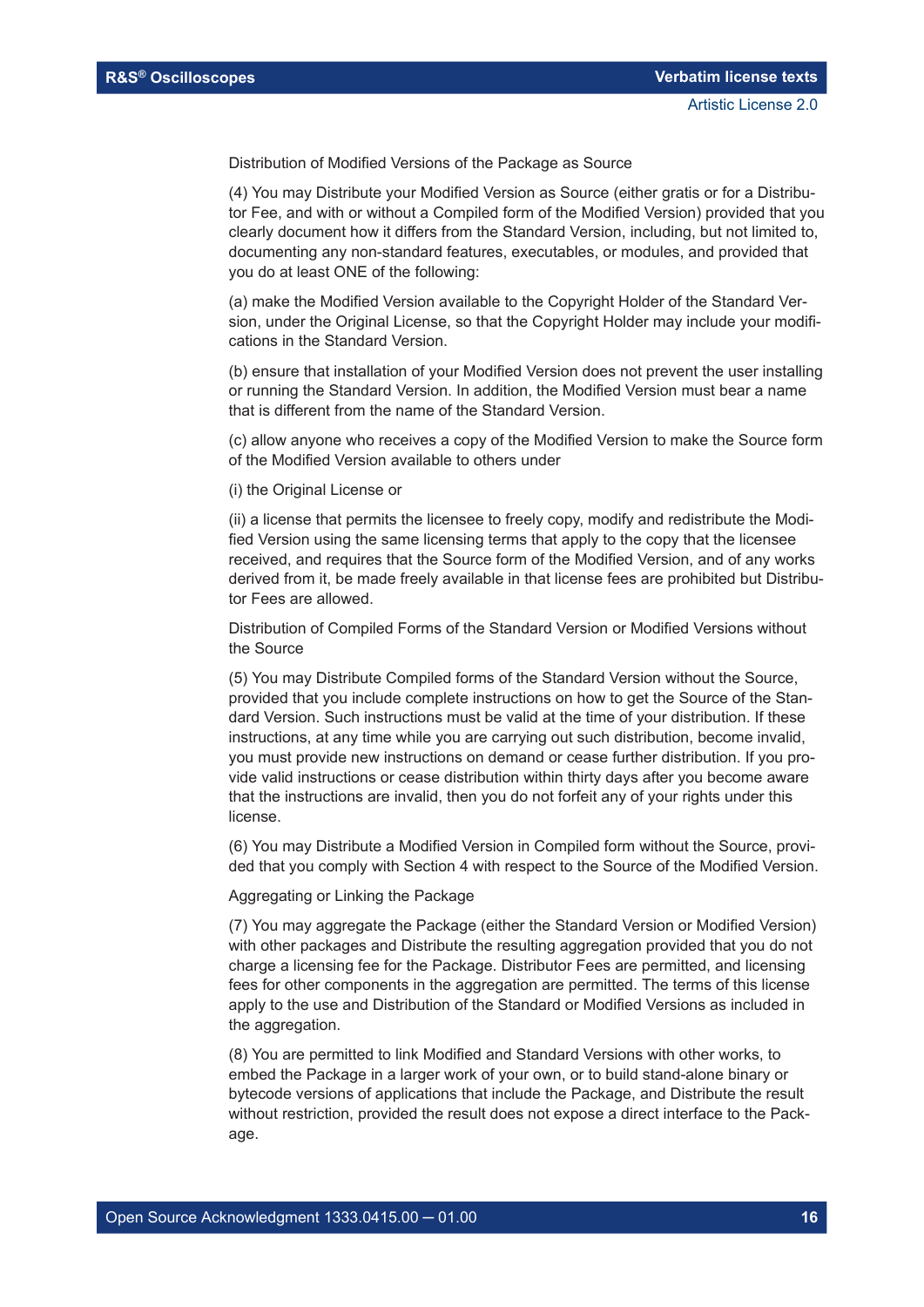<span id="page-16-0"></span>Items That are Not Considered Part of a Modified Version

(9) Works (including, but not limited to, modules and scripts) that merely extend or make use of the Package, do not, by themselves, cause the Package to be a Modified Version. In addition, such works are not considered parts of the Package itself, and are not subject to the terms of this license.

General Provisions

(10) Any use, modification, and distribution of the Standard or Modified Versions is governed by this Artistic License. By using, modifying or distributing the Package, you accept this license. Do not use, modify, or distribute the Package, if you do not accept this license.

(11) If your Modified Version has been derived from a Modified Version made by someone other than you, you are nevertheless required to ensure that your Modified Version complies with the requirements of this license.

(12) This license does not grant you the right to use any trademark, service mark, tradename, or logo of the Copyright Holder.

(13) This license includes the non-exclusive, worldwide, free-of-charge patent license to make, have made, use, offer to sell, sell, import and otherwise transfer the Package with respect to any patent claims licensable by the Copyright Holder that are necessarily infringed by the Package. If you institute patent litigation (including a cross-claim or counterclaim) against any party alleging that the Package constitutes direct or contributory patent infringement, then this Artistic License to you shall terminate on the date that such litigation is filed.

(14) Disclaimer of Warranty:

THE PACKAGE IS PROVIDED BY THE COPYRIGHT HOLDER AND CONTRIBU-TORS "AS IS' AND WITHOUT ANY EXPRESS OR IMPLIED WARRANTIES. THE IMPLIED WARRANTIES OF MERCHANTABILITY, FITNESS FOR A PARTICULAR PURPOSE, OR NON-INFRINGEMENT ARE DISCLAIMED TO THE EXTENT PER-MITTED BY YOUR LOCAL LAW. UNLESS REQUIRED BY LAW, NO COPYRIGHT HOLDER OR CONTRIBUTOR WILL BE LIABLE FOR ANY DIRECT, INDIRECT, INCI-DENTAL, OR CONSEQUENTIAL DAMAGES ARISING IN ANY WAY OUT OF THE USE OF THE PACKAGE, EVEN IF ADVISED OF THE POSSIBILITY OF SUCH DAM-AGE.

## **3.4 BSD 2-clause "Simplified" License**

All rights reserved.

Redistribution and use in source and binary forms, with or without modification, are permitted provided that the following conditions are met:

1. Redistributions of source code must retain the above copyright notice, this list of conditions and the following disclaimer.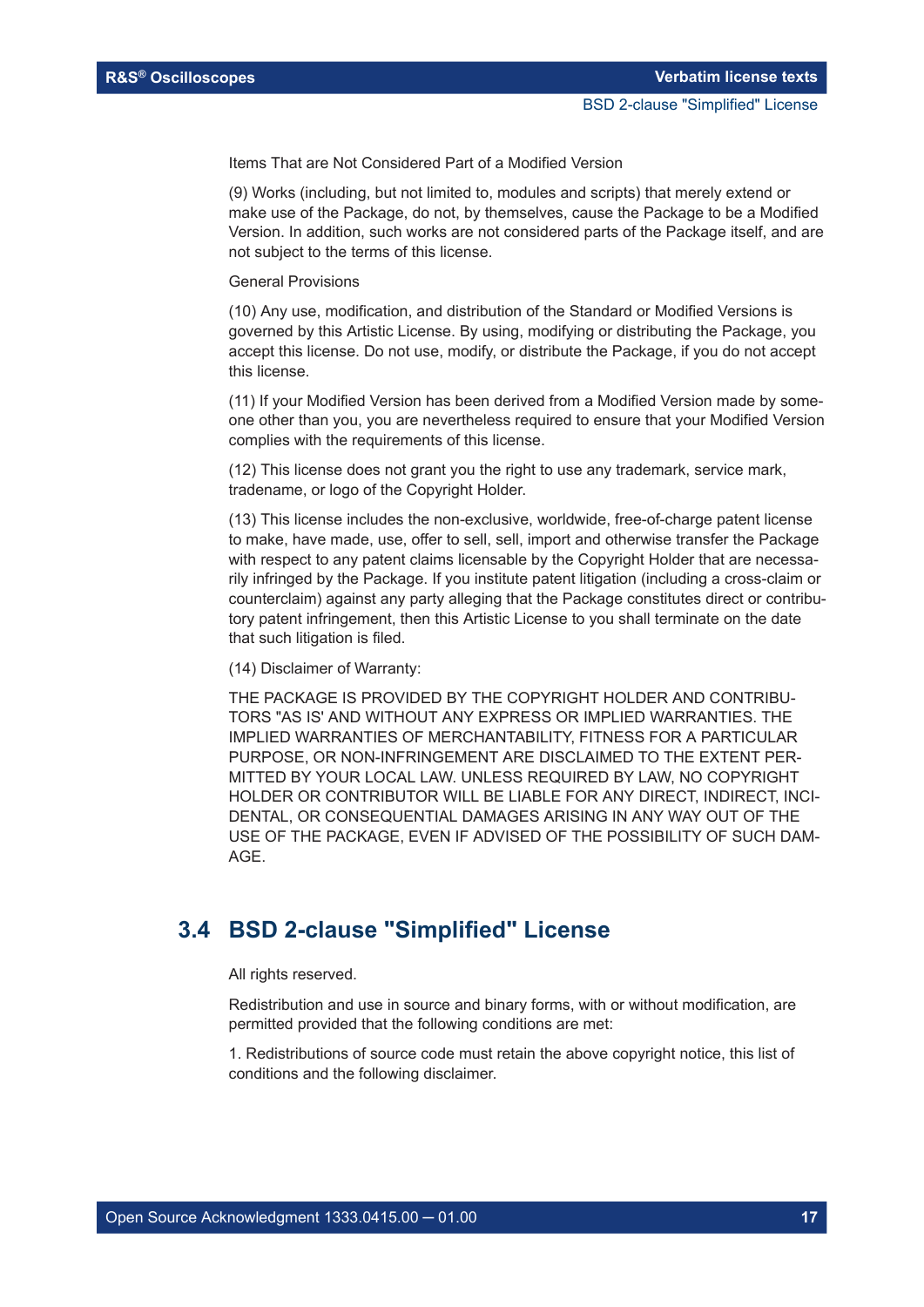<span id="page-17-0"></span>2. Redistributions in binary form must reproduce the above copyright notice, this list of conditions and the following disclaimer in the documentation and/or other materials provided with the distribution.

THIS SOFTWARE IS PROVIDED BY THE COPYRIGHT HOLDERS AND CONTRIBU-TORS "AS IS" AND ANY EXPRESS OR IMPLIED WARRANTIES, INCLUDING, BUT NOT LIMITED TO, THE IMPLIED WARRANTIES OF MERCHANTABILITY AND FIT-NESS FOR A PARTICULAR PURPOSE ARE DISCLAIMED. IN NO EVENT SHALL THE COPYRIGHT HOLDER OR CONTRIBUTORS BE LIABLE FOR ANY DIRECT, INDIRECT, INCIDENTAL, SPECIAL, EXEMPLARY, OR CONSEQUENTIAL DAMAGES (INCLUDING, BUT NOT LIMITED TO, PROCUREMENT OF SUBSTITUTE GOODS OR SERVICES; LOSS OF USE, DATA, OR PROFITS; OR BUSINESS INTERRUP-TION) HOWEVER CAUSED AND ON ANY THEORY OF LIABILITY, WHETHER IN CONTRACT, STRICT LIABILITY, OR TORT (INCLUDING NEGLIGENCE OR OTHER-WISE) ARISING IN ANY WAY OUT OF THE USE OF THIS SOFTWARE, EVEN IF ADVISED OF THE POSSIBILITY OF SUCH DAMAGE.

## **3.5 BSD 3-clause "New" or "Revised" License**

All rights reserved.

Redistribution and use in source and binary forms, with or without modification, are permitted provided that the following conditions are met:

1. Redistributions of source code must retain the above copyright notice, this list of conditions and the following disclaimer.

2. Redistributions in binary form must reproduce the above copyright notice, this list of conditions and the following disclaimer in the documentation and/or other materials provided with the distribution.

3. Neither the name of the copyright holder nor the names of its contributors may be used to endorse or promote products derived from this software without specific prior written permission.

THIS SOFTWARE IS PROVIDED BY THE COPYRIGHT HOLDERS AND CONTRIBU-TORS "AS IS" AND ANY EXPRESS OR IMPLIED WARRANTIES, INCLUDING, BUT NOT LIMITED TO, THE IMPLIED WARRANTIES OF MERCHANTABILITY AND FIT-NESS FOR A PARTICULAR PURPOSE ARE DISCLAIMED. IN NO EVENT SHALL THE COPYRIGHT HOLDER OR CONTRIBUTORS BE LIABLE FOR ANY DIRECT, INDIRECT, INCIDENTAL, SPECIAL, EXEMPLARY, OR CONSEQUENTIAL DAMAGES (INCLUDING, BUT NOT LIMITED TO, PROCUREMENT OF SUBSTITUTE GOODS OR SERVICES; LOSS OF USE, DATA, OR PROFITS; OR BUSINESS INTERRUP-TION) HOWEVER CAUSED AND ON ANY THEORY OF LIABILITY, WHETHER IN CONTRACT, STRICT LIABILITY, OR TORT (INCLUDING NEGLIGENCE OR OTHER-WISE) ARISING IN ANY WAY OUT OF THE USE OF THIS SOFTWARE, EVEN IF ADVISED OF THE POSSIBILITY OF SUCH DAMAGE.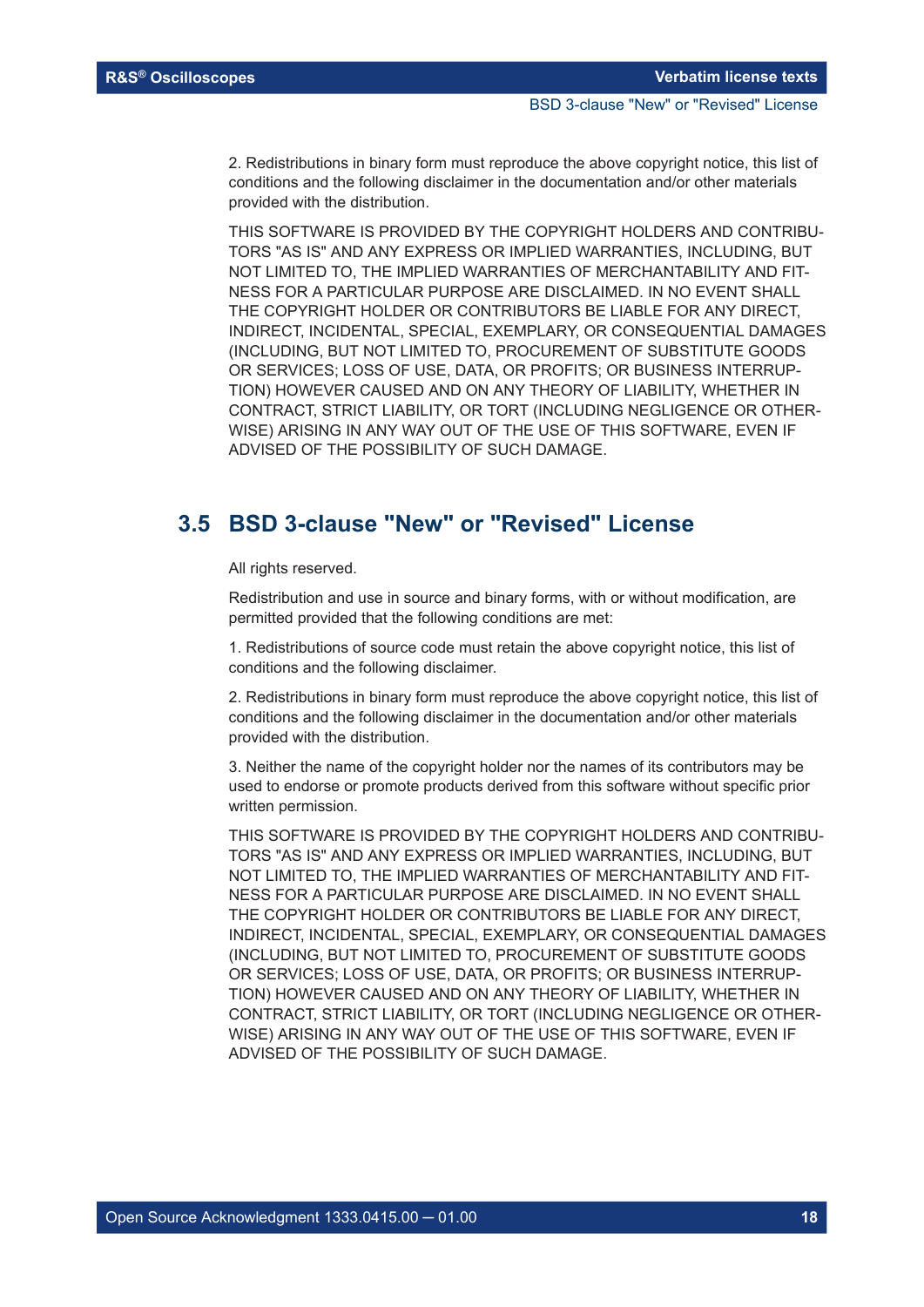## <span id="page-18-0"></span>**3.6 Boost Software License 1.0**

Boost Software License - Version 1.0 - August 17th, 2003

Permission is hereby granted, free of charge, to any person or organization obtaining a copy of the software and accompanying documentation covered by this license (the "Software") to use, reproduce, display, distribute, execute, and transmit the Software, and to prepare derivative works of the Software, and to permit third-parties to whom the Software is furnished to do so, all subject to the following:

The copyright notices in the Software and this entire statement, including the above license grant, this restriction and the following disclaimer, must be included in all copies of the Software, in whole or in part, and all derivative works of the Software, unless such copies or derivative works are solely in the form of machine-executable object code generated by a source language processor.

THE SOFTWARE IS PROVIDED "AS IS", WITHOUT WARRANTY OF ANY KIND, EXPRESS OR IMPLIED, INCLUDING BUT NOT LIMITED TO THE WARRANTIES OF MERCHANTABILITY, FITNESS FOR A PARTICULAR PURPOSE, TITLE AND NON-INFRINGEMENT. IN NO EVENT SHALL THE COPYRIGHT HOLDERS OR ANYONE DISTRIBUTING THE SOFTWARE BE LIABLE FOR ANY DAMAGES OR OTHER LIA-BILITY, WHETHER IN CONTRACT, TORT OR OTHERWISE, ARISING FROM, OUT OF OR IN CONNECTION WITH THE SOFTWARE OR THE USE OR OTHER DEAL-INGS IN THE SOFTWARE.

## **3.7 Classpath exception 2.0**

Linking this library statically or dynamically with other modules is making a combined work based on this library. Thus, the terms and conditions of the GNU General Public License cover the whole combination.

As a special exception, the copyright holders of this library give you permission to link this library with independent modules to produce an executable, regardless of the license terms of these independent modules, and to copy and distribute the resulting executable under terms of your choice, provided that you also meet, for each linked independent module, the terms and conditions of the license of that module. An independent module is a module which is not derived from or based on this library. If you modify this library, you may extend this exception to your version of the library, but you are not obligated to do so. If you do not wish to do so, delete this exception statement from your version.

## **3.8 Freetype Project License**

### Introduction

The FreeType Project is distributed in several archive packages; some of them may contain, in addition to the FreeType font engine, various tools and contributions which rely on, or relate to, the FreeType Project.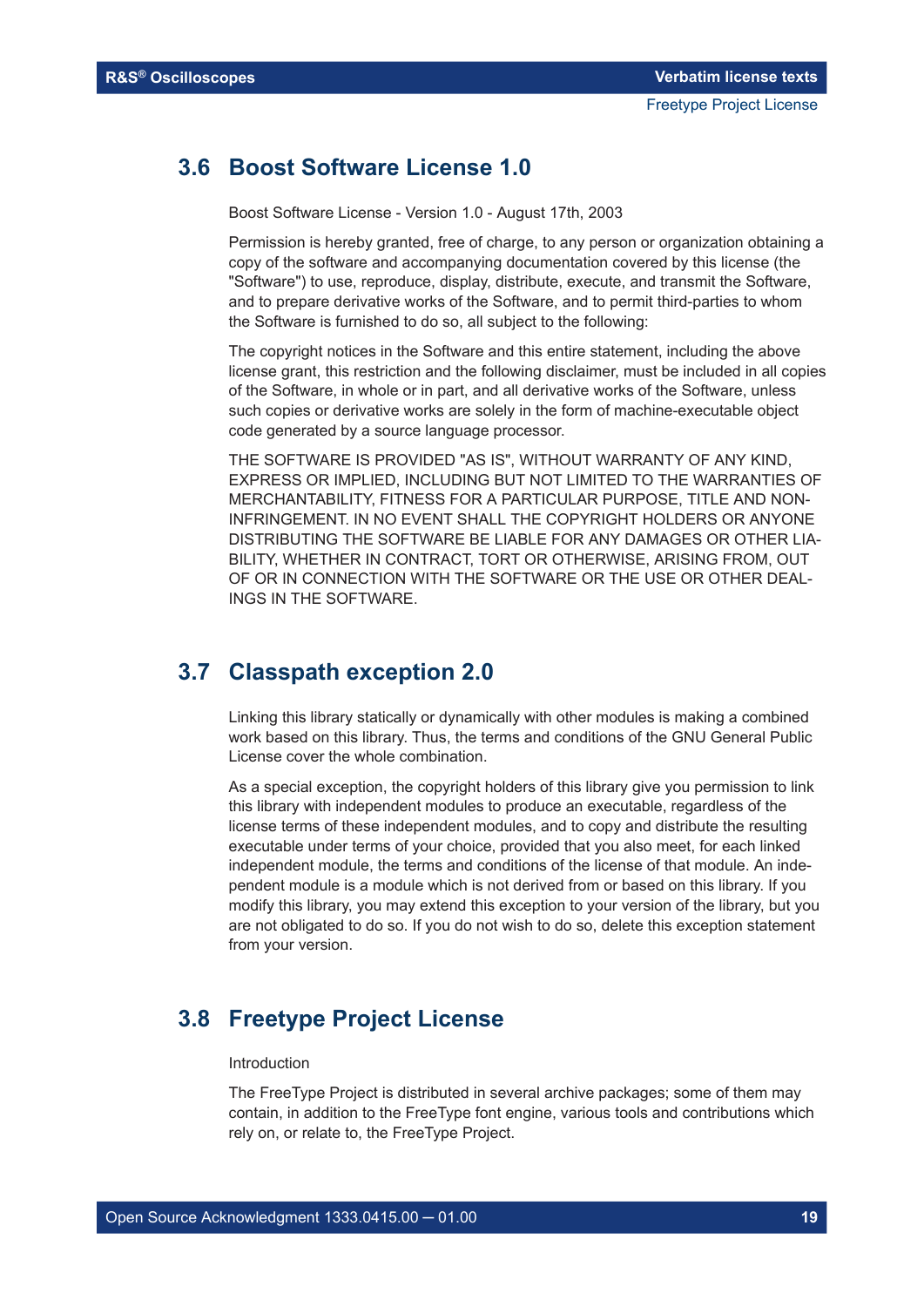This license applies to all files found in such packages, and which do not fall under their own explicit license. The license affects thus the FreeType font engine, the test programs, documentation and makefiles, at the very least.

This license was inspired by the BSD, Artistic, and IJG (Independent JPEG Group) licenses, which all encourage inclusion and use of free software in commercial and freeware products alike. As a consequence, its main points are that:

- We don't promise that this software works. However, we will be interested in any kind of bug reports. (`as is' distribution)

- You can use this software for whatever you want, in parts or full form, without having to pay us. (`royalty-free' usage)

- You may not pretend that you wrote this software. If you use it, or only parts of it, in a program, you must acknowledge somewhere in your documentation that you have used the FreeType code. (`credits')

We specifically permit and encourage the inclusion of this software, with or without modifications, in commercial products. We disclaim all warranties covering The Free-Type Project and assume no liability related to The FreeType Project.

Finally, many people asked us for a preferred form for a credit/disclaimer to use in compliance with this license. We thus encourage you to use the following text:

Portions of this software are copyright © ´year´ The FreeType Project (www.freetype.org). All rights reserved. """

Please replace ´year´ with the value from the FreeType version you actually use.

Legal Terms

0. Definitions

Throughout this license, the terms `package', `FreeType Project', and `FreeType archive' refer to the set of files originally distributed by the authors (David Turner, Robert Wilhelm, and Werner Lemberg) as the `FreeType Project', be they named as alpha, beta or final release.

`You' refers to the licensee, or person using the project, where `using' is a generic term including compiling the project's source code as well as linking it to form a `program' or `executable'. This program is referred to as `a program using the FreeType engine'.

This license applies to all files distributed in the original FreeType Project, including all source code, binaries and documentation, unless otherwise stated in the file in its original, unmodified form as distributed in the original archive. If you are unsure whether or not a particular file is covered by this license, you must contact us to verify this.

The FreeType Project is copyright (C) 1996-2000 by David Turner, Robert Wilhelm, and Werner Lemberg. All rights reserved except as specified below.

#### 1. No Warranty

THE FREETYPE PROJECT IS PROVIDED `AS IS' WITHOUT WARRANTY OF ANY KIND, EITHER EXPRESS OR IMPLIED, INCLUDING, BUT NOT LIMITED TO, WAR-RANTIES OF MERCHANTABILITY AND FITNESS FOR A PARTICULAR PURPOSE. IN NO EVENT WILL ANY OF THE AUTHORS OR COPYRIGHT HOLDERS BE LIA-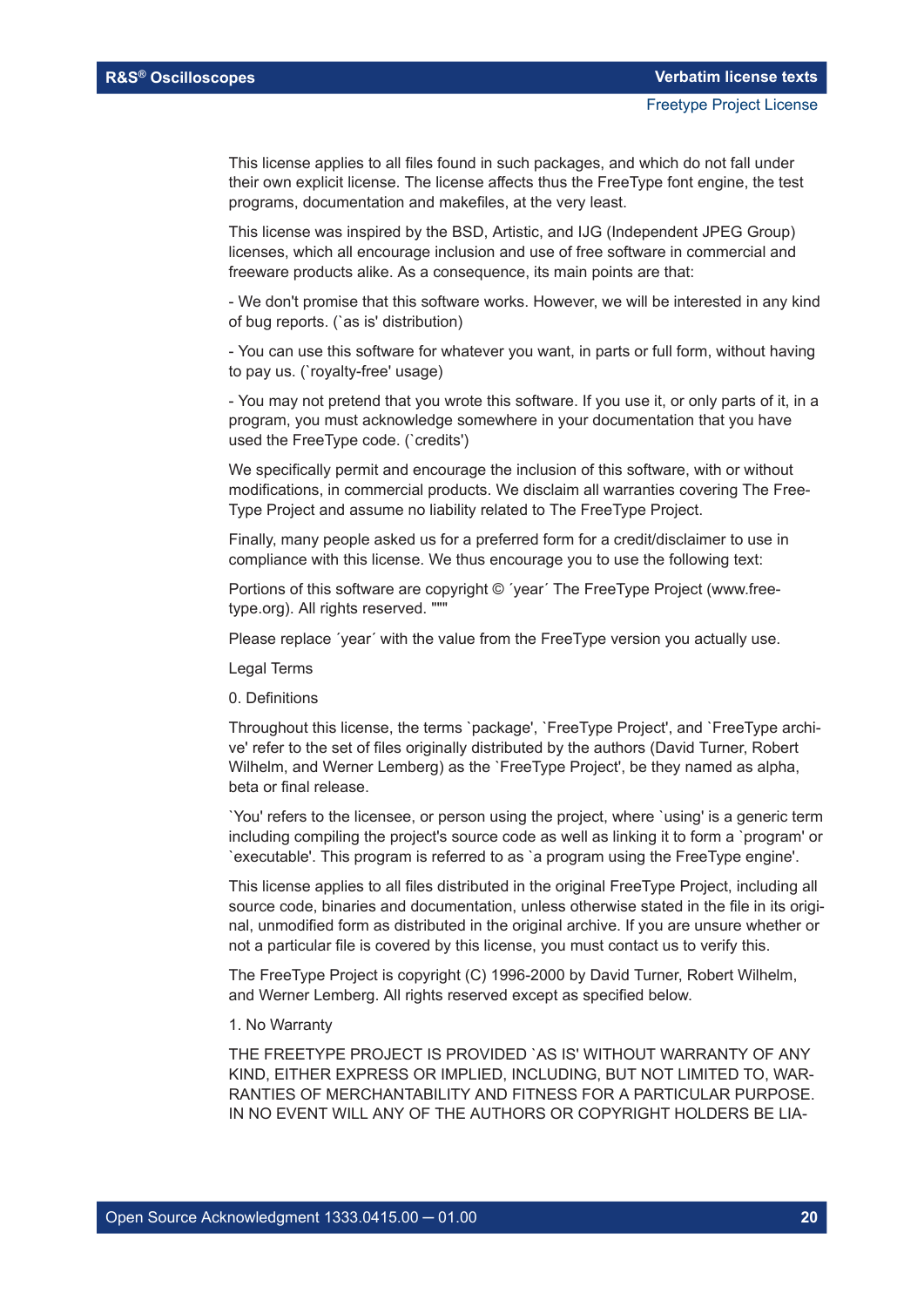BLE FOR ANY DAMAGES CAUSED BY THE USE OR THE INABILITY TO USE, OF THE FREETYPE PROJECT.

#### 2. Redistribution

This license grants a worldwide, royalty-free, perpetual and irrevocable right and license to use, execute, perform, compile, display, copy, create derivative works of, distribute and sublicense the FreeType Project (in both source and object code forms) and derivative works thereof for any purpose; and to authorize others to exercise some or all of the rights granted herein, subject to the following conditions:

- Redistribution of source code must retain this license file (`FTL.TXT') unaltered; any additions, deletions or changes to the original files must be clearly indicated in accompanying documentation. The copyright notices of the unaltered, original files must be preserved in all copies of source files.

- Redistribution in binary form must provide a disclaimer that states that the software is based in part of the work of the FreeType Team, in the distribution documentation. We also encourage you to put an URL to the FreeType web page in your documentation, though this isn't mandatory.

These conditions apply to any software derived from or based on the FreeType Project, not just the unmodified files. If you use our work, you must acknowledge us. However, no fee need be paid to us.

#### 3. Advertising

Neither the FreeType authors and contributors nor you shall use the name of the other for commercial, advertising, or promotional purposes without specific prior written permission.

We suggest, but do not require, that you use one or more of the following phrases to refer to this software in your documentation or advertising materials: `FreeType Project', `FreeType Engine', `FreeType library', or `FreeType Distribution'.

As you have not signed this license, you are not required to accept it. However, as the FreeType Project is copyrighted material, only this license, or another one contracted with the authors, grants you the right to use, distribute, and modify it. Therefore, by using, distributing, or modifying the FreeType Project, you indicate that you understand and accept all the terms of this license.

#### 4. Contacts

There are two mailing lists related to FreeType:

- freetype@nongnu.org

Discusses general use and applications of FreeType, as well as future and wanted additions to the library and distribution. If you are looking for support, start in this list if you haven't found anything to help you in the documentation.

#### - freetype-devel@nongnu.org

Discusses bugs, as well as engine internals, design issues, specific licenses, porting, etc.

Our home page can be found at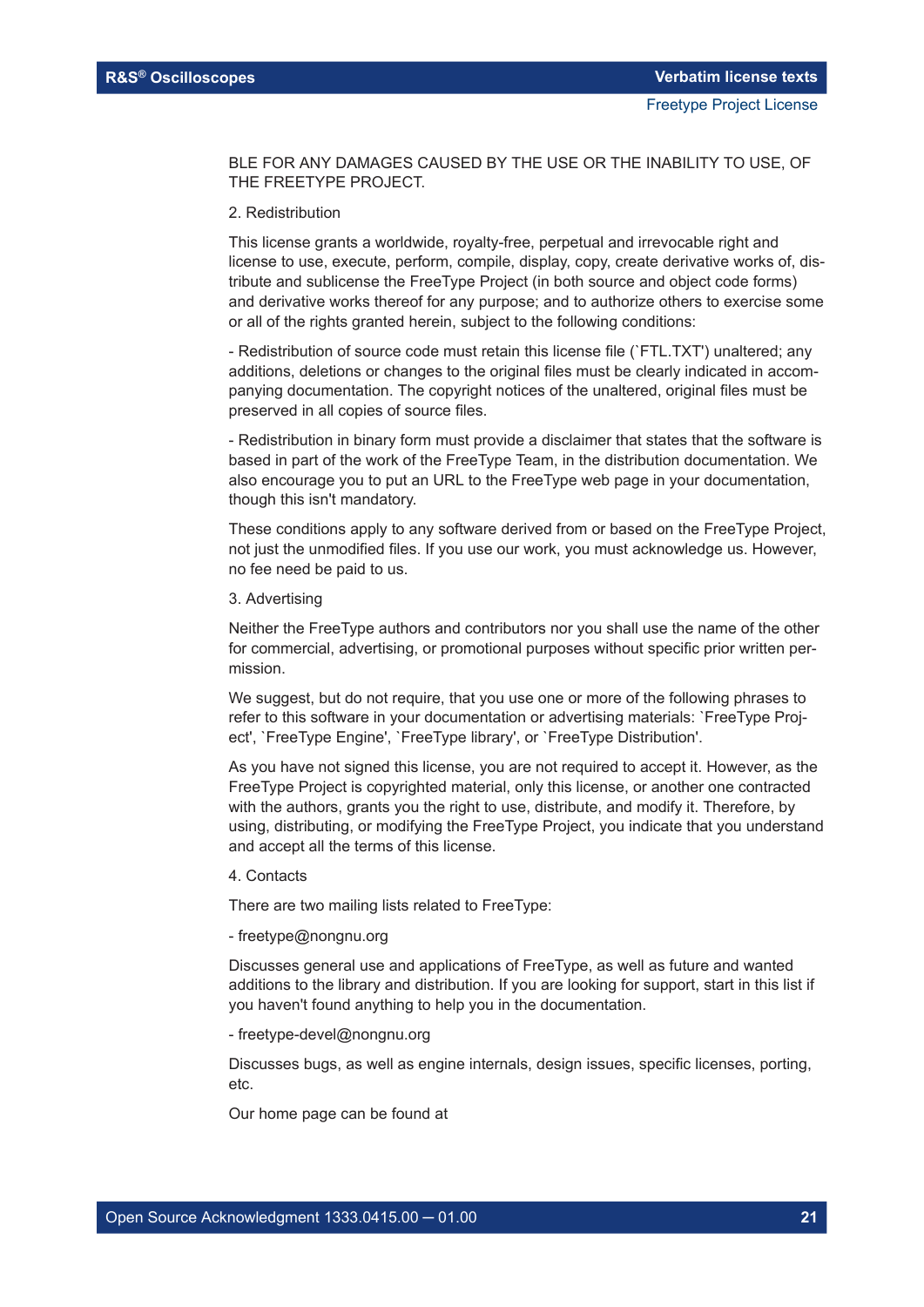<span id="page-21-0"></span>http://www.freetype.org

## **3.9 GNU General Public License v2.0**

GNU GENERAL PUBLIC LICENSE

Version 2, June 1991

Copyright (C) 1989, 1991 Free Software Foundation, Inc.

51 Franklin Street, Fifth Floor, Boston, MA 02110-1301, USA

Everyone is permitted to copy and distribute verbatim copies of this license document, but changing it is not allowed.

Preamble

The licenses for most software are designed to take away your freedom to share and change it. By contrast, the GNU General Public License is intended to guarantee your freedom to share and change free software--to make sure the software is free for all its users. This General Public License applies to most of the Free Software Foundation's software and to any other program whose authors commit to using it. (Some other Free Software Foundation software is covered by the GNU Lesser General Public License instead.) You can apply it to your programs, too.

When we speak of free software, we are referring to freedom, not price. Our General Public Licenses are designed to make sure that you have the freedom to distribute copies of free software (and charge for this service if you wish), that you receive source code or can get it if you want it, that you can change the software or use pieces of it in new free programs; and that you know you can do these things.

To protect your rights, we need to make restrictions that forbid anyone to deny you these rights or to ask you to surrender the rights. These restrictions translate to certain responsibilities for you if you distribute copies of the software, or if you modify it.

For example, if you distribute copies of such a program, whether gratis or for a fee, you must give the recipients all the rights that you have. You must make sure that they, too, receive or can get the source code. And you must show them these terms so they know their rights.

We protect your rights with two steps: (1) copyright the software, and (2) offer you this license which gives you legal permission to copy, distribute and/or modify the software.

Also, for each author's protection and ours, we want to make certain that everyone understands that there is no warranty for this free software. If the software is modified by someone else and passed on, we want its recipients to know that what they have is not the original, so that any problems introduced by others will not reflect on the original authors' reputations.

Finally, any free program is threatened constantly by software patents. We wish to avoid the danger that redistributors of a free program will individually obtain patent licenses, in effect making the program proprietary. To prevent this, we have made it clear that any patent must be licensed for everyone's free use or not licensed at all.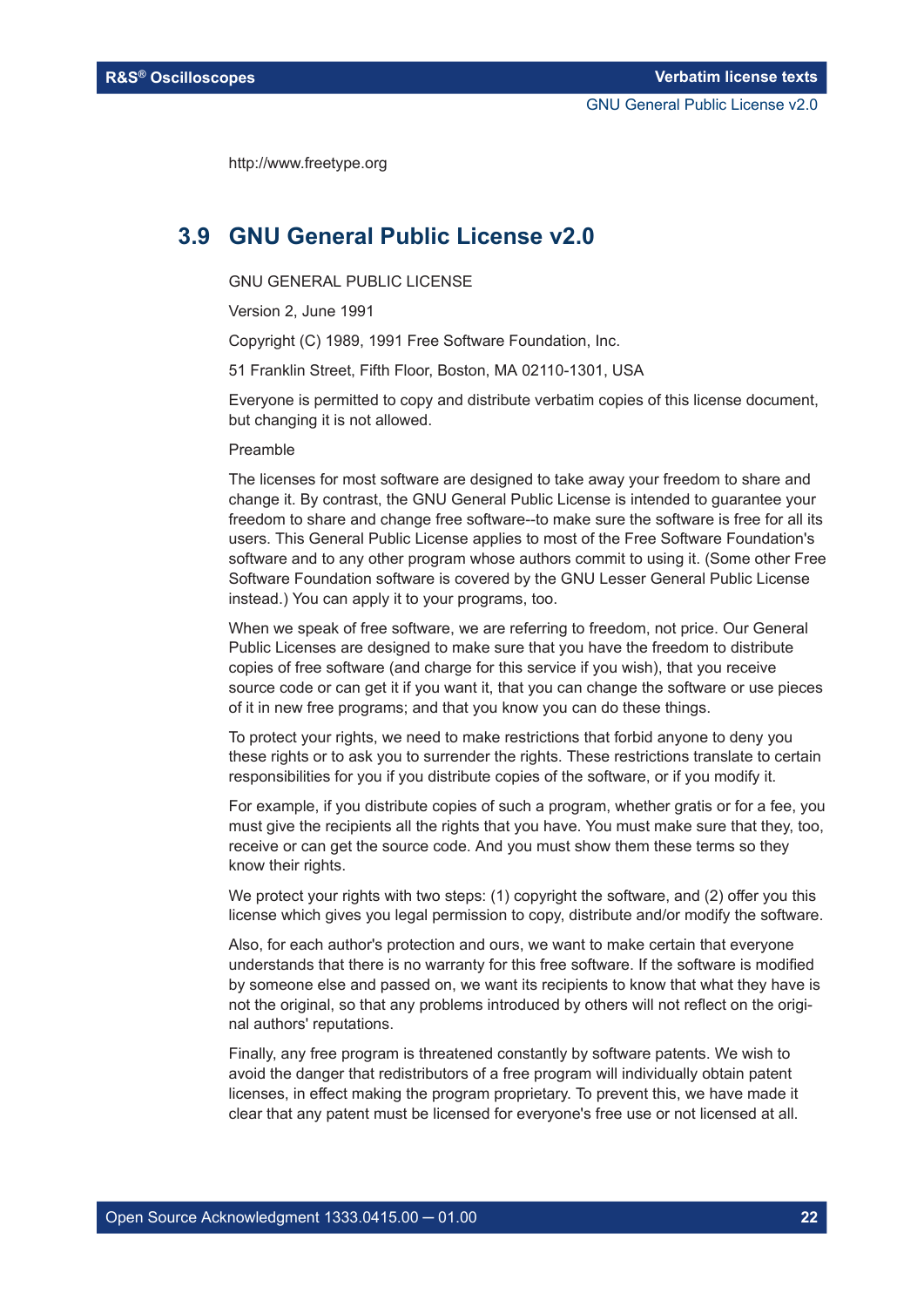The precise terms and conditions for copying, distribution and modification follow. TERMS AND CONDITIONS FOR COPYING, DISTRIBUTION AND MODIFICATION

0. This License applies to any program or other work which contains a notice placed by the copyright holder saying it may be distributed under the terms of this General Public License. The "Program", below, refers to any such program or work, and a "work based on the Program" means either the Program or any derivative work under copyright law: that is to say, a work containing the Program or a portion of it, either verbatim or with modifications and/or translated into another language. (Hereinafter, translation is included without limitation in the term "modification".) Each licensee is addressed as "you".

Activities other than copying, distribution and modification are not covered by this License; they are outside its scope. The act of running the Program is not restricted, and the output from the Program is covered only if its contents constitute a work based on the Program (independent of having been made by running the Program). Whether that is true depends on what the Program does.

1. You may copy and distribute verbatim copies of the Program's source code as you receive it, in any medium, provided that you conspicuously and appropriately publish on each copy an appropriate copyright notice and disclaimer of warranty; keep intact all the notices that refer to this License and to the absence of any warranty; and give any other recipients of the Program a copy of this License along with the Program.

You may charge a fee for the physical act of transferring a copy, and you may at your option offer warranty protection in exchange for a fee.

2. You may modify your copy or copies of the Program or any portion of it, thus forming a work based on the Program, and copy and distribute such modifications or work under the terms of Section 1 above, provided that you also meet all of these conditions:

a) You must cause the modified files to carry prominent notices stating that you changed the files and the date of any change. b) You must cause any work that you distribute or publish, that in whole or in part contains or is derived from the Program or any part thereof, to be licensed as a whole at no charge to all third parties under the terms of this License. c) If the modified program normally reads commands interactively when run, you must cause it, when started running for such interactive use in the most ordinary way, to print or display an announcement including an appropriate copyright notice and a notice that there is no warranty (or else, saying that you provide a warranty) and that users may redistribute the program under these conditions, and telling the user how to view a copy of this License. (Exception: if the Program itself is interactive but does not normally print such an announcement, your work based on the Program is not required to print an announcement.)

These requirements apply to the modified work as a whole. If identifiable sections of that work are not derived from the Program, and can be reasonably considered independent and separate works in themselves, then this License, and its terms, do not apply to those sections when you distribute them as separate works. But when you distribute the same sections as part of a whole which is a work based on the Program, the distribution of the whole must be on the terms of this License, whose permissions for other licensees extend to the entire whole, and thus to each and every part regardless of who wrote it.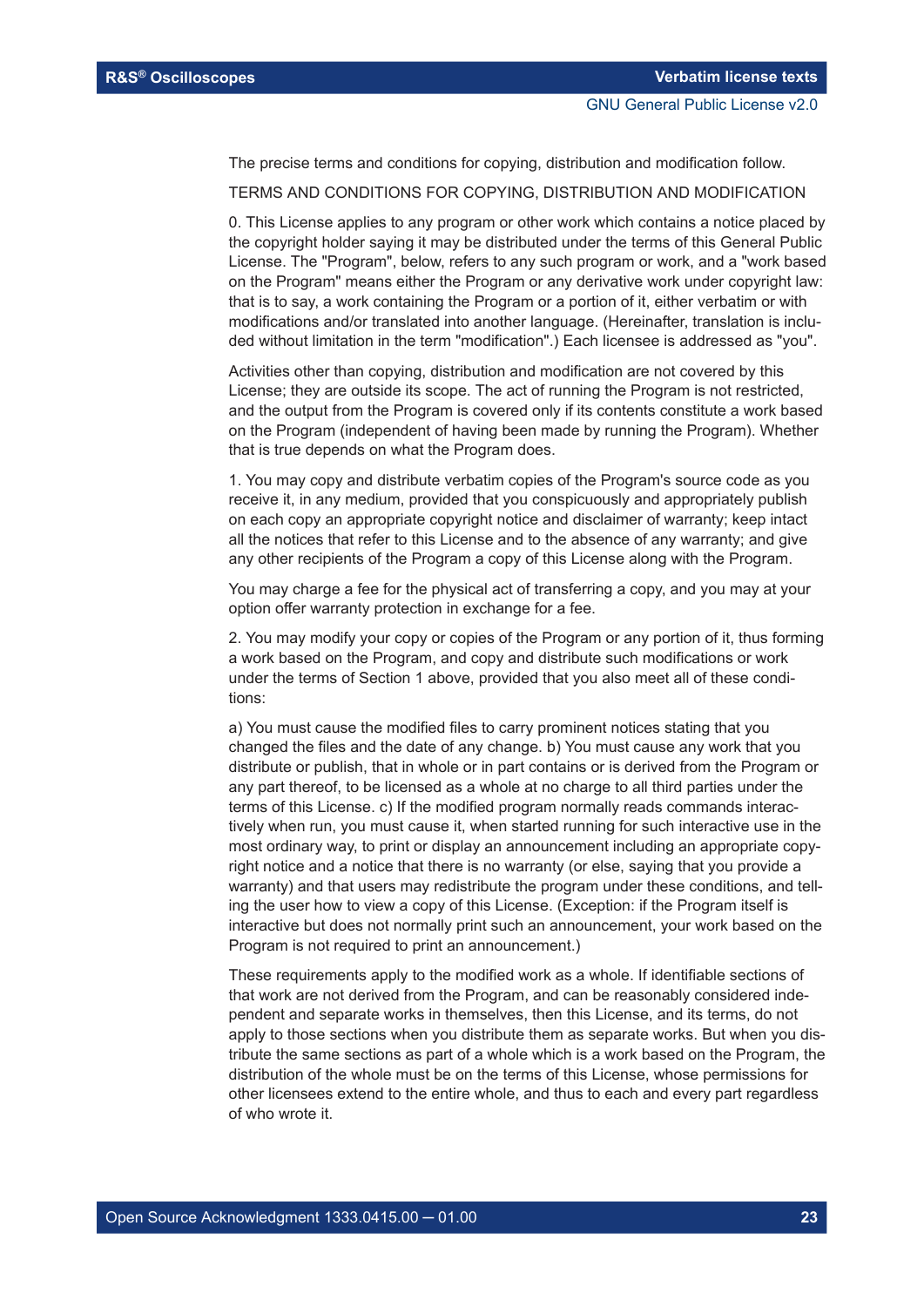Thus, it is not the intent of this section to claim rights or contest your rights to work written entirely by you; rather, the intent is to exercise the right to control the distribution of derivative or collective works based on the Program.

In addition, mere aggregation of another work not based on the Program with the Program (or with a work based on the Program) on a volume of a storage or distribution medium does not bring the other work under the scope of this License.

3. You may copy and distribute the Program (or a work based on it, under Section 2) in object code or executable form under the terms of Sections 1 and 2 above provided that you also do one of the following:

a) Accompany it with the complete corresponding machine-readable source code, which must be distributed under the terms of Sections 1 and 2 above on a medium customarily used for software interchange; or, b) Accompany it with a written offer, valid for at least three years, to give any third party, for a charge no more than your cost of physically performing source distribution, a complete machine-readable copy of the corresponding source code, to be distributed under the terms of Sections 1 and 2 above on a medium customarily used for software interchange; or, c) Accompany it with the information you received as to the offer to distribute corresponding source code. (This alternative is allowed only for noncommercial distribution and only if you received the program in object code or executable form with such an offer, in accord with Subsection b above.)

The source code for a work means the preferred form of the work for making modifications to it. For an executable work, complete source code means all the source code for all modules it contains, plus any associated interface definition files, plus the scripts used to control compilation and installation of the executable. However, as a special exception, the source code distributed need not include anything that is normally distributed (in either source or binary form) with the major components (compiler, kernel, and so on) of the operating system on which the executable runs, unless that component itself accompanies the executable.

If distribution of executable or object code is made by offering access to copy from a designated place, then offering equivalent access to copy the source code from the same place counts as distribution of the source code, even though third parties are not compelled to copy the source along with the object code.

4. You may not copy, modify, sublicense, or distribute the Program except as expressly provided under this License. Any attempt otherwise to copy, modify, sublicense or distribute the Program is void, and will automatically terminate your rights under this License. However, parties who have received copies, or rights, from you under this License will not have their licenses terminated so long as such parties remain in full compliance.

5. You are not required to accept this License, since you have not signed it. However, nothing else grants you permission to modify or distribute the Program or its derivative works. These actions are prohibited by law if you do not accept this License. Therefore, by modifying or distributing the Program (or any work based on the Program), you indicate your acceptance of this License to do so, and all its terms and conditions for copying, distributing or modifying the Program or works based on it.

6. Each time you redistribute the Program (or any work based on the Program), the recipient automatically receives a license from the original licensor to copy, distribute or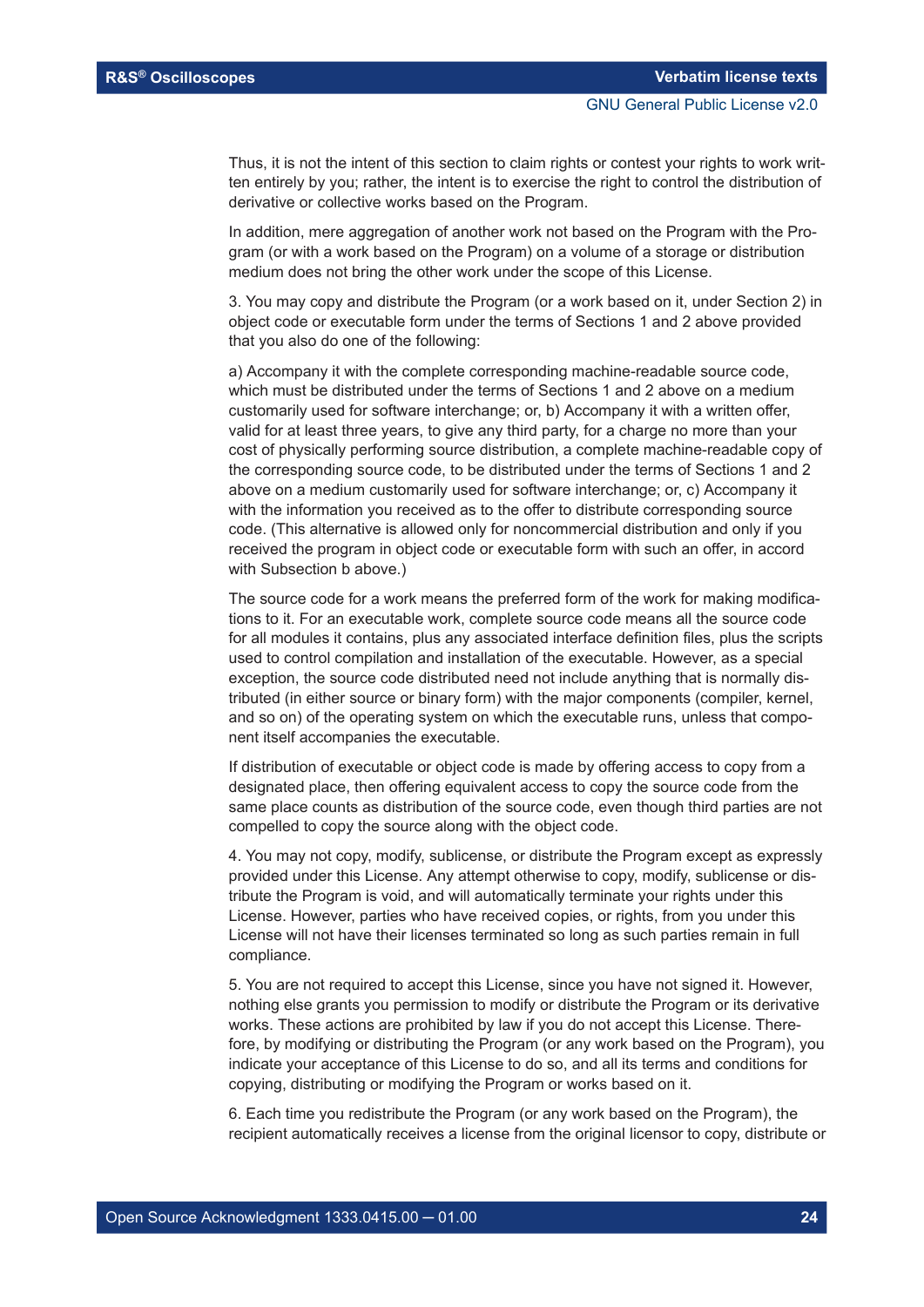modify the Program subject to these terms and conditions. You may not impose any further restrictions on the recipients' exercise of the rights granted herein. You are not responsible for enforcing compliance by third parties to this License.

7. If, as a consequence of a court judgment or allegation of patent infringement or for any other reason (not limited to patent issues), conditions are imposed on you (whether by court order, agreement or otherwise) that contradict the conditions of this License, they do not excuse you from the conditions of this License. If you cannot distribute so as to satisfy simultaneously your obligations under this License and any other pertinent obligations, then as a consequence you may not distribute the Program at all. For example, if a patent license would not permit royalty-free redistribution of the Program by all those who receive copies directly or indirectly through you, then the only way you could satisfy both it and this License would be to refrain entirely from distribution of the Program.

If any portion of this section is held invalid or unenforceable under any particular circumstance, the balance of the section is intended to apply and the section as a whole is intended to apply in other circumstances.

It is not the purpose of this section to induce you to infringe any patents or other property right claims or to contest validity of any such claims; this section has the sole purpose of protecting the integrity of the free software distribution system, which is implemented by public license practices. Many people have made generous contributions to the wide range of software distributed through that system in reliance on consistent application of that system; it is up to the author/donor to decide if he or she is willing to distribute software through any other system and a licensee cannot impose that choice.

This section is intended to make thoroughly clear what is believed to be a consequence of the rest of this License.

8. If the distribution and/or use of the Program is restricted in certain countries either by patents or by copyrighted interfaces, the original copyright holder who places the Program under this License may add an explicit geographical distribution limitation excluding those countries, so that distribution is permitted only in or among countries not thus excluded. In such case, this License incorporates the limitation as if written in the body of this License.

9. The Free Software Foundation may publish revised and/or new versions of the General Public License from time to time. Such new versions will be similar in spirit to the present version, but may differ in detail to address new problems or concerns.

Each version is given a distinguishing version number. If the Program specifies a version number of this License which applies to it and "any later version", you have the option of following the terms and conditions either of that version or of any later version published by the Free Software Foundation. If the Program does not specify a version number of this License, you may choose any version ever published by the Free Software Foundation.

10. If you wish to incorporate parts of the Program into other free programs whose distribution conditions are different, write to the author to ask for permission. For software which is copyrighted by the Free Software Foundation, write to the Free Software Foundation; we sometimes make exceptions for this. Our decision will be guided by the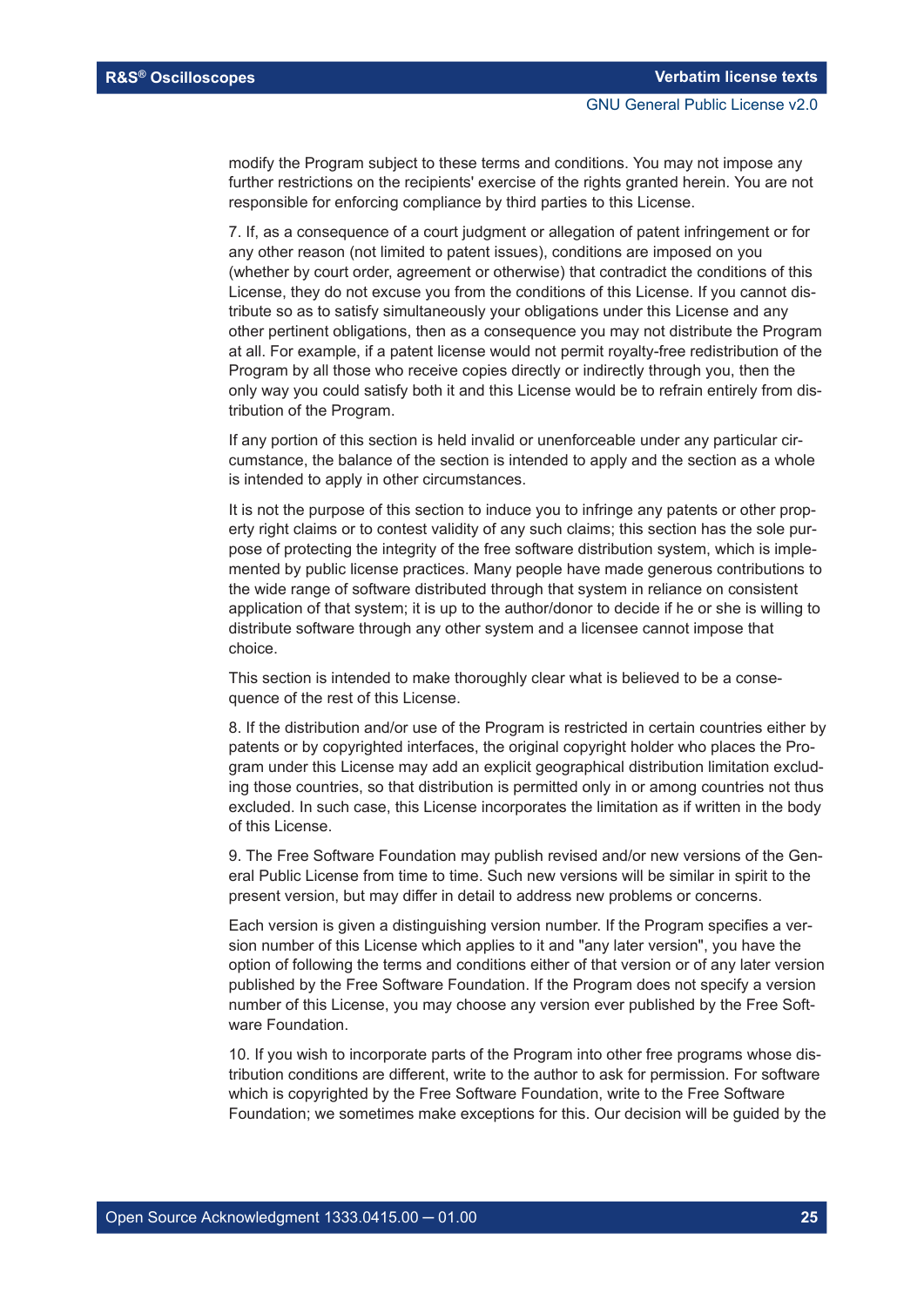two goals of preserving the free status of all derivatives of our free software and of promoting the sharing and reuse of software generally.

#### NO WARRANTY

11. BECAUSE THE PROGRAM IS LICENSED FREE OF CHARGE, THERE IS NO WARRANTY FOR THE PROGRAM, TO THE EXTENT PERMITTED BY APPLICABLE LAW. EXCEPT WHEN OTHERWISE STATED IN WRITING THE COPYRIGHT HOLD-ERS AND/OR OTHER PARTIES PROVIDE THE PROGRAM "AS IS" WITHOUT WAR-RANTY OF ANY KIND, EITHER EXPRESSED OR IMPLIED, INCLUDING, BUT NOT LIMITED TO, THE IMPLIED WARRANTIES OF MERCHANTABILITY AND FITNESS FOR A PARTICULAR PURPOSE. THE ENTIRE RISK AS TO THE QUALITY AND PERFORMANCE OF THE PROGRAM IS WITH YOU. SHOULD THE PROGRAM PROVE DEFECTIVE, YOU ASSUME THE COST OF ALL NECESSARY SERVICING, REPAIR OR CORRECTION.

12. IN NO EVENT UNLESS REQUIRED BY APPLICABLE LAW OR AGREED TO IN WRITING WILL ANY COPYRIGHT HOLDER, OR ANY OTHER PARTY WHO MAY MODIFY AND/OR REDISTRIBUTE THE PROGRAM AS PERMITTED ABOVE, BE LIABLE TO YOU FOR DAMAGES, INCLUDING ANY GENERAL, SPECIAL, INCIDEN-TAL OR CONSEQUENTIAL DAMAGES ARISING OUT OF THE USE OR INABILITY TO USE THE PROGRAM (INCLUDING BUT NOT LIMITED TO LOSS OF DATA OR DATA BEING RENDERED INACCURATE OR LOSSES SUSTAINED BY YOU OR THIRD PARTIES OR A FAILURE OF THE PROGRAM TO OPERATE WITH ANY OTHER PROGRAMS), EVEN IF SUCH HOLDER OR OTHER PARTY HAS BEEN ADVISED OF THE POSSIBILITY OF SUCH DAMAGES.

#### END OF TERMS AND CONDITIONS

How to Apply These Terms to Your New Programs

If you develop a new program, and you want it to be of the greatest possible use to the public, the best way to achieve this is to make it free software which everyone can redistribute and change under these terms.

To do so, attach the following notices to the program. It is safest to attach them to the start of each source file to most effectively convey the exclusion of warranty; and each file should have at least the "copyright" line and a pointer to where the full notice is found.

one line to give the program's name and an idea of what it does.

Copyright (C) yyyy name of author

This program is free software; you can redistribute it and/or modify it under the terms of the GNU General Public License as published by the Free Software Foundation; either version 2 of the License, or (at your option) any later version.

This program is distributed in the hope that it will be useful, but WITHOUT ANY WAR-RANTY; without even the implied warranty of MERCHANTABILITY or FITNESS FOR A PARTICULAR PURPOSE. See the GNU General Public License for more details.

You should have received a copy of the GNU General Public License along with this program; if not, write to the Free Software Foundation, Inc., 51 Franklin Street, Fifth Floor, Boston, MA 02110-1301, USA.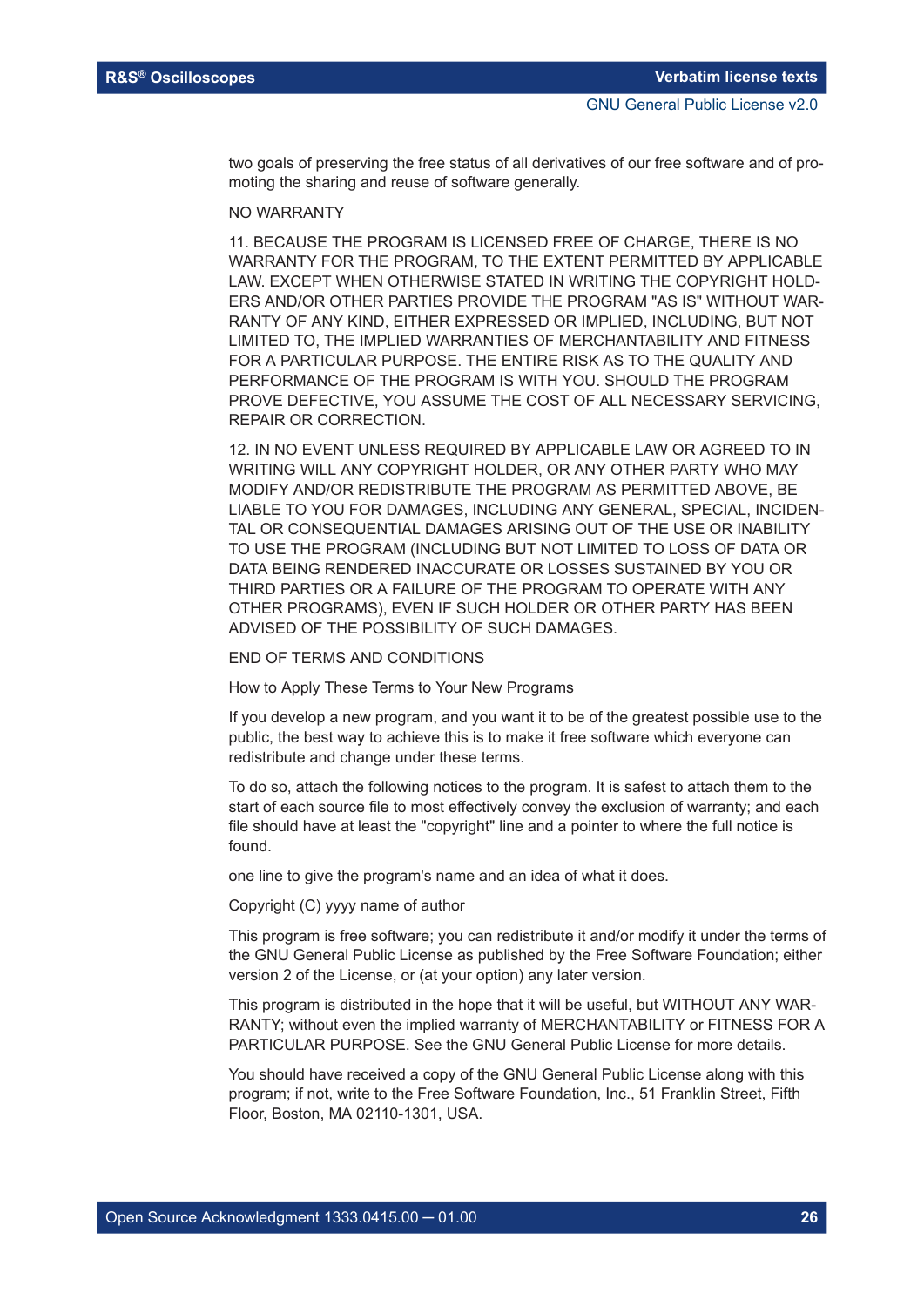<span id="page-26-0"></span>Also add information on how to contact you by electronic and paper mail.

If the program is interactive, make it output a short notice like this when it starts in an interactive mode:

Gnomovision version 69, Copyright (C) year name of author Gnomovision comes with ABSOLUTELY NO WARRANTY; for details type `show w'. This is free software, and you are welcome to redistribute it under certain conditions; type `show c' for details.

The hypothetical commands `show w' and `show c' should show the appropriate parts of the General Public License. Of course, the commands you use may be called something other than `show w' and `show c'; they could even be mouse-clicks or menu items--whatever suits your program.

You should also get your employer (if you work as a programmer) or your school, if any, to sign a "copyright disclaimer" for the program, if necessary. Here is a sample; alter the names:

Yoyodyne, Inc., hereby disclaims all copyright interest in the program `Gnomovision' (which makes passes at compilers) written by James Hacker.

signature of Ty Coon, 1 April 1989

Ty Coon, President of Vice

This General Public License does not permit incorporating your program into proprietary programs. If your program is a subroutine library, you may consider it more useful to permit linking proprietary applications with the library. If this is what you want to do, use the GNU Lesser General Public License instead of this License.

## **3.10 Info-ZIP License**

For the purposes of this copyright and license, "Info-ZIP" is defined as the following set of individuals:

Mark Adler, John Bush, Karl Davis, Harald Denker, Jean-Michel Dubois, Jean-loup Gailly, Hunter Goatley, Ed Gordon, Ian Gorman, Chris Herborth, Dirk Haase, Greg Hartwig, Robert Heath, Jonathan Hudson, Paul Kienitz, David Kirschbaum, Johnny Lee, Onno van der Linden, Igor Mandrichenko, Steve P. Miller, Sergio Monesi, Keith Owens, George Petrov, Greg Roelofs, Kai Uwe Rommel, Steve Salisbury, Dave Smith, Steven M. Schweda, Christian Spieler, Cosmin Truta, Antoine Verheijen, Paul von Behren, Rich Wales, Mike White.

This software is provided "as is," without warranty of any kind, express or implied. In no event shall Info-ZIP or its contributors be held liable for any direct, indirect, incidental, special or consequential damages arising out of the use of or inability to use this software.

Permission is granted to anyone to use this software for any purpose, including commercial applications, and to alter it and redistribute it freely, subject to the above disclaimer and the following restrictions:

Redistributions of source code (in whole or in part) must retain the above copyright notice, definition, disclaimer, and this list of conditions.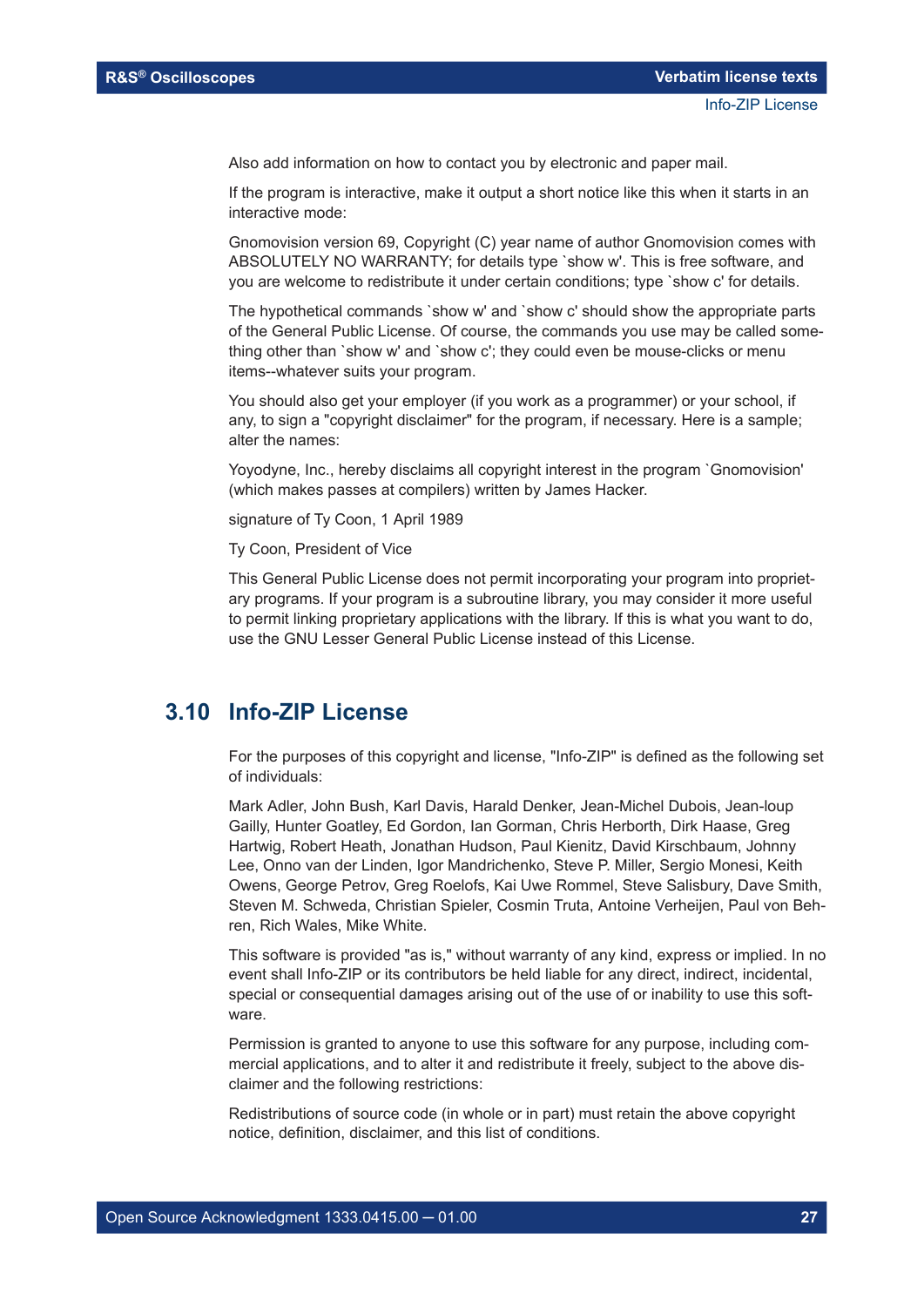<span id="page-27-0"></span>Redistributions in binary form (compiled executables and libraries) must reproduce the above copyright notice, definition, disclaimer, and this list of conditions in documentation and/or other materials provided with the distribution. Additional documentation is not needed for executables where a command line license option provides these and a note regarding this option is in the executable's startup banner. The sole exception to this condition is redistribution of a standard UnZipSFX binary (including SFXWiz) as part of a self-extracting archive; that is permitted without inclusion of this license, as long as the normal SFX banner has not been removed from the binary or disabled.

Altered versions--including, but not limited to, ports to new operating systems, existing ports with new graphical interfaces, versions with modified or added functionality, and dynamic, shared, or static library versions not from Info-ZIP--must be plainly marked as such and must not be misrepresented as being the original source or, if binaries, compiled from the original source. Such altered versions also must not be misrepresented as being Info-ZIP releases--including, but not limited to, labeling of the altered versions with the names "Info-ZIP" (or any variation thereof, including, but not limited to, different capitalizations), "Pocket UnZip," "WiZ" or "MacZip" without the explicit permission of Info-ZIP. Such altered versions are further prohibited from misrepresentative use of the Zip-Bugs or Info-ZIP e-mail addresses or the Info-ZIP URL(s), such as to imply Info-ZIP will provide support for the altered versions.

Info-ZIP retains the right to use the names "Info-ZIP," "Zip," "UnZip," "UnZipSFX," "WiZ," "Pocket UnZip," "Pocket Zip," and "MacZip" for its own source and binary releases.

## **3.11 GNU Library General Public License v2**

GNU LIBRARY GENERAL PUBLIC LICENSE

Version 2, June 1991

Copyright (C) 1991 Free Software Foundation, Inc.

51 Franklin St, Fifth Floor, Boston, MA 02110-1301, USA

Everyone is permitted to copy and distribute verbatim copies

of this license document, but changing it is not allowed.

[This is the first released version of the library GPL. It is

numbered 2 because it goes with version 2 of the ordinary GPL.]

Preamble

The licenses for most software are designed to take away your freedom to share and change it. By contrast, the GNU General Public Licenses are intended to guarantee your freedom to share and change free software--to make sure the software is free for all its users.

This license, the Library General Public License, applies to some specially designated Free Software Foundation software, and to any other libraries whose authors decide to use it. You can use it for your libraries, too.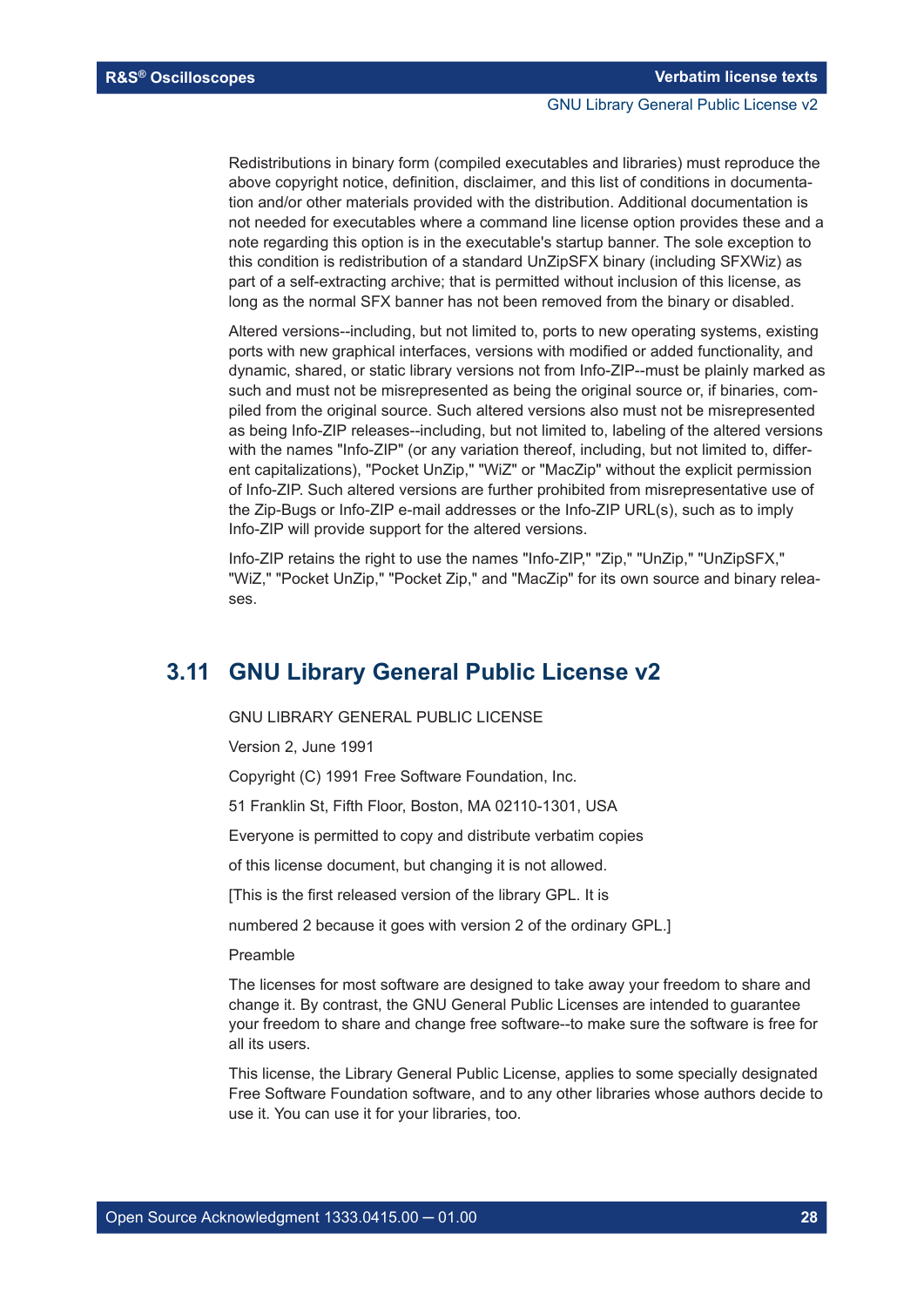When we speak of free software, we are referring to freedom, not price. Our General Public Licenses are designed to make sure that you have the freedom to distribute copies of free software (and charge for this service if you wish), that you receive source code or can get it if you want it, that you can change the software or use pieces of it in new free programs; and that you know you can do these things.

To protect your rights, we need to make restrictions that forbid anyone to deny you these rights or to ask you to surrender the rights. These restrictions translate to certain responsibilities for you if you distribute copies of the library, or if you modify it.

For example, if you distribute copies of the library, whether gratis or for a fee, you must give the recipients all the rights that we gave you. You must make sure that they, too, receive or can get the source code. If you link a program with the library, you must provide complete object files to the recipients so that they can relink them with the library, after making changes to the library and recompiling it. And you must show them these terms so they know their rights.

Our method of protecting your rights has two steps: (1) copyright the library, and (2) offer you this license which gives you legal permission to copy, distribute and/or modify the library.

Also, for each distributor's protection, we want to make certain that everyone understands that there is no warranty for this free library. If the library is modified by someone else and passed on, we want its recipients to know that what they have is not the original version, so that any problems introduced by others will not reflect on the original authors' reputations.

Finally, any free program is threatened constantly by software patents. We wish to avoid the danger that companies distributing free software will individually obtain patent licenses, thus in effect transforming the program into proprietary software. To prevent this, we have made it clear that any patent must be licensed for everyone's free use or not licensed at all.

Most GNU software, including some libraries, is covered by the ordinary GNU General Public License, which was designed for utility programs. This license, the GNU Library General Public License, applies to certain designated libraries. This license is quite different from the ordinary one; be sure to read it in full, and don't assume that anything in it is the same as in the ordinary license.

The reason we have a separate public license for some libraries is that they blur the distinction we usually make between modifying or adding to a program and simply using it. Linking a program with a library, without changing the library, is in some sense simply using the library, and is analogous to running a utility program or application program. However, in a textual and legal sense, the linked executable is a combined work, a derivative of the original library, and the ordinary General Public License treats it as such.

Because of this blurred distinction, using the ordinary General Public License for libraries did not effectively promote software sharing, because most developers did not use the libraries. We concluded that weaker conditions might promote sharing better.

However, unrestricted linking of non-free programs would deprive the users of those programs of all benefit from the free status of the libraries themselves. This Library General Public License is intended to permit developers of non-free programs to use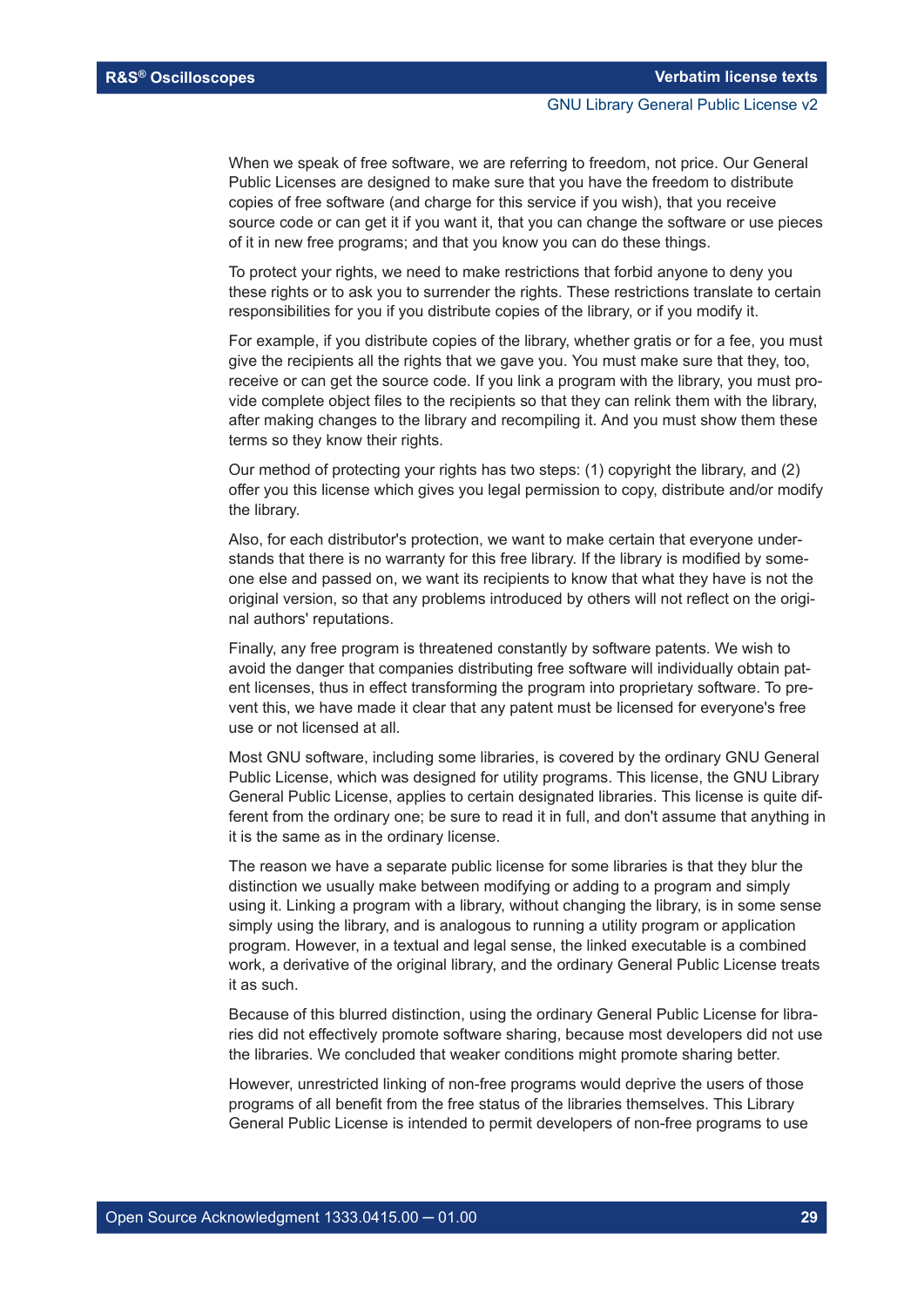free libraries, while preserving your freedom as a user of such programs to change the free libraries that are incorporated in them. (We have not seen how to achieve this as regards changes in header files, but we have achieved it as regards changes in the actual functions of the Library.) The hope is that this will lead to faster development of free libraries.

The precise terms and conditions for copying, distribution and modification follow. Pay close attention to the difference between a "work based on the library" and a "work that uses the library". The former contains code derived from the library, while the latter only works together with the library.

Note that it is possible for a library to be covered by the ordinary General Public License rather than by this special one.

TERMS AND CONDITIONS FOR COPYING, DISTRIBUTION AND MODIFICATION

0. This License Agreement applies to any software library which contains a notice placed by the copyright holder or other authorized party saying it may be distributed under the terms of this Library General Public License (also called "this License"). Each licensee is addressed as "you".

A "library" means a collection of software functions and/or data prepared so as to be conveniently linked with application programs (which use some of those functions and data) to form executables.

The "Library", below, refers to any such software library or work which has been distributed under these terms. A "work based on the Library" means either the Library or any derivative work under copyright law: that is to say, a work containing the Library or a portion of it, either verbatim or with modifications and/or translated straightforwardly into another language. (Hereinafter, translation is included without limitation in the term "modification".)

"Source code" for a work means the preferred form of the work for making modifications to it. For a library, complete source code means all the source code for all modules it contains, plus any associated interface definition files, plus the scripts used to control compilation and installation of the library.

Activities other than copying, distribution and modification are not covered by this License; they are outside its scope. The act of running a program using the Library is not restricted, and output from such a program is covered only if its contents constitute a work based on the Library (independent of the use of the Library in a tool for writing it). Whether that is true depends on what the Library does and what the program that uses the Library does.

1. You may copy and distribute verbatim copies of the Library's complete source code as you receive it, in any medium, provided that you conspicuously and appropriately publish on each copy an appropriate copyright notice and disclaimer of warranty; keep intact all the notices that refer to this License and to the absence of any warranty; and distribute a copy of this License along with the Library.

You may charge a fee for the physical act of transferring a copy, and you may at your option offer warranty protection in exchange for a fee.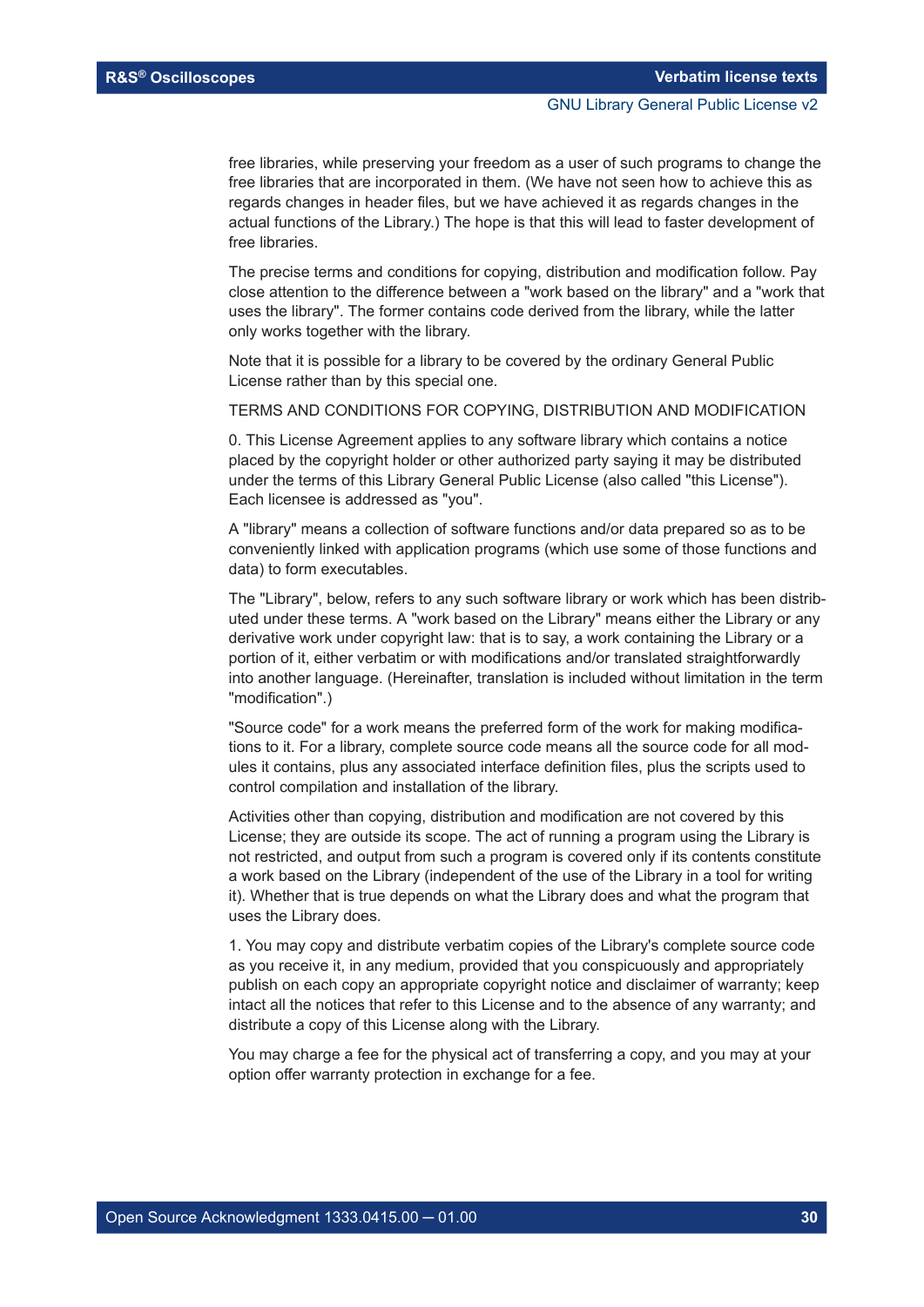2. You may modify your copy or copies of the Library or any portion of it, thus forming a work based on the Library, and copy and distribute such modifications or work under the terms of Section 1 above, provided that you also meet all of these conditions:

a) The modified work must itself be a software library.

b) You must cause the files modified to carry prominent notices stating that you changed the files and the date of any change.

c) You must cause the whole of the work to be licensed at no charge to all third parties under the terms of this License.

d) If a facility in the modified Library refers to a function or a table of data to be supplied by an application program that uses the facility, other than as an argument passed when the facility is invoked, then you must make a good faith effort to ensure that, in the event an application does not supply such function or table, the facility still operates, and performs whatever part of its purpose remains meaningful.

(For example, a function in a library to compute square roots has a purpose that is entirely well-defined independent of the application. Therefore, Subsection 2d requires that any application-supplied function or table used by this function must be optional: if the application does not supply it, the square root function must still compute square roots.)

These requirements apply to the modified work as a whole. If identifiable sections of that work are not derived from the Library, and can be reasonably considered independent and separate works in themselves, then this License, and its terms, do not apply to those sections when you distribute them as separate works. But when you distribute the same sections as part of a whole which is a work based on the Library, the distribution of the whole must be on the terms of this License, whose permissions for other licensees extend to the entire whole, and thus to each and every part regardless of who wrote it.

Thus, it is not the intent of this section to claim rights or contest your rights to work written entirely by you; rather, the intent is to exercise the right to control the distribution of derivative or collective works based on the Library.

In addition, mere aggregation of another work not based on the Library with the Library (or with a work based on the Library) on a volume of a storage or distribution medium does not bring the other work under the scope of this License.

3. You may opt to apply the terms of the ordinary GNU General Public License instead of this License to a given copy of the Library. To do this, you must alter all the notices that refer to this License, so that they refer to the ordinary GNU General Public License, version 2, instead of to this License. (If a newer version than version 2 of the ordinary GNU General Public License has appeared, then you can specify that version instead if you wish.) Do not make any other change in these notices.

Once this change is made in a given copy, it is irreversible for that copy, so the ordinary GNU General Public License applies to all subsequent copies and derivative works made from that copy.

This option is useful when you wish to copy part of the code of the Library into a program that is not a library.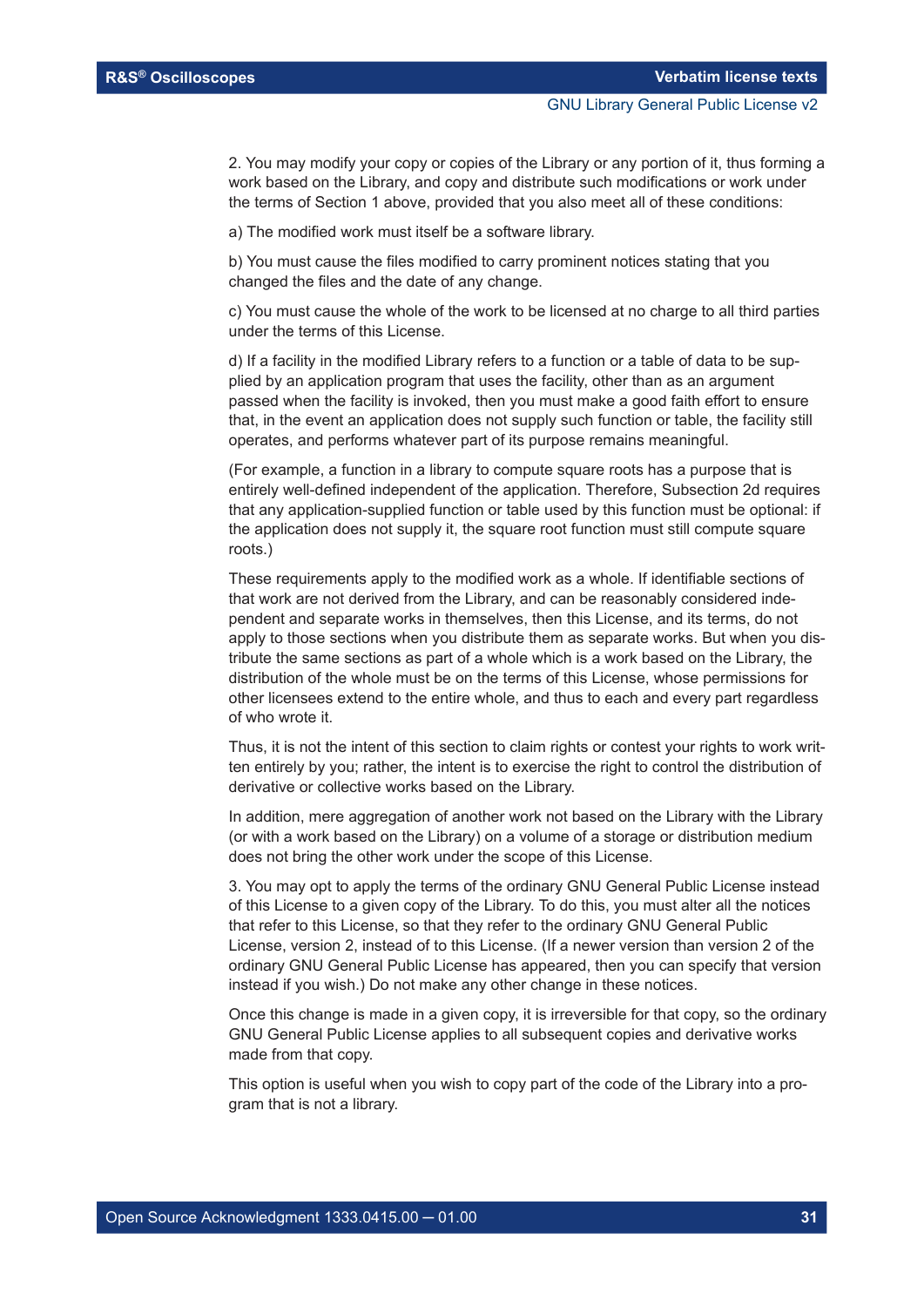4. You may copy and distribute the Library (or a portion or derivative of it, under Section 2) in object code or executable form under the terms of Sections 1 and 2 above provided that you accompany it with the complete corresponding machine-readable source code, which must be distributed under the terms of Sections 1 and 2 above on a medium customarily used for software interchange.

If distribution of object code is made by offering access to copy from a designated place, then offering equivalent access to copy the source code from the same place satisfies the requirement to distribute the source code, even though third parties are not compelled to copy the source along with the object code.

5. A program that contains no derivative of any portion of the Library, but is designed to work with the Library by being compiled or linked with it, is called a "work that uses the Library". Such a work, in isolation, is not a derivative work of the Library, and therefore falls outside the scope of this License.

However, linking a "work that uses the Library" with the Library creates an executable that is a derivative of the Library (because it contains portions of the Library), rather than a "work that uses the library". The executable is therefore covered by this License. Section 6 states terms for distribution of such executables.

When a "work that uses the Library" uses material from a header file that is part of the Library, the object code for the work may be a derivative work of the Library even though the source code is not. Whether this is true is especially significant if the work can be linked without the Library, or if the work is itself a library. The threshold for this to be true is not precisely defined by law.

If such an object file uses only numerical parameters, data structure layouts and accessors, and small macros and small inline functions (ten lines or less in length), then the use of the object file is unrestricted, regardless of whether it is legally a derivative work. (Executables containing this object code plus portions of the Library will still fall under Section 6.)

Otherwise, if the work is a derivative of the Library, you may distribute the object code for the work under the terms of Section 6. Any executables containing that work also fall under Section 6, whether or not they are linked directly with the Library itself.

6. As an exception to the Sections above, you may also compile or link a "work that uses the Library" with the Library to produce a work containing portions of the Library, and distribute that work under terms of your choice, provided that the terms permit modification of the work for the customer's own use and reverse engineering for debugging such modifications.

You must give prominent notice with each copy of the work that the Library is used in it and that the Library and its use are covered by this License. You must supply a copy of this License. If the work during execution displays copyright notices, you must include the copyright notice for the Library among them, as well as a reference directing the user to the copy of this License. Also, you must do one of these things:

a) Accompany the work with the complete corresponding machine-readable source code for the Library including whatever changes were used in the work (which must be distributed under Sections 1 and 2 above); and, if the work is an executable linked with the Library, with the complete machine-readable "work that uses the Library", as object code and/or source code, so that the user can modify the Library and then relink to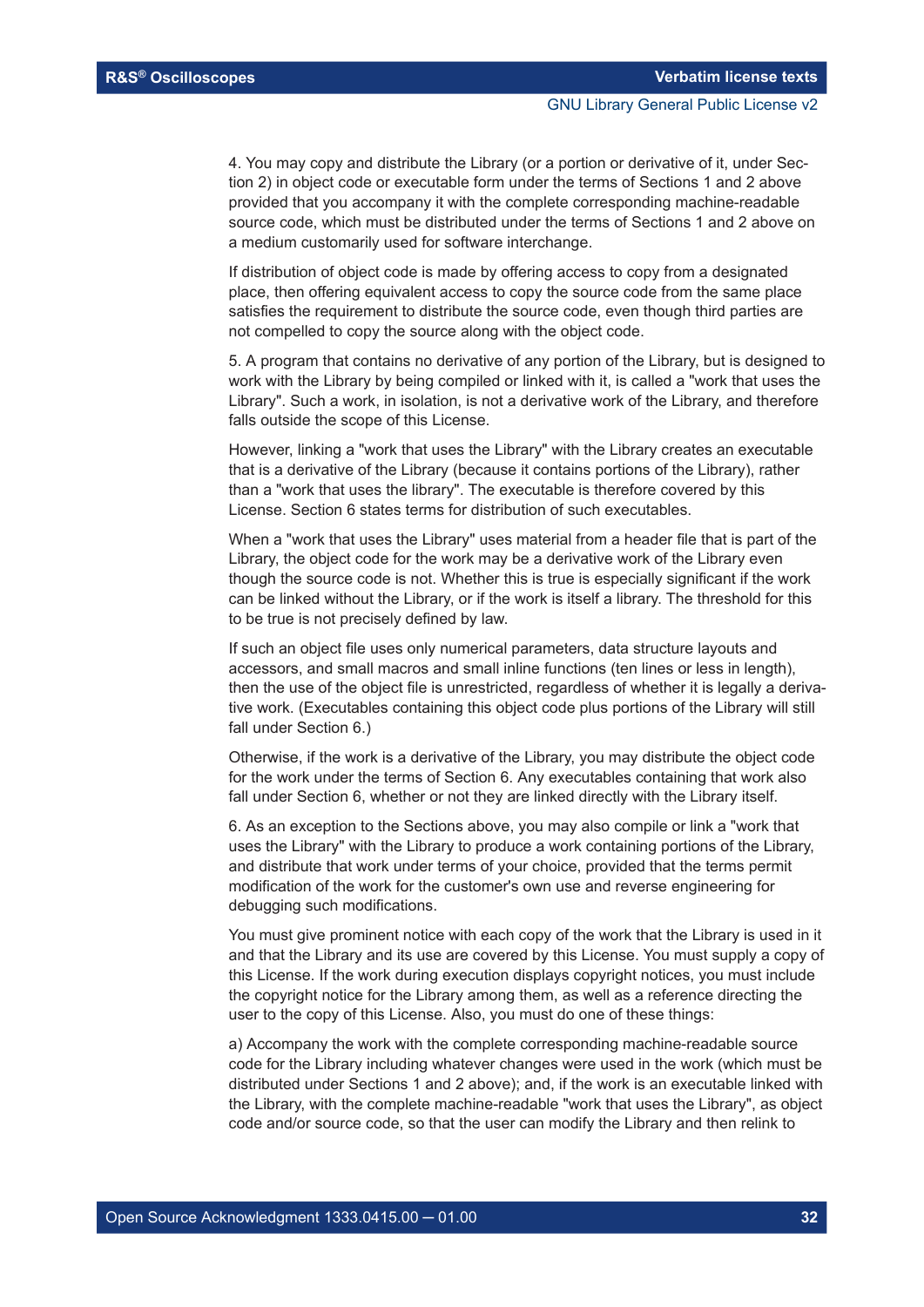produce a modified executable containing the modified Library. (It is understood that the user who changes the contents of definitions files in the Library will not necessarily be able to recompile the application to use the modified definitions.)

b) Accompany the work with a written offer, valid for at least three years, to give the same user the materials specified in Subsection 6a, above, for a charge no more than the cost of performing this distribution.

c) If distribution of the work is made by offering access to copy from a designated place, offer equivalent access to copy the above specified materials from the same place.

d) Verify that the user has already received a copy of these materials or that you have already sent this user a copy.

For an executable, the required form of the "work that uses the Library" must include any data and utility programs needed for reproducing the executable from it. However, as a special exception, the source code distributed need not include anything that is normally distributed (in either source or binary form) with the major components (compiler, kernel, and so on) of the operating system on which the executable runs, unless that component itself accompanies the executable.

It may happen that this requirement contradicts the license restrictions of other proprietary libraries that do not normally accompany the operating system. Such a contradiction means you cannot use both them and the Library together in an executable that you distribute.

7. You may place library facilities that are a work based on the Library side-by-side in a single library together with other library facilities not covered by this License, and distribute such a combined library, provided that the separate distribution of the work based on the Library and of the other library facilities is otherwise permitted, and provided that you do these two things:

a) Accompany the combined library with a copy of the same work based on the Library, uncombined with any other library facilities. This must be distributed under the terms of the Sections above.

b) Give prominent notice with the combined library of the fact that part of it is a work based on the Library, and explaining where to find the accompanying uncombined form of the same work.

8. You may not copy, modify, sublicense, link with, or distribute the Library except as expressly provided under this License. Any attempt otherwise to copy, modify, sublicense, link with, or distribute the Library is void, and will automatically terminate your rights under this License. However, parties who have received copies, or rights, from you under this License will not have their licenses terminated so long as such parties remain in full compliance.

9. You are not required to accept this License, since you have not signed it. However, nothing else grants you permission to modify or distribute the Library or its derivative works. These actions are prohibited by law if you do not accept this License. Therefore, by modifying or distributing the Library (or any work based on the Library), you indicate your acceptance of this License to do so, and all its terms and conditions for copying, distributing or modifying the Library or works based on it.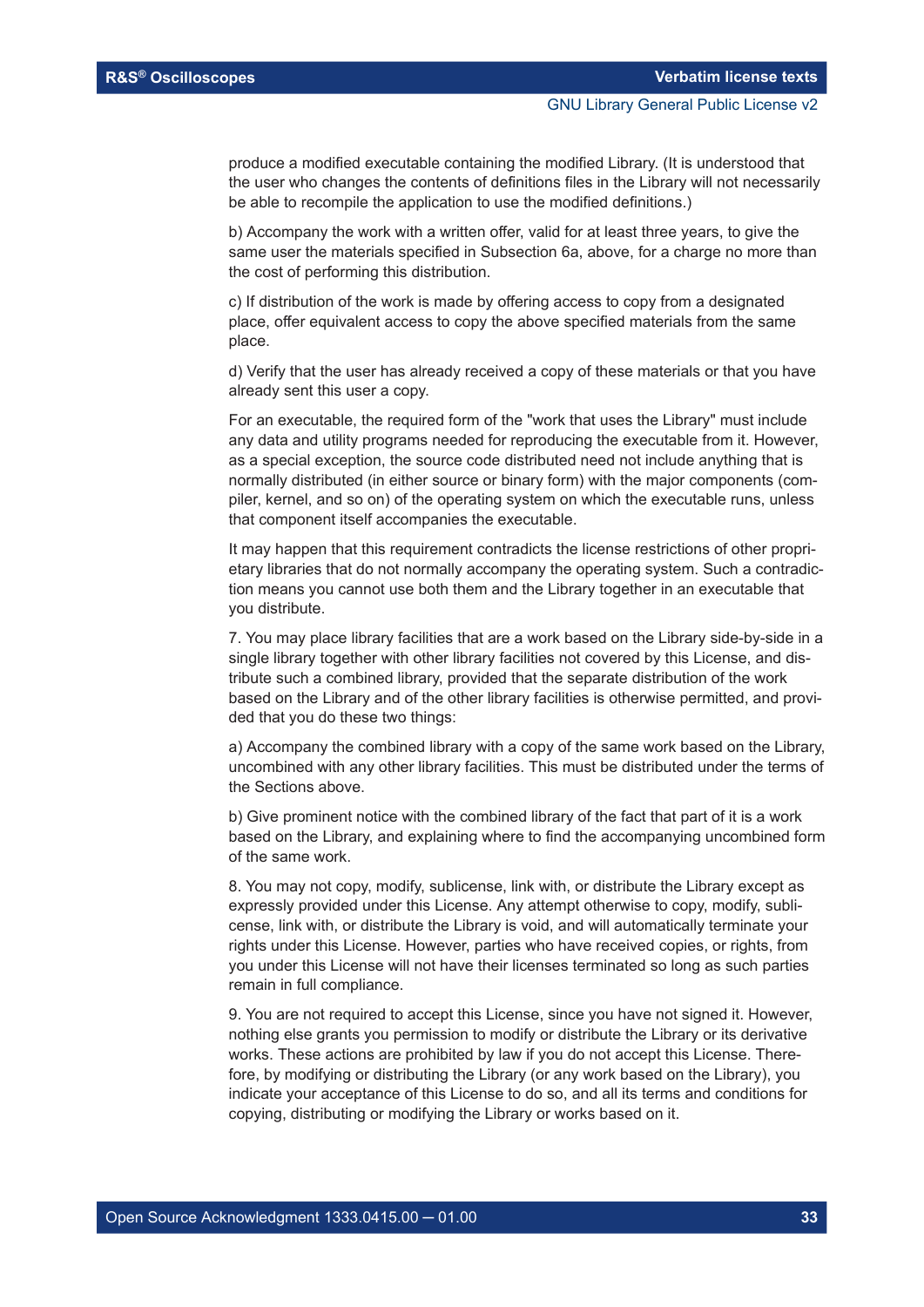10. Each time you redistribute the Library (or any work based on the Library), the recipient automatically receives a license from the original licensor to copy, distribute, link with or modify the Library subject to these terms and conditions. You may not impose any further restrictions on the recipients' exercise of the rights granted herein. You are not responsible for enforcing compliance by third parties to this License.

11. If, as a consequence of a court judgment or allegation of patent infringement or for any other reason (not limited to patent issues), conditions are imposed on you (whether by court order, agreement or otherwise) that contradict the conditions of this License, they do not excuse you from the conditions of this License. If you cannot distribute so as to satisfy simultaneously your obligations under this License and any other pertinent obligations, then as a consequence you may not distribute the Library at all. For example, if a patent license would not permit royalty-free redistribution of the Library by all those who receive copies directly or indirectly through you, then the only way you could satisfy both it and this License would be to refrain entirely from distribution of the Library.

If any portion of this section is held invalid or unenforceable under any particular circumstance, the balance of the section is intended to apply, and the section as a whole is intended to apply in other circumstances.

It is not the purpose of this section to induce you to infringe any patents or other property right claims or to contest validity of any such claims; this section has the sole purpose of protecting the integrity of the free software distribution system which is implemented by public license practices. Many people have made generous contributions to the wide range of software distributed through that system in reliance on consistent application of that system; it is up to the author/donor to decide if he or she is willing to distribute software through any other system and a licensee cannot impose that choice.

This section is intended to make thoroughly clear what is believed to be a consequence of the rest of this License.

12. If the distribution and/or use of the Library is restricted in certain countries either by patents or by copyrighted interfaces, the original copyright holder who places the Library under this License may add an explicit geographical distribution limitation excluding those countries, so that distribution is permitted only in or among countries not thus excluded. In such case, this License incorporates the limitation as if written in the body of this License.

13. The Free Software Foundation may publish revised and/or new versions of the Library General Public License from time to time. Such new versions will be similar in spirit to the present version, but may differ in detail to address new problems or concerns.

Each version is given a distinguishing version number. If the Library specifies a version number of this License which applies to it and "any later version", you have the option of following the terms and conditions either of that version or of any later version published by the Free Software Foundation. If the Library does not specify a license version number, you may choose any version ever published by the Free Software Foundation.

14. If you wish to incorporate parts of the Library into other free programs whose distribution conditions are incompatible with these, write to the author to ask for permission.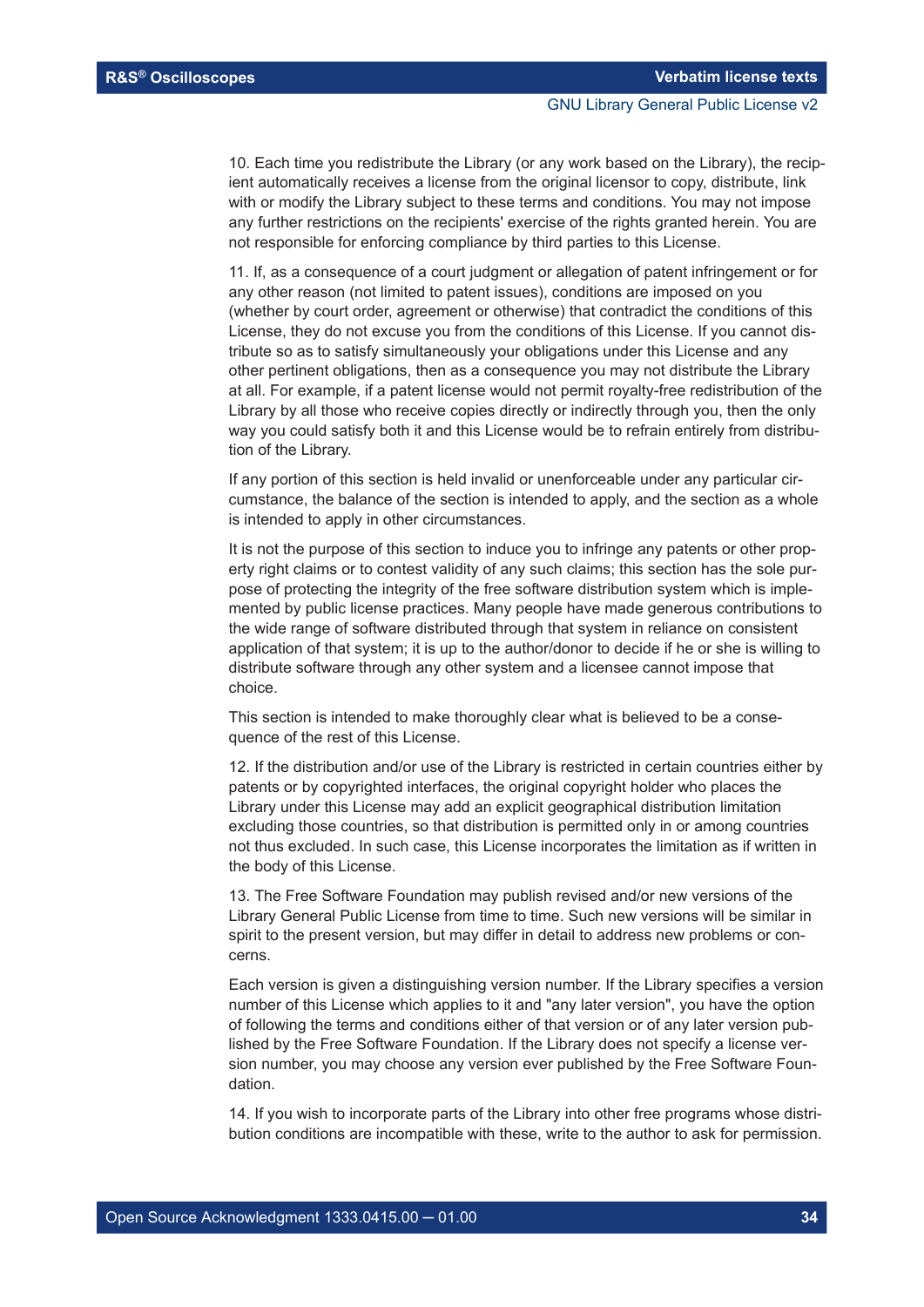For software which is copyrighted by the Free Software Foundation, write to the Free Software Foundation; we sometimes make exceptions for this. Our decision will be guided by the two goals of preserving the free status of all derivatives of our free software and of promoting the sharing and reuse of software generally.

### NO WARRANTY

15. BECAUSE THE LIBRARY IS LICENSED FREE OF CHARGE, THERE IS NO WARRANTY FOR THE LIBRARY, TO THE EXTENT PERMITTED BY APPLICABLE LAW. EXCEPT WHEN OTHERWISE STATED IN WRITING THE COPYRIGHT HOLD-ERS AND/OR OTHER PARTIES PROVIDE THE LIBRARY "AS IS" WITHOUT WAR-RANTY OF ANY KIND, EITHER EXPRESSED OR IMPLIED, INCLUDING, BUT NOT LIMITED TO, THE IMPLIED WARRANTIES OF MERCHANTABILITY AND FITNESS FOR A PARTICULAR PURPOSE. THE ENTIRE RISK AS TO THE QUALITY AND PERFORMANCE OF THE LIBRARY IS WITH YOU. SHOULD THE LIBRARY PROVE DEFECTIVE, YOU ASSUME THE COST OF ALL NECESSARY SERVICING, REPAIR OR CORRECTION.

16. IN NO EVENT UNLESS REQUIRED BY APPLICABLE LAW OR AGREED TO IN WRITING WILL ANY COPYRIGHT HOLDER, OR ANY OTHER PARTY WHO MAY MODIFY AND/OR REDISTRIBUTE THE LIBRARY AS PERMITTED ABOVE, BE LIA-BLE TO YOU FOR DAMAGES, INCLUDING ANY GENERAL, SPECIAL, INCIDENTAL OR CONSEQUENTIAL DAMAGES ARISING OUT OF THE USE OR INABILITY TO USE THE LIBRARY (INCLUDING BUT NOT LIMITED TO LOSS OF DATA OR DATA BEING RENDERED INACCURATE OR LOSSES SUSTAINED BY YOU OR THIRD PARTIES OR A FAILURE OF THE LIBRARY TO OPERATE WITH ANY OTHER SOFTWARE), EVEN IF SUCH HOLDER OR OTHER PARTY HAS BEEN ADVISED OF THE POSSIBILITY OF SUCH DAMAGES.

END OF TERMS AND CONDITIONS

How to Apply These Terms to Your New Libraries

If you develop a new library, and you want it to be of the greatest possible use to the public, we recommend making it free software that everyone can redistribute and change. You can do so by permitting redistribution under these terms (or, alternatively, under the terms of the ordinary General Public License).

To apply these terms, attach the following notices to the library. It is safest to attach them to the start of each source file to most effectively convey the exclusion of warranty; and each file should have at least the "copyright" line and a pointer to where the full notice is found.

one line to give the library's name and an idea of what it does.

Copyright (C) year name of author

This library is free software; you can redistribute it and/or modify it under the terms of the GNU Library General Public License as published by the Free Software Foundation; either version 2 of the License, or (at your option) any later version.

This library is distributed in the hope that it will be useful, but WITHOUT ANY WAR-RANTY; without even the implied warranty of MERCHANTABILITY or FITNESS FOR A PARTICULAR PURPOSE. See the GNU Library General Public License for more details.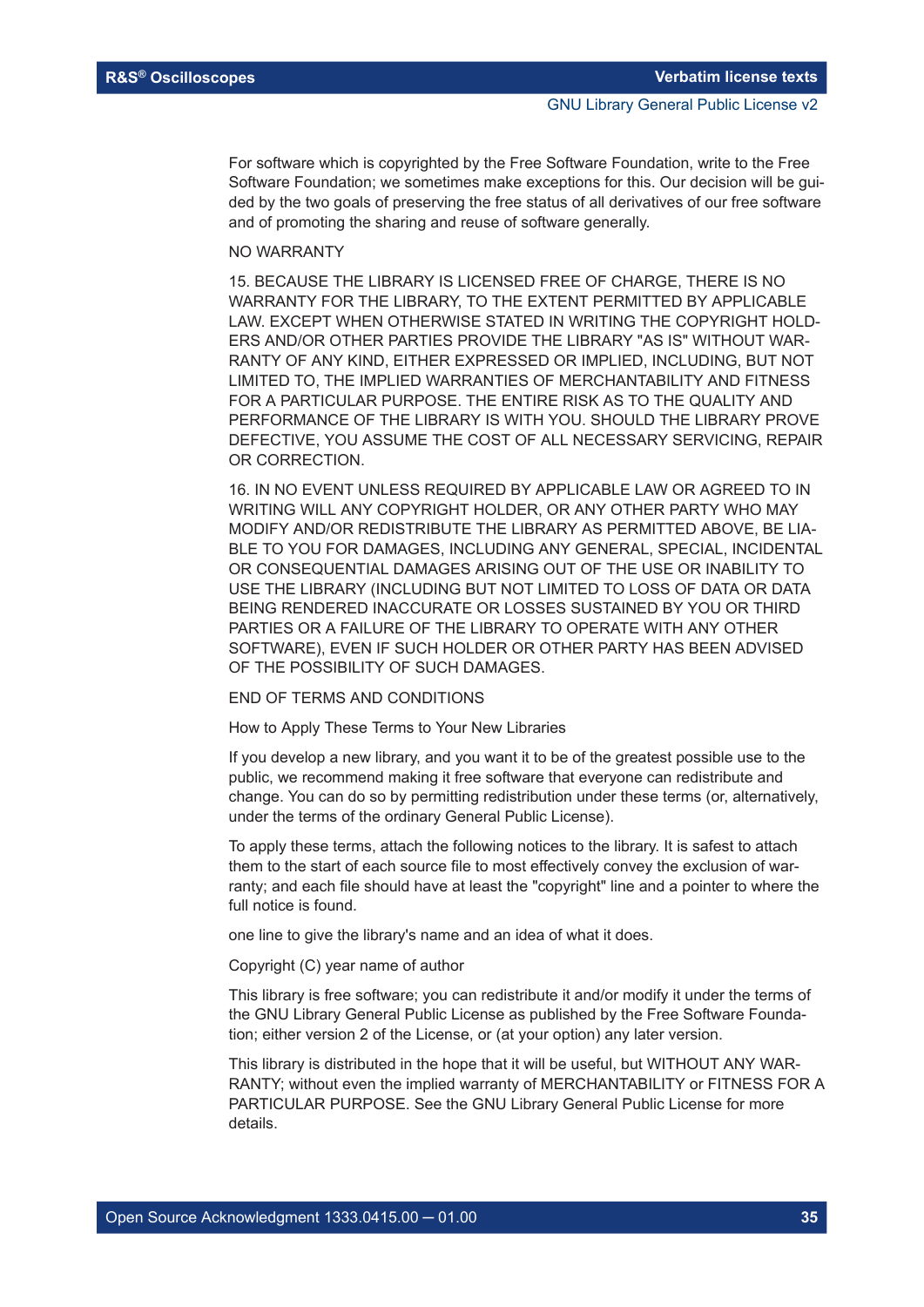<span id="page-35-0"></span>You should have received a copy of the GNU Library General Public License along with this library; if not, write to the Free Software Foundation, Inc., 51 Franklin St, Fifth Floor, Boston, MA 02110-1301, USA.

Also add information on how to contact you by electronic and paper mail.

You should also get your employer (if you work as a programmer) or your school, if any, to sign a "copyright disclaimer" for the library, if necessary. Here is a sample; alter the names: Yoyodyne, Inc., hereby disclaims all copyright interest in the library `Frob' (a library for tweaking knobs) written by James Random Hacker.

signature of Ty Coon, 1 April 1990

Ty Coon, President of Vice

That's all there is to it!

## **3.12 GNU Lesser General Public License v2.1**

GNU LESSER GENERAL PUBLIC LICENSE

Version 2.1, February 1999

Copyright (C) 1991, 1999 Free Software Foundation, Inc.

51 Franklin Street, Fifth Floor, Boston, MA 02110-1301 USA

Everyone is permitted to copy and distribute verbatim copies of this license document, but changing it is not allowed.

[This is the first released version of the Lesser GPL. It also counts as the successor of the GNU Library Public License, version 2, hence the version number 2.1.]

Preamble

The licenses for most software are designed to take away your freedom to share and change it. By contrast, the GNU General Public Licenses are intended to guarantee your freedom to share and change free software--to make sure the software is free for all its users.

This license, the Lesser General Public License, applies to some specially designated software packages--typically libraries--of the Free Software Foundation and other authors who decide to use it. You can use it too, but we suggest you first think carefully about whether this license or the ordinary General Public License is the better strategy to use in any particular case, based on the explanations below.

When we speak of free software, we are referring to freedom of use, not price. Our General Public Licenses are designed to make sure that you have the freedom to distribute copies of free software (and charge for this service if you wish); that you receive source code or can get it if you want it; that you can change the software and use pieces of it in new free programs; and that you are informed that you can do these things.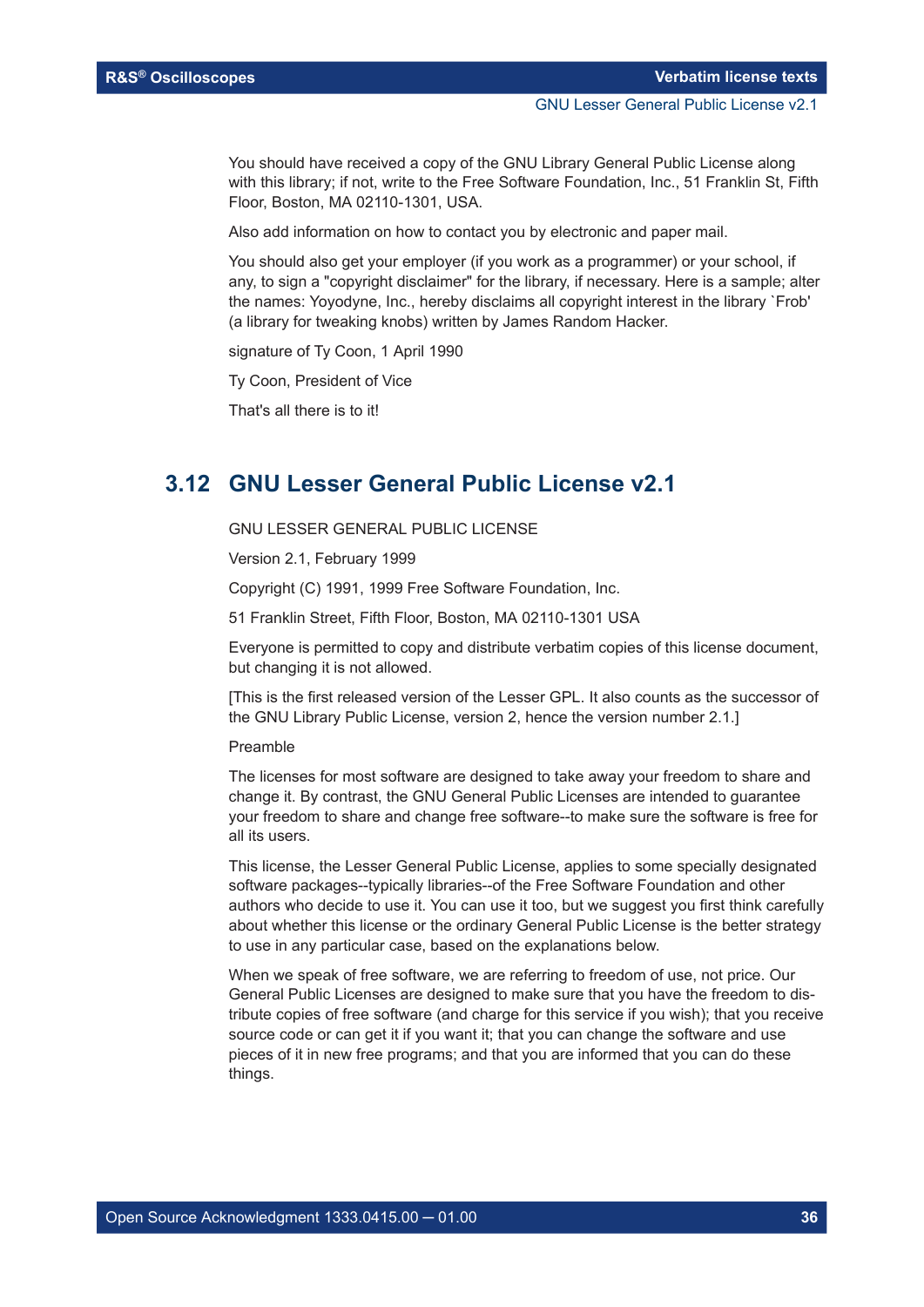To protect your rights, we need to make restrictions that forbid distributors to deny you these rights or to ask you to surrender these rights. These restrictions translate to certain responsibilities for you if you distribute copies of the library or if you modify it.

For example, if you distribute copies of the library, whether gratis or for a fee, you must give the recipients all the rights that we gave you. You must make sure that they, too, receive or can get the source code. If you link other code with the library, you must provide complete object files to the recipients, so that they can relink them with the library after making changes to the library and recompiling it. And you must show them these terms so they know their rights.

We protect your rights with a two-step method: (1) we copyright the library, and (2) we offer you this license, which gives you legal permission to copy, distribute and/or modify the library.

To protect each distributor, we want to make it very clear that there is no warranty for the free library. Also, if the library is modified by someone else and passed on, the recipients should know that what they have is not the original version, so that the original author's reputation will not be affected by problems that might be introduced by others.

Finally, software patents pose a constant threat to the existence of any free program. We wish to make sure that a company cannot effectively restrict the users of a free program by obtaining a restrictive license from a patent holder. Therefore, we insist that any patent license obtained for a version of the library must be consistent with the full freedom of use specified in this license.

Most GNU software, including some libraries, is covered by the ordinary GNU General Public License. This license, the GNU Lesser General Public License, applies to certain designated libraries, and is quite different from the ordinary General Public License. We use this license for certain libraries in order to permit linking those libraries into non-free programs.

When a program is linked with a library, whether statically or using a shared library, the combination of the two is legally speaking a combined work, a derivative of the original library. The ordinary General Public License therefore permits such linking only if the entire combination fits its criteria of freedom. The Lesser General Public License permits more lax criteria for linking other code with the library.

We call this license the "Lesser" General Public License because it does Less to protect the user's freedom than the ordinary General Public License. It also provides other free software developers Less of an advantage over competing non-free programs. These disadvantages are the reason we use the ordinary General Public License for many libraries. However, the Lesser license provides advantages in certain special circumstances.

For example, on rare occasions, there may be a special need to encourage the widest possible use of a certain library, so that it becomes a de-facto standard. To achieve this, non-free programs must be allowed to use the library. A more frequent case is that a free library does the same job as widely used non-free libraries. In this case, there is little to gain by limiting the free library to free software only, so we use the Lesser General Public License.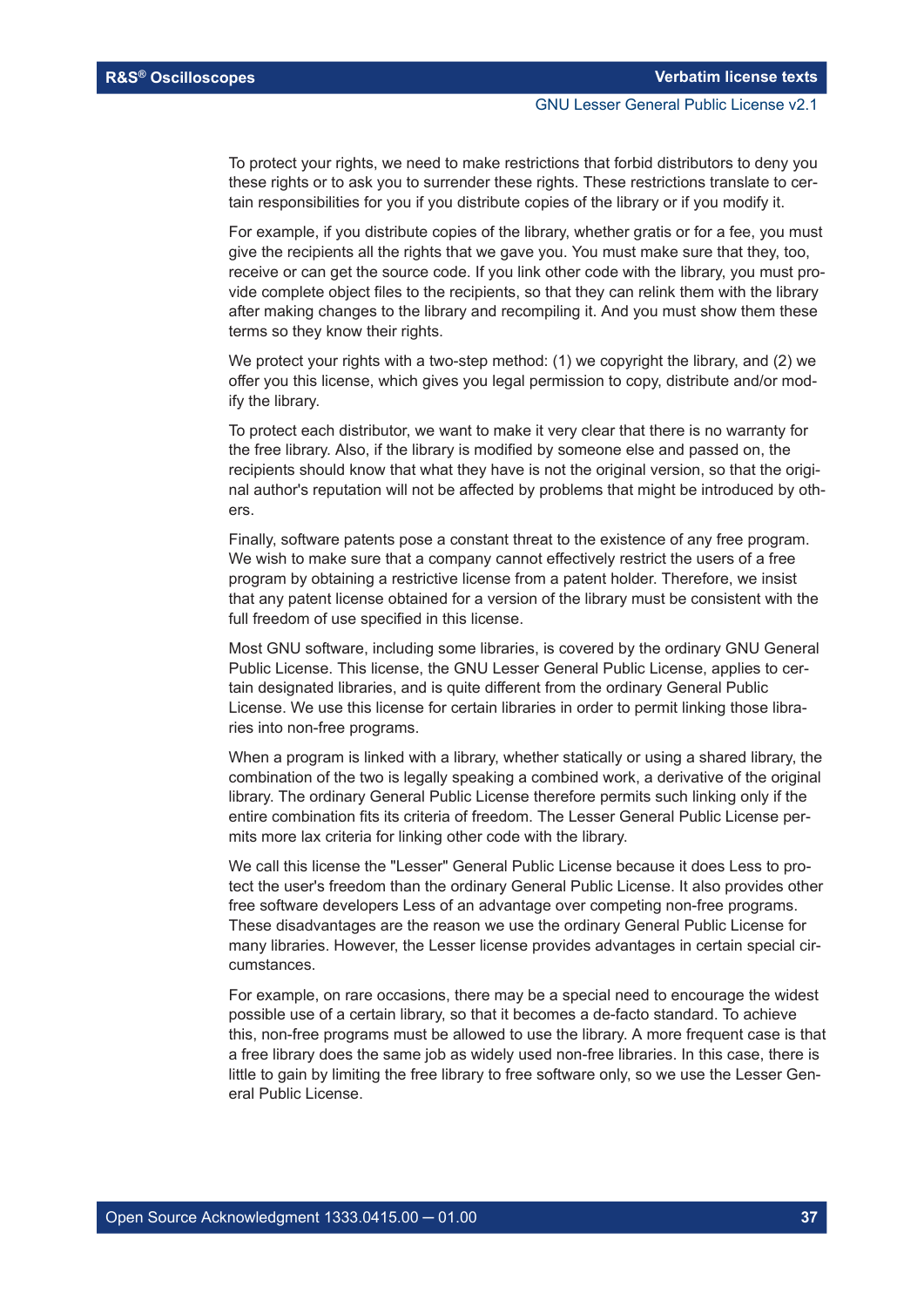In other cases, permission to use a particular library in non-free programs enables a greater number of people to use a large body of free software. For example, permission to use the GNU C Library in non-free programs enables many more people to use the whole GNU operating system, as well as its variant, the GNU/Linux operating system.

Although the Lesser General Public License is Less protective of the users' freedom, it does ensure that the user of a program that is linked with the Library has the freedom and the wherewithal to run that program using a modified version of the Library.

The precise terms and conditions for copying, distribution and modification follow. Pay close attention to the difference between a "work based on the library" and a "work that uses the library". The former contains code derived from the library, whereas the latter must be combined with the library in order to run.

#### TERMS AND CONDITIONS FOR COPYING, DISTRIBUTION AND MODIFICATION

0. This License Agreement applies to any software library or other program which contains a notice placed by the copyright holder or other authorized party saying it may be distributed under the terms of this Lesser General Public License (also called "this License"). Each licensee is addressed as "you".

A "library" means a collection of software functions and/or data prepared so as to be conveniently linked with application programs (which use some of those functions and data) to form executables.

The "Library", below, refers to any such software library or work which has been distributed under these terms. A "work based on the Library" means either the Library or any derivative work under copyright law: that is to say, a work containing the Library or a portion of it, either verbatim or with modifications and/or translated straightforwardly into another language. (Hereinafter, translation is included without limitation in the term "modification".)

"Source code" for a work means the preferred form of the work for making modifications to it. For a library, complete source code means all the source code for all modules it contains, plus any associated interface definition files, plus the scripts used to control compilation and installation of the library.

Activities other than copying, distribution and modification are not covered by this License; they are outside its scope. The act of running a program using the Library is not restricted, and output from such a program is covered only if its contents constitute a work based on the Library (independent of the use of the Library in a tool for writing it). Whether that is true depends on what the Library does and what the program that uses the Library does.

1. You may copy and distribute verbatim copies of the Library's complete source code as you receive it, in any medium, provided that you conspicuously and appropriately publish on each copy an appropriate copyright notice and disclaimer of warranty; keep intact all the notices that refer to this License and to the absence of any warranty; and distribute a copy of this License along with the Library.

You may charge a fee for the physical act of transferring a copy, and you may at your option offer warranty protection in exchange for a fee.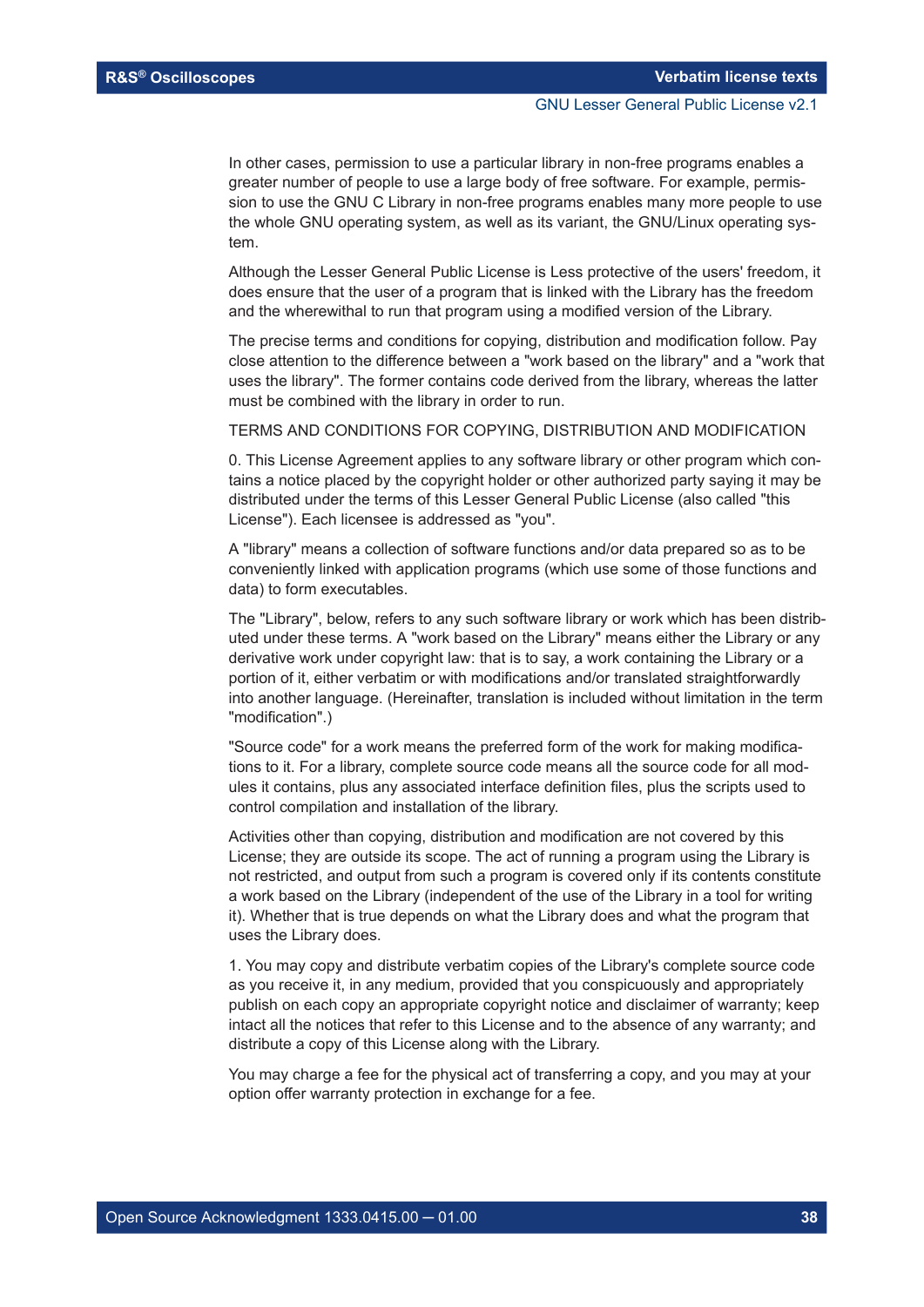2. You may modify your copy or copies of the Library or any portion of it, thus forming a work based on the Library, and copy and distribute such modifications or work under the terms of Section 1 above, provided that you also meet all of these conditions:

a) The modified work must itself be a software library.

b) You must cause the files modified to carry prominent notices stating that you changed the files and the date of any change.

c) You must cause the whole of the work to be licensed at no charge to all third parties under the terms of this License.

d) If a facility in the modified Library refers to a function or a table of data to be supplied by an application program that uses the facility, other than as an argument passed when the facility is invoked, then you must make a good faith effort to ensure that, in the event an application does not supply such function or table, the facility still operates, and performs whatever part of its purpose remains meaningful.

(For example, a function in a library to compute square roots has a purpose that is entirely well-defined independent of the application. Therefore, Subsection 2d requires that any application-supplied function or table used by this function must be optional: if the application does not supply it, the square root function must still compute square roots.)

These requirements apply to the modified work as a whole. If identifiable sections of that work are not derived from the Library, and can be reasonably considered independent and separate works in themselves, then this License, and its terms, do not apply to those sections when you distribute them as separate works. But when you distribute the same sections as part of a whole which is a work based on the Library, the distribution of the whole must be on the terms of this License, whose permissions for other licensees extend to the entire whole, and thus to each and every part regardless of who wrote it.

Thus, it is not the intent of this section to claim rights or contest your rights to work written entirely by you; rather, the intent is to exercise the right to control the distribution of derivative or collective works based on the Library.

In addition, mere aggregation of another work not based on the Library with the Library (or with a work based on the Library) on a volume of a storage or distribution medium does not bring the other work under the scope of this License.

3. You may opt to apply the terms of the ordinary GNU General Public License instead of this License to a given copy of the Library. To do this, you must alter all the notices that refer to this License, so that they refer to the ordinary GNU General Public License, version 2, instead of to this License. (If a newer version than version 2 of the ordinary GNU General Public License has appeared, then you can specify that version instead if you wish.) Do not make any other change in these notices.

Once this change is made in a given copy, it is irreversible for that copy, so the ordinary GNU General Public License applies to all subsequent copies and derivative works made from that copy.

This option is useful when you wish to copy part of the code of the Library into a program that is not a library.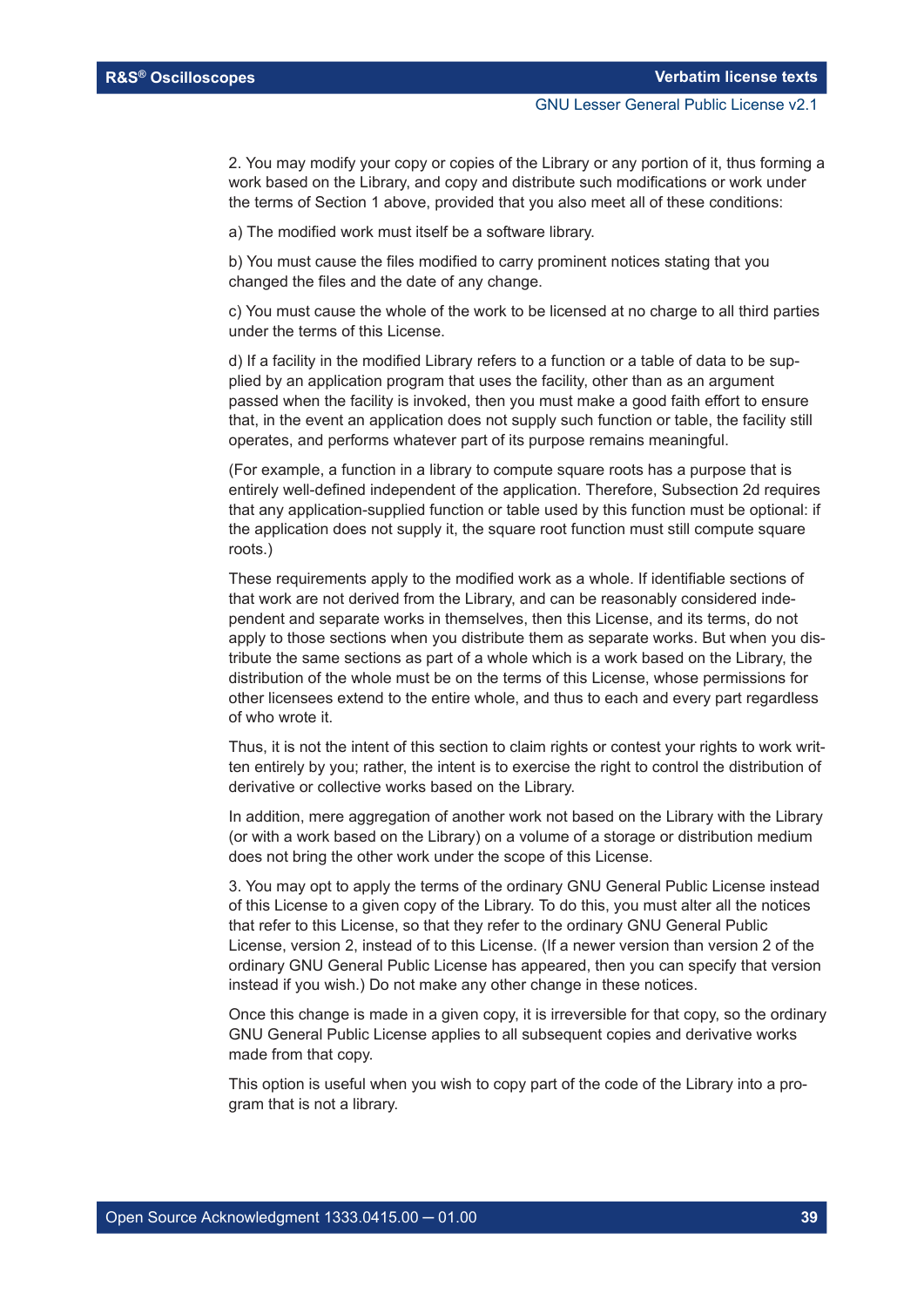4. You may copy and distribute the Library (or a portion or derivative of it, under Section 2) in object code or executable form under the terms of Sections 1 and 2 above provided that you accompany it with the complete corresponding machine-readable source code, which must be distributed under the terms of Sections 1 and 2 above on a medium customarily used for software interchange.

If distribution of object code is made by offering access to copy from a designated place, then offering equivalent access to copy the source code from the same place satisfies the requirement to distribute the source code, even though third parties are not compelled to copy the source along with the object code.

5. A program that contains no derivative of any portion of the Library, but is designed to work with the Library by being compiled or linked with it, is called a "work that uses the Library". Such a work, in isolation, is not a derivative work of the Library, and therefore falls outside the scope of this License.

However, linking a "work that uses the Library" with the Library creates an executable that is a derivative of the Library (because it contains portions of the Library), rather than a "work that uses the library". The executable is therefore covered by this License. Section 6 states terms for distribution of such executables.

When a "work that uses the Library" uses material from a header file that is part of the Library, the object code for the work may be a derivative work of the Library even though the source code is not. Whether this is true is especially significant if the work can be linked without the Library, or if the work is itself a library. The threshold for this to be true is not precisely defined by law.

If such an object file uses only numerical parameters, data structure layouts and accessors, and small macros and small inline functions (ten lines or less in length), then the use of the object file is unrestricted, regardless of whether it is legally a derivative work. (Executables containing this object code plus portions of the Library will still fall under Section 6.)

Otherwise, if the work is a derivative of the Library, you may distribute the object code for the work under the terms of Section 6. Any executables containing that work also fall under Section 6, whether or not they are linked directly with the Library itself.

6. As an exception to the Sections above, you may also combine or link a "work that uses the Library" with the Library to produce a work containing portions of the Library, and distribute that work under terms of your choice, provided that the terms permit modification of the work for the customer's own use and reverse engineering for debugging such modifications.

You must give prominent notice with each copy of the work that the Library is used in it and that the Library and its use are covered by this License. You must supply a copy of this License. If the work during execution displays copyright notices, you must include the copyright notice for the Library among them, as well as a reference directing the user to the copy of this License. Also, you must do one of these things:

a) Accompany the work with the complete corresponding machine-readable source code for the Library including whatever changes were used in the work (which must be distributed under Sections 1 and 2 above); and, if the work is an executable linked with the Library, with the complete machine-readable "work that uses the Library", as object code and/or source code, so that the user can modify the Library and then relink to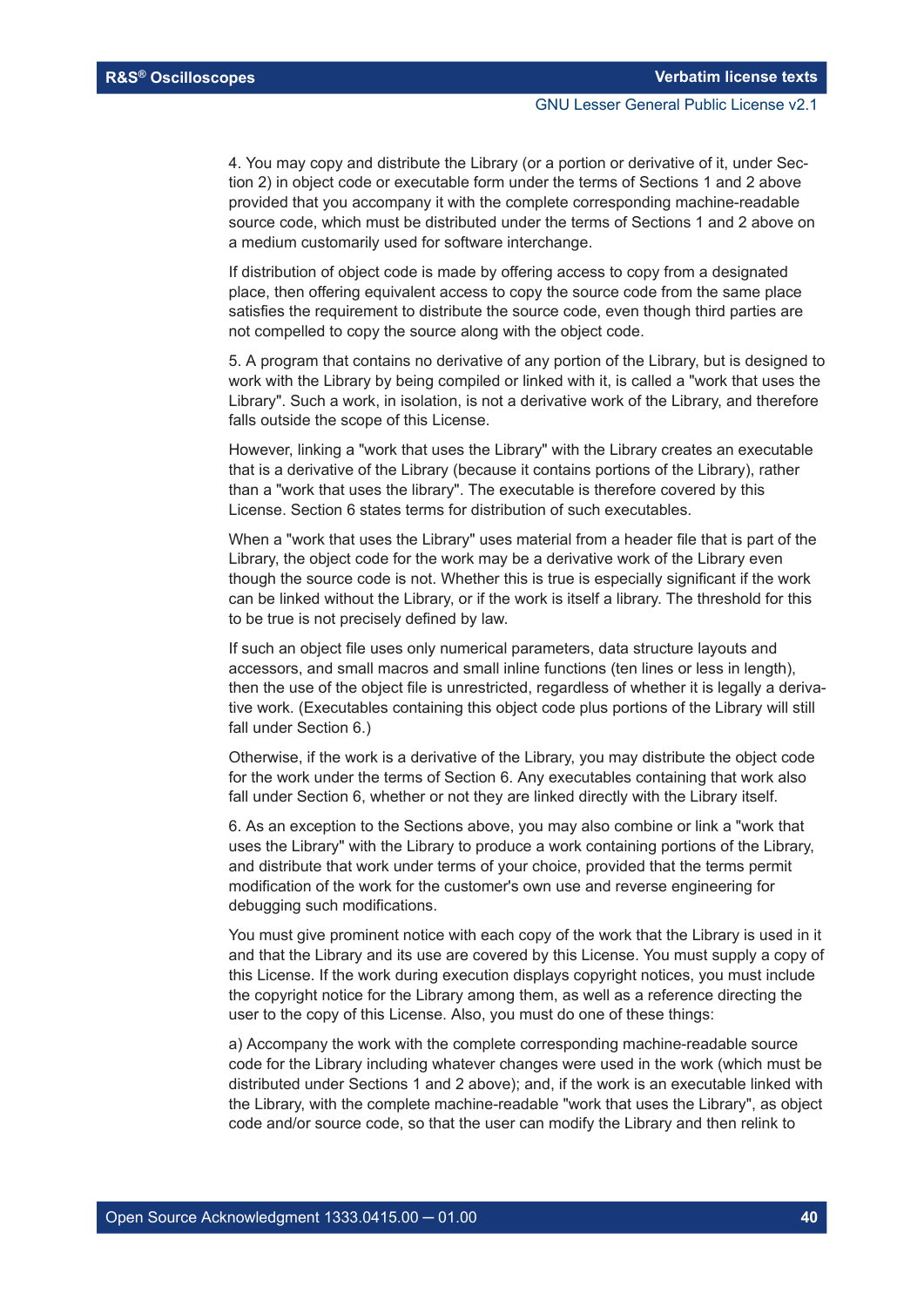produce a modified executable containing the modified Library. (It is understood that the user who changes the contents of definitions files in the Library will not necessarily be able to recompile the application to use the modified definitions.)

b) Use a suitable shared library mechanism for linking with the Library. A suitable mechanism is one that (1) uses at run time a copy of the library already present on the user's computer system, rather than copying library functions into the executable, and (2) will operate properly with a modified version of the library, if the user installs one, as long as the modified version is interface-compatible with the version that the work was made with.

c) Accompany the work with a written offer, valid for at least three years, to give the same user the materials specified in Subsection 6a, above, for a charge no more than the cost of performing this distribution.

d) If distribution of the work is made by offering access to copy from a designated place, offer equivalent access to copy the above specified materials from the same place.

e) Verify that the user has already received a copy of these materials or that you have already sent this user a copy.

For an executable, the required form of the "work that uses the Library" must include any data and utility programs needed for reproducing the executable from it. However, as a special exception, the materials to be distributed need not include anything that is normally distributed (in either source or binary form) with the major components (compiler, kernel, and so on) of the operating system on which the executable runs, unless that component itself accompanies the executable.

It may happen that this requirement contradicts the license restrictions of other proprietary libraries that do not normally accompany the operating system. Such a contradiction means you cannot use both them and the Library together in an executable that you distribute.

7. You may place library facilities that are a work based on the Library side-by-side in a single library together with other library facilities not covered by this License, and distribute such a combined library, provided that the separate distribution of the work based on the Library and of the other library facilities is otherwise permitted, and provided that you do these two things:

a) Accompany the combined library with a copy of the same work based on the Library, uncombined with any other library facilities. This must be distributed under the terms of the Sections above.

b) Give prominent notice with the combined library of the fact that part of it is a work based on the Library, and explaining where to find the accompanying uncombined form of the same work.

8. You may not copy, modify, sublicense, link with, or distribute the Library except as expressly provided under this License. Any attempt otherwise to copy, modify, sublicense, link with, or distribute the Library is void, and will automatically terminate your rights under this License. However, parties who have received copies, or rights, from you under this License will not have their licenses terminated so long as such parties remain in full compliance.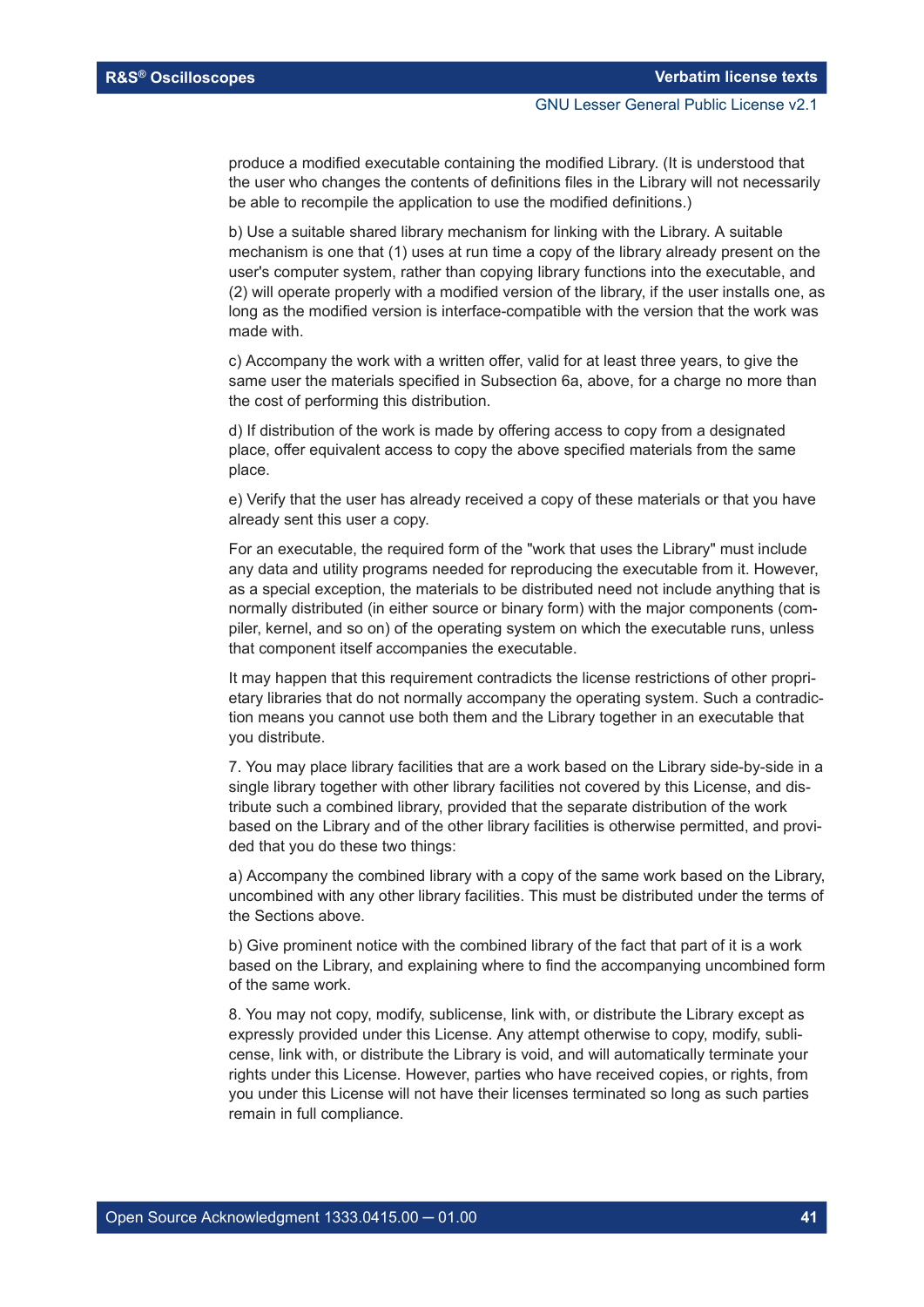9. You are not required to accept this License, since you have not signed it. However, nothing else grants you permission to modify or distribute the Library or its derivative works. These actions are prohibited by law if you do not accept this License. Therefore, by modifying or distributing the Library (or any work based on the Library), you indicate your acceptance of this License to do so, and all its terms and conditions for copying, distributing or modifying the Library or works based on it.

10. Each time you redistribute the Library (or any work based on the Library), the recipient automatically receives a license from the original licensor to copy, distribute, link with or modify the Library subject to these terms and conditions. You may not impose any further restrictions on the recipients' exercise of the rights granted herein. You are not responsible for enforcing compliance by third parties with this License.

11. If, as a consequence of a court judgment or allegation of patent infringement or for any other reason (not limited to patent issues), conditions are imposed on you (whether by court order, agreement or otherwise) that contradict the conditions of this License, they do not excuse you from the conditions of this License. If you cannot distribute so as to satisfy simultaneously your obligations under this License and any other pertinent obligations, then as a consequence you may not distribute the Library at all. For example, if a patent license would not permit royalty-free redistribution of the Library by all those who receive copies directly or indirectly through you, then the only way you could satisfy both it and this License would be to refrain entirely from distribution of the Library.

If any portion of this section is held invalid or unenforceable under any particular circumstance, the balance of the section is intended to apply, and the section as a whole is intended to apply in other circumstances.

It is not the purpose of this section to induce you to infringe any patents or other property right claims or to contest validity of any such claims; this section has the sole purpose of protecting the integrity of the free software distribution system which is implemented by public license practices. Many people have made generous contributions to the wide range of software distributed through that system in reliance on consistent application of that system; it is up to the author/donor to decide if he or she is willing to distribute software through any other system and a licensee cannot impose that choice.

This section is intended to make thoroughly clear what is believed to be a consequence of the rest of this License.

12. If the distribution and/or use of the Library is restricted in certain countries either by patents or by copyrighted interfaces, the original copyright holder who places the Library under this License may add an explicit geographical distribution limitation excluding those countries, so that distribution is permitted only in or among countries not thus excluded. In such case, this License incorporates the limitation as if written in the body of this License.

13. The Free Software Foundation may publish revised and/or new versions of the Lesser General Public License from time to time. Such new versions will be similar in spirit to the present version, but may differ in detail to address new problems or concerns.

Each version is given a distinguishing version number. If the Library specifies a version number of this License which applies to it and "any later version", you have the option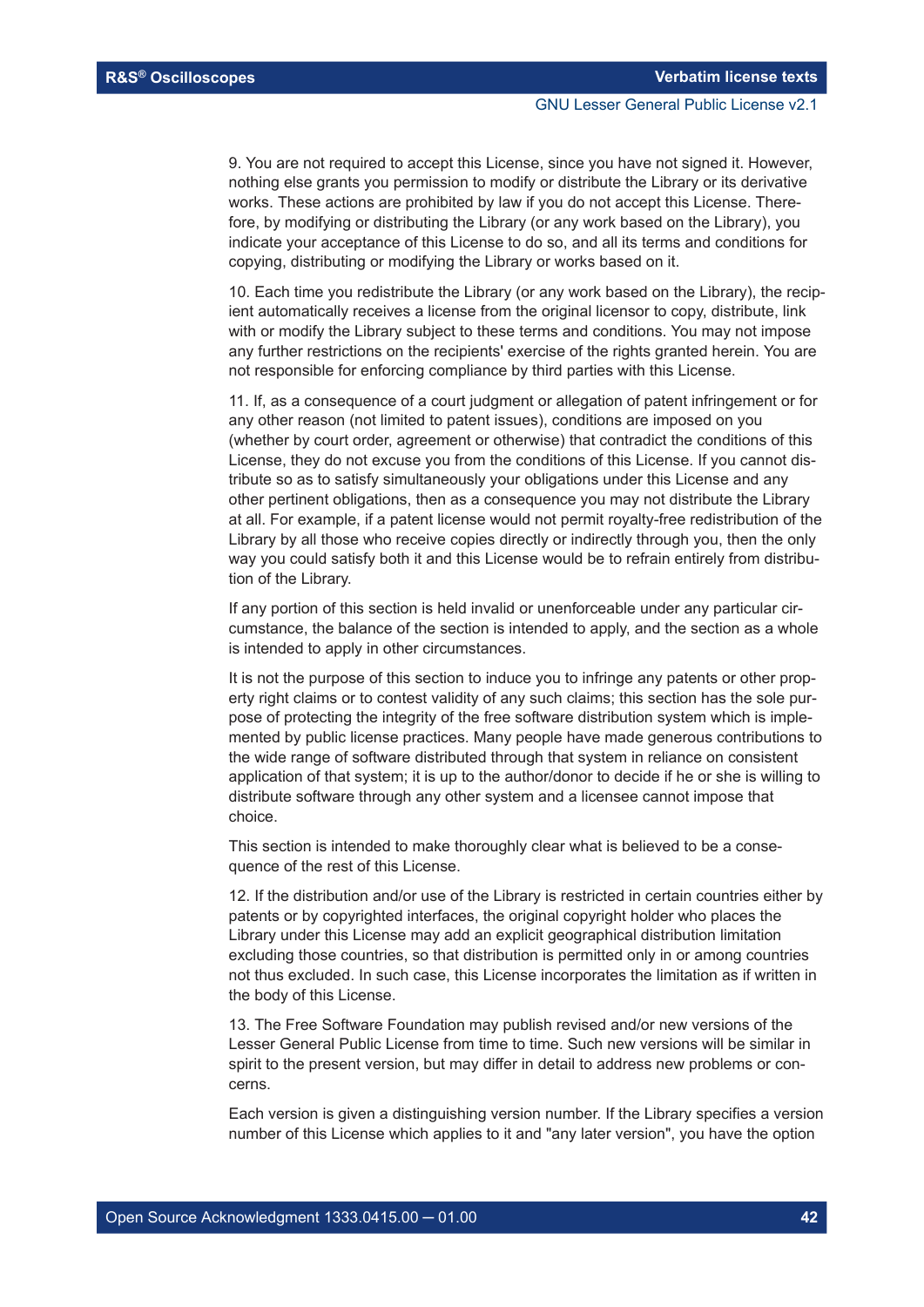of following the terms and conditions either of that version or of any later version published by the Free Software Foundation. If the Library does not specify a license version number, you may choose any version ever published by the Free Software Foundation.

14. If you wish to incorporate parts of the Library into other free programs whose distribution conditions are incompatible with these, write to the author to ask for permission. For software which is copyrighted by the Free Software Foundation, write to the Free Software Foundation; we sometimes make exceptions for this. Our decision will be guided by the two goals of preserving the free status of all derivatives of our free software and of promoting the sharing and reuse of software generally.

#### NO WARRANTY

15. BECAUSE THE LIBRARY IS LICENSED FREE OF CHARGE, THERE IS NO WARRANTY FOR THE LIBRARY, TO THE EXTENT PERMITTED BY APPLICABLE LAW. EXCEPT WHEN OTHERWISE STATED IN WRITING THE COPYRIGHT HOLD-ERS AND/OR OTHER PARTIES PROVIDE THE LIBRARY "AS IS" WITHOUT WAR-RANTY OF ANY KIND, EITHER EXPRESSED OR IMPLIED, INCLUDING, BUT NOT LIMITED TO, THE IMPLIED WARRANTIES OF MERCHANTABILITY AND FITNESS FOR A PARTICULAR PURPOSE. THE ENTIRE RISK AS TO THE QUALITY AND PERFORMANCE OF THE LIBRARY IS WITH YOU. SHOULD THE LIBRARY PROVE DEFECTIVE, YOU ASSUME THE COST OF ALL NECESSARY SERVICING, REPAIR OR CORRECTION.

16. IN NO EVENT UNLESS REQUIRED BY APPLICABLE LAW OR AGREED TO IN WRITING WILL ANY COPYRIGHT HOLDER, OR ANY OTHER PARTY WHO MAY MODIFY AND/OR REDISTRIBUTE THE LIBRARY AS PERMITTED ABOVE, BE LIA-BLE TO YOU FOR DAMAGES, INCLUDING ANY GENERAL, SPECIAL, INCIDENTAL OR CONSEQUENTIAL DAMAGES ARISING OUT OF THE USE OR INABILITY TO USE THE LIBRARY (INCLUDING BUT NOT LIMITED TO LOSS OF DATA OR DATA BEING RENDERED INACCURATE OR LOSSES SUSTAINED BY YOU OR THIRD PARTIES OR A FAILURE OF THE LIBRARY TO OPERATE WITH ANY OTHER SOFTWARE), EVEN IF SUCH HOLDER OR OTHER PARTY HAS BEEN ADVISED OF THE POSSIBILITY OF SUCH DAMAGES.

#### END OF TERMS AND CONDITIONS

How to Apply These Terms to Your New Libraries

If you develop a new library, and you want it to be of the greatest possible use to the public, we recommend making it free software that everyone can redistribute and change. You can do so by permitting redistribution under these terms (or, alternatively, under the terms of the ordinary General Public License).

To apply these terms, attach the following notices to the library. It is safest to attach them to the start of each source file to most effectively convey the exclusion of warranty; and each file should have at least the "copyright" line and a pointer to where the full notice is found.

one line to give the library's name and an idea of what it does.

Copyright (C) year name of author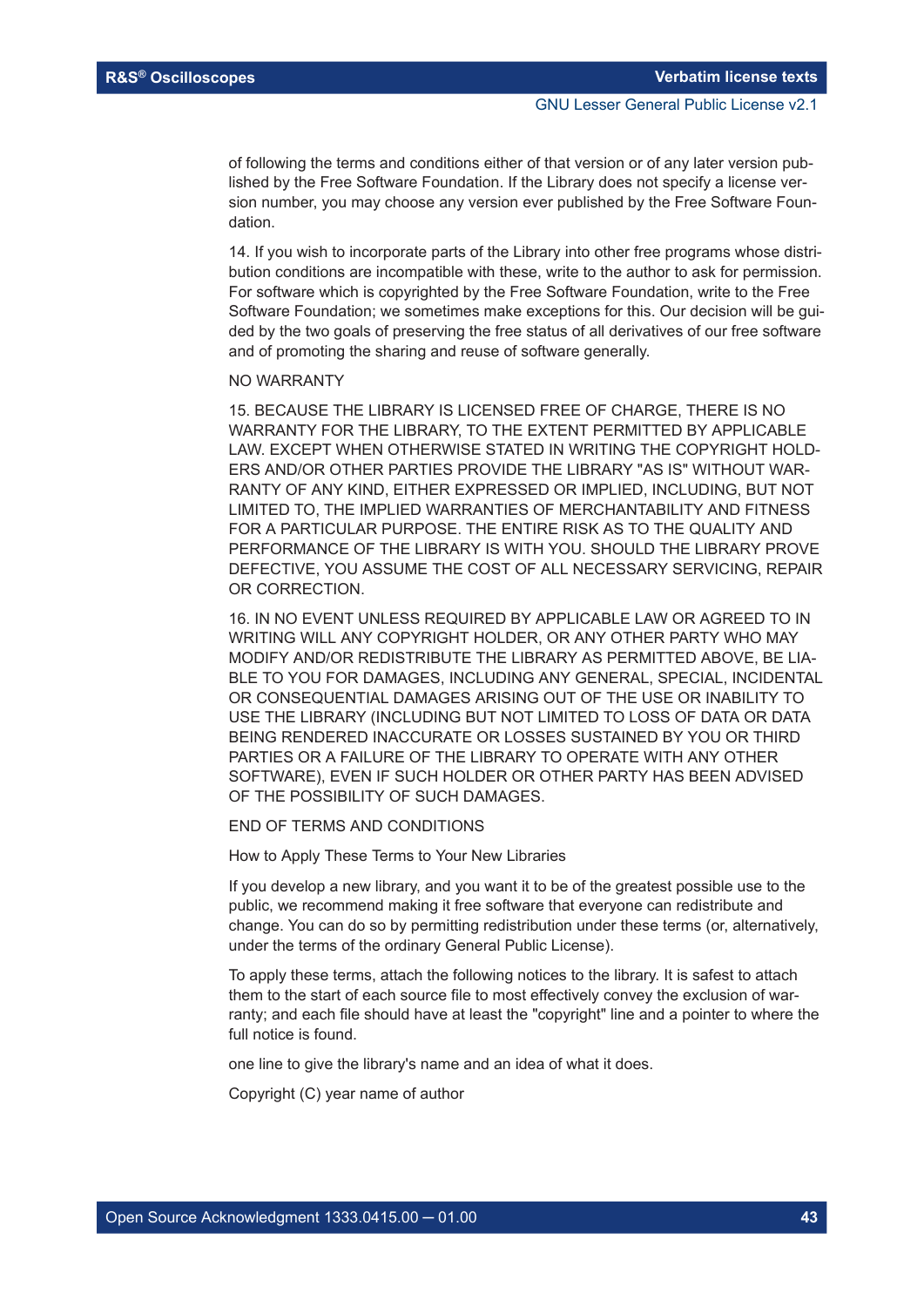<span id="page-43-0"></span>This library is free software; you can redistribute it and/or modify it under the terms of the GNU Lesser General Public License as published by the Free Software Foundation; either version 2.1 of the License, or (at your option) any later version.

This library is distributed in the hope that it will be useful, but WITHOUT ANY WAR-RANTY; without even the implied warranty of MERCHANTABILITY or FITNESS FOR A PARTICULAR PURPOSE. See the GNU Lesser General Public License for more details.

You should have received a copy of the GNU Lesser General Public License along with this library; if not, write to the Free Software Foundation, Inc., 51 Franklin Street, Fifth Floor, Boston, MA 02110-1301 USA

Also add information on how to contact you by electronic and paper mail.

You should also get your employer (if you work as a programmer) or your school, if any, to sign a "copyright disclaimer" for the library, if necessary. Here is a sample; alter the names:

Yoyodyne, Inc., hereby disclaims all copyright interest in the library `Frob' (a library for tweaking knobs) written by James Random Hacker.

signature of Ty Coon, 1 April 1990

Ty Coon, President of Vice

That's all there is to it!

## **3.13 GNU Lesser General Public License v3.0**

GNU LESSER GENERAL PUBLIC LICENSE

Version 3, 29 June 2007

Copyright © 2007 Free Software Foundation, Inc. http://fsf.org/

Everyone is permitted to copy and distribute verbatim copies of this license document, but changing it is not allowed.

This version of the GNU Lesser General Public License incorporates the terms and conditions of version 3 of the GNU General Public License, supplemented by the additional permissions listed below.

0. Additional Definitions.

As used herein, "this License" refers to version 3 of the GNU Lesser General Public License, and the "GNU GPL" refers to version 3 of the GNU General Public License.

"The Library" refers to a covered work governed by this License, other than an Application or a Combined Work as defined below.

An "Application" is any work that makes use of an interface provided by the Library, but which is not otherwise based on the Library. Defining a subclass of a class defined by the Library is deemed a mode of using an interface provided by the Library.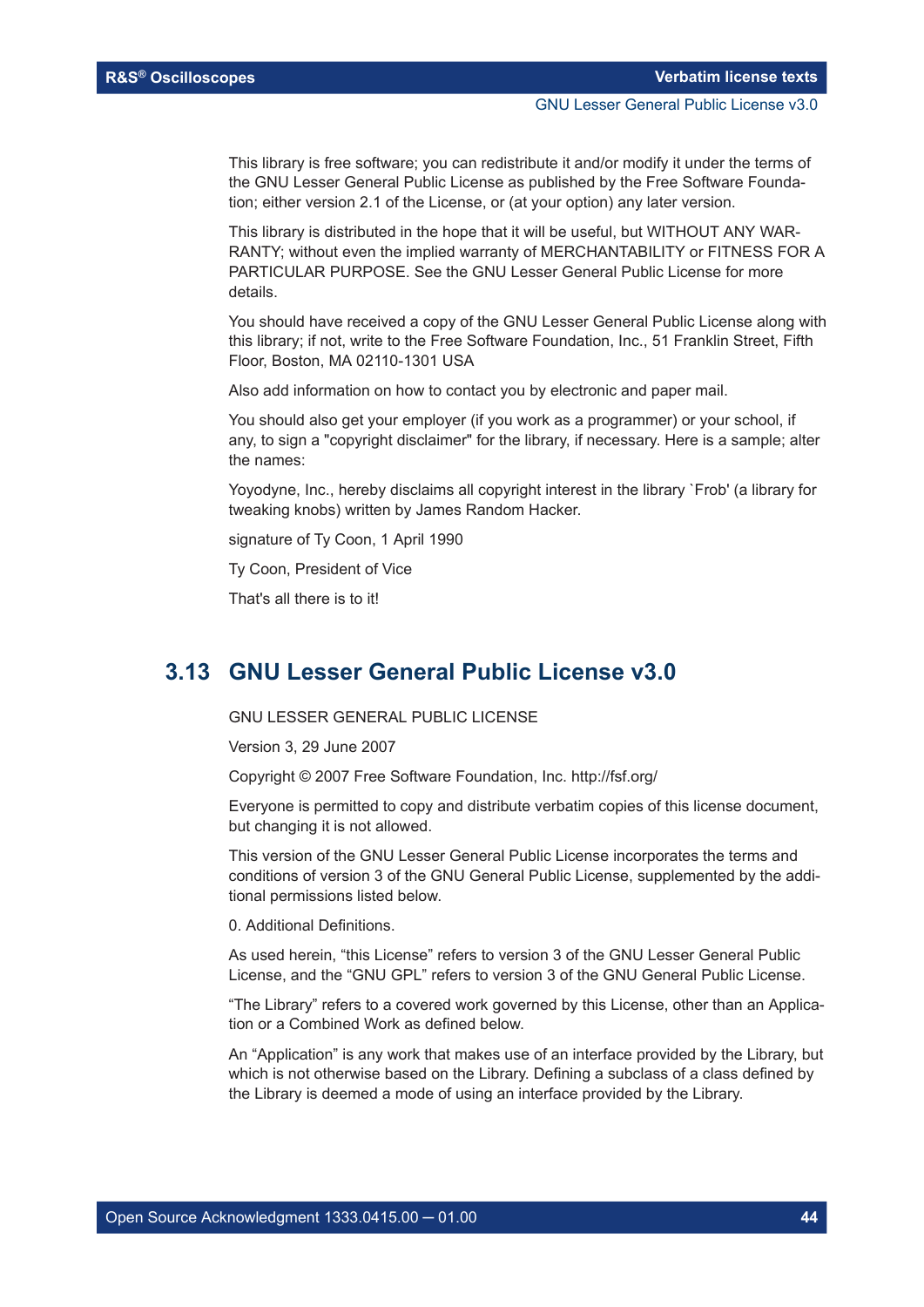A "Combined Work" is a work produced by combining or linking an Application with the Library. The particular version of the Library with which the Combined Work was made is also called the "Linked Version".

The "Minimal Corresponding Source" for a Combined Work means the Corresponding Source for the Combined Work, excluding any source code for portions of the Combined Work that, considered in isolation, are based on the Application, and not on the Linked Version.

The "Corresponding Application Code" for a Combined Work means the object code and/or source code for the Application, including any data and utility programs needed for reproducing the Combined Work from the Application, but excluding the System Libraries of the Combined Work.

1. Exception to Section 3 of the GNU GPL.

You may convey a covered work under sections 3 and 4 of this License without being bound by section 3 of the GNU GPL.

2. Conveying Modified Versions.

If you modify a copy of the Library, and, in your modifications, a facility refers to a function or data to be supplied by an Application that uses the facility (other than as an argument passed when the facility is invoked), then you may convey a copy of the modified version:

a) under this License, provided that you make a good faith effort to ensure that, in the event an Application does not supply the function or data, the facility still operates, and performs whatever part of its purpose remains meaningful, or

b) under the GNU GPL, with none of the additional permissions of this License applicable to that copy.

3. Object Code Incorporating Material from Library Header Files.

The object code form of an Application may incorporate material from a header file that is part of the Library. You may convey such object code under terms of your choice, provided that, if the incorporated material is not limited to numerical parameters, data structure layouts and accessors, or small macros, inline functions and templates (ten or fewer lines in length), you do both of the following:

a) Give prominent notice with each copy of the object code that the Library is used in it and that the Library and its use are covered by this License.

b) Accompany the object code with a copy of the GNU GPL and this license document.

4. Combined Works.

You may convey a Combined Work under terms of your choice that, taken together, effectively do not restrict modification of the portions of the Library contained in the Combined Work and reverse engineering for debugging such modifications, if you also do each of the following:

a) Give prominent notice with each copy of the Combined Work that the Library is used in it and that the Library and its use are covered by this License.

b) Accompany the Combined Work with a copy of the GNU GPL and this license document.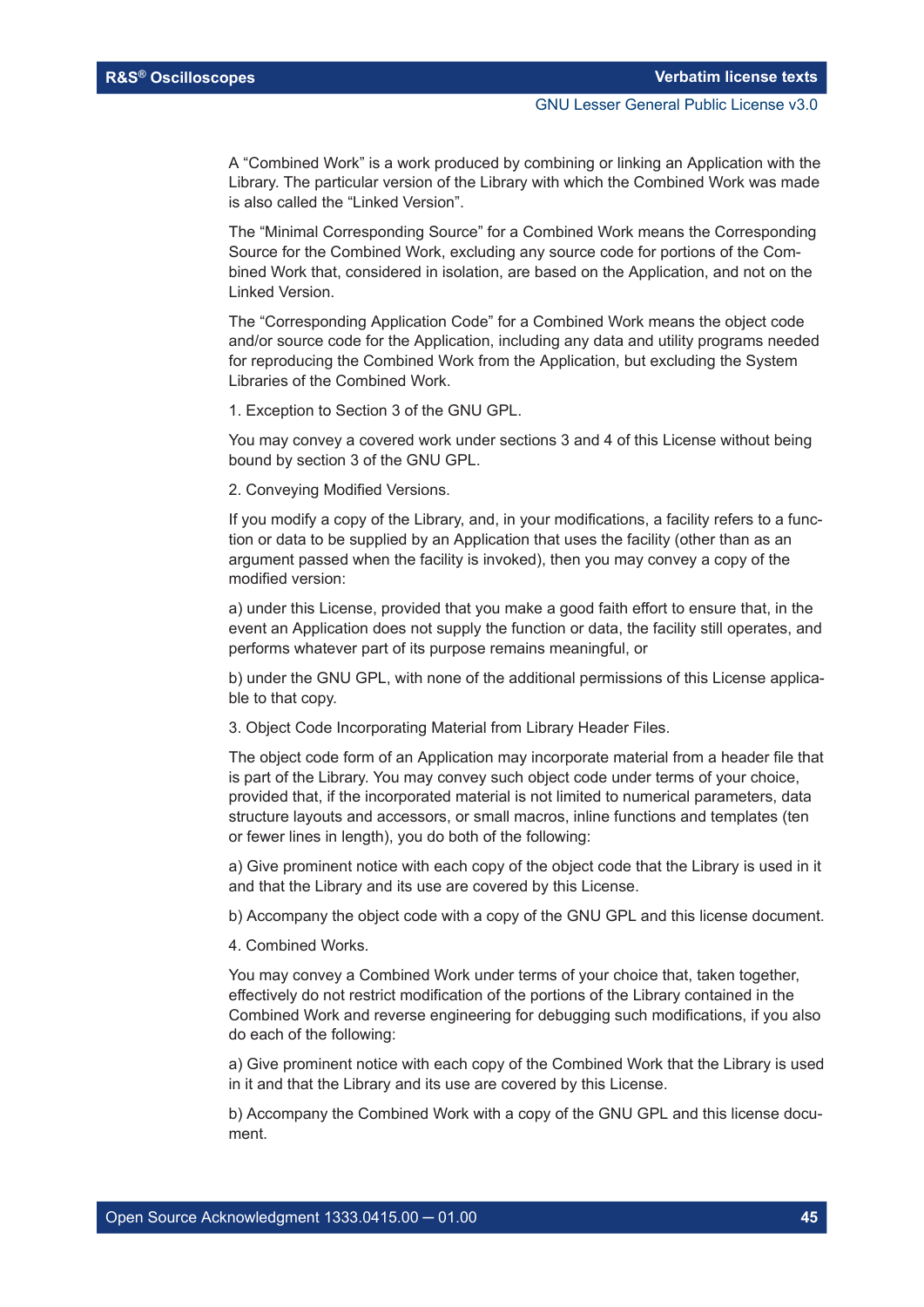c) For a Combined Work that displays copyright notices during execution, include the copyright notice for the Library among these notices, as well as a reference directing the user to the copies of the GNU GPL and this license document.

d) Do one of the following: ◦0) Convey the Minimal Corresponding Source under the terms of this License, and the Corresponding Application Code in a form suitable for, and under terms that permit, the user to recombine or relink the Application with a modified version of the Linked Version to produce a modified Combined Work, in the manner specified by section 6 of the GNU GPL for conveying Corresponding Source.

1) Use a suitable shared library mechanism for linking with the Library. A suitable mechanism is one that (a) uses at run time a copy of the Library already present on the user's computer system, and (b) will operate properly with a modified version of the Library that is interface-compatible with the Linked Version.

e) Provide Installation Information, but only if you would otherwise be required to provide such information under section 6 of the GNU GPL, and only to the extent that such information is necessary to install and execute a modified version of the Combined Work produced by recombining or relinking the Application with a modified version of the Linked Version. (If you use option 4d0, the Installation Information must accompany the Minimal Corresponding Source and Corresponding Application Code. If you use option 4d1, you must provide the Installation Information in the manner specified by section 6 of the GNU GPL for conveying Corresponding Source.)

5. Combined Libraries.

You may place library facilities that are a work based on the Library side by side in a single library together with other library facilities that are not Applications and are not covered by this License, and convey such a combined library under terms of your choice, if you do both of the following:

a) Accompany the combined library with a copy of the same work based on the Library, uncombined with any other library facilities, conveyed under the terms of this License.

b) Give prominent notice with the combined library that part of it is a work based on the Library, and explaining where to find the accompanying uncombined form of the same work.

6. Revised Versions of the GNU Lesser General Public License.

The Free Software Foundation may publish revised and/or new versions of the GNU Lesser General Public License from time to time. Such new versions will be similar in spirit to the present version, but may differ in detail to address new problems or concerns.

Each version is given a distinguishing version number. If the Library as you received it specifies that a certain numbered version of the GNU Lesser General Public License "or any later version" applies to it, you have the option of following the terms and conditions either of that published version or of any later version published by the Free Software Foundation. If the Library as you received it does not specify a version number of the GNU Lesser General Public License, you may choose any version of the GNU Lesser General Public License ever published by the Free Software Foundation.

If the Library as you received it specifies that a proxy can decide whether future versions of the GNU Lesser General Public License shall apply, that proxy's public state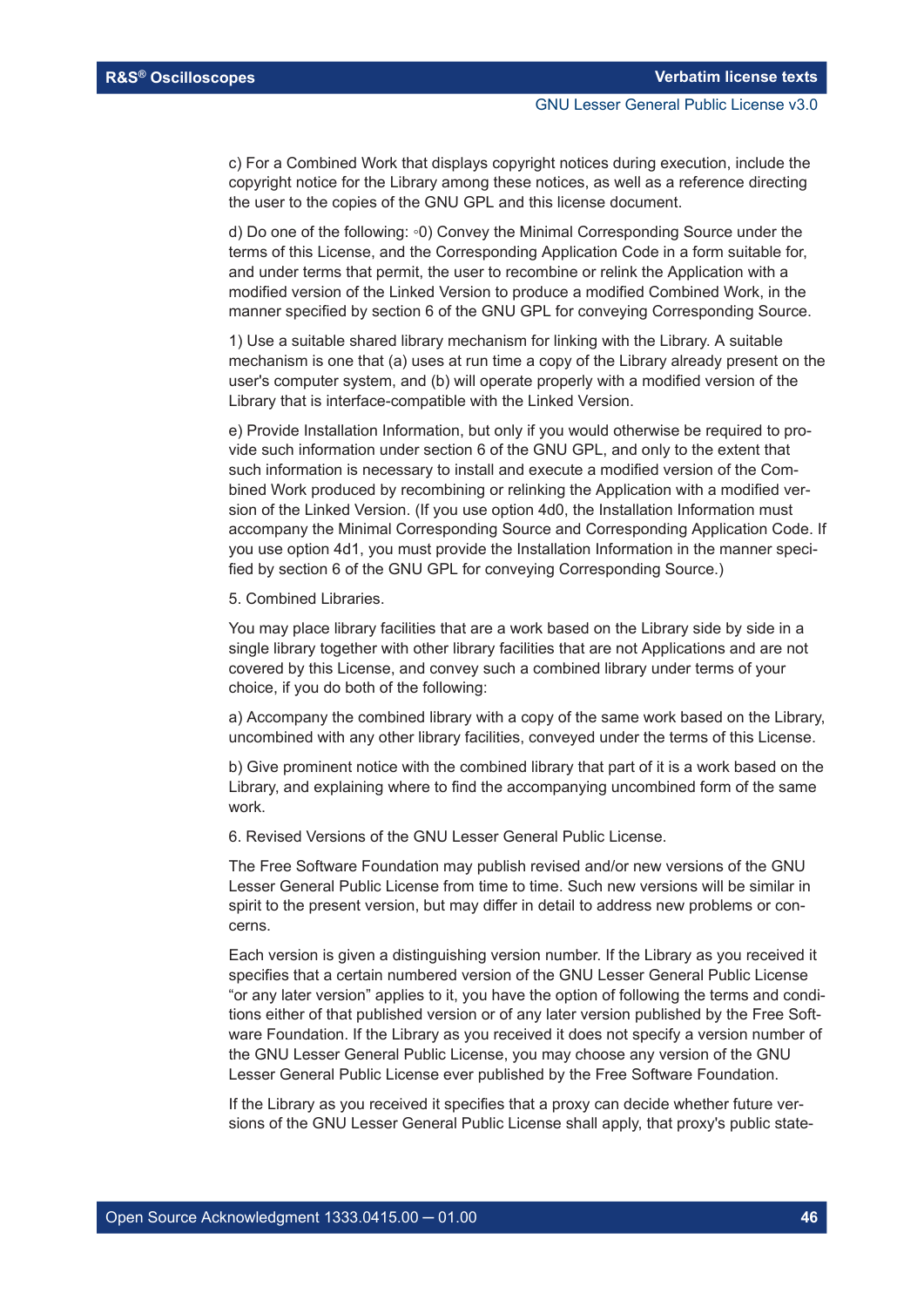<span id="page-46-0"></span>ment of acceptance of any version is permanent authorization for you to choose that version for the Library.

## **3.14 libpng License**

This copy of the libpng notices is provided for your convenience. In case of any discrepancy between this copy and the notices in the file png.h that is included in the libpng distribution, the latter shall prevail.

COPYRIGHT NOTICE, DISCLAIMER, and LICENSE:

If you modify libpng you may insert additional notices immediately following this sentence.

This code is released under the libpng license.

libpng versions 1.2.6, August 15, 2004, through 1.4.5, December 9, 2010, are Copyright (c) 2004, 2006-2010 Glenn Randers-Pehrson, and are distributed according to the same disclaimer and license as libpng-1.2.5 with the following individual added to the list of Contributing Authors

### Cosmin Truta

libpng versions 1.0.7, July 1, 2000, through 1.2.5 - October 3, 2002, are

Copyright (c) 2000-2002 Glenn Randers-Pehrson, and are distributed according to the same disclaimer and license as libpng-1.0.6 with the following individuals added to the list of Contributing Authors

Simon-Pierre Cadieux

Eric S. Raymond

Gilles Vollant

and with the following additions to the disclaimer:

There is no warranty against interference with your enjoyment of the library or against infringement. There is no warranty that our efforts or the library will fulfill any of your particular purposes or needs. This library is provided with all faults, and the entire risk of satisfactory quality, performance, accuracy, and effort is with the user.

libpng versions 0.97, January 1998, through 1.0.6, March 20, 2000, are

Copyright (c) 1998, 1999 Glenn Randers-Pehrson, and are distributed according to the same disclaimer and license as libpng-0.96, with the following individuals added to the list of Contributing Authors:

Tom Lane

Glenn Randers-Pehrson

Willem van Schaik

libpng versions 0.89, June 1996, through 0.96, May 1997, are

Copyright (c) 1996, 1997 Andreas Digger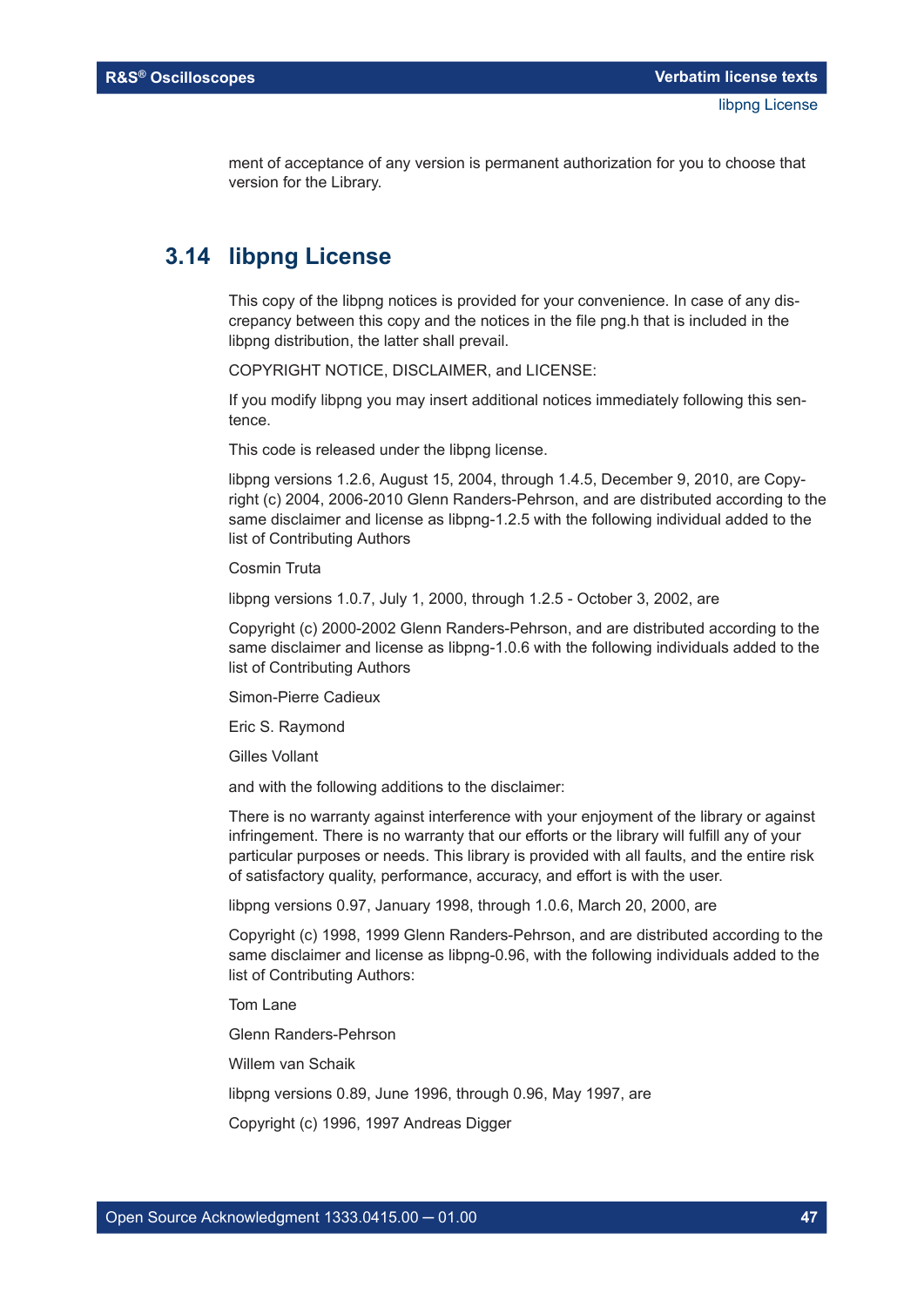Distributed according to the same disclaimer and license as libpng-0.88, with the following individuals added to the list of Contributing Authors:

John Bowler

Kevin Bracey

Sam Bushell

Magnus Holmgren

Greg Roelofs

Tom Tanner

libpng versions 0.5, May 1995, through 0.88, January 1996, are

Copyright (c) 1995, 1996 Guy Eric Schalnat, Group 42, Inc.

For the purposes of this copyright and license, "Contributing Authors" is defined as the following set of individuals:

Andreas Dilger

Dave Martindale

Guy Eric Schalnat

Paul Schmidt

Tim Wegner

The PNG Reference Library is supplied "AS IS". The Contributing Authors and Group 42, Inc. disclaim all warranties, expressed or implied, including, without limitation, the warranties of merchantability and of fitness for any purpose. The Contributing Authors and Group 42, Inc. assume no liability for direct, indirect, incidental, special, exemplary, or consequential damages, which may result from the use of the PNG Reference Library, even if advised of the possibility of such damage.

Permission is hereby granted to use, copy, modify, and distribute this source code, or portions hereof, for any purpose, without fee, subject to the following restrictions:

1. The origin of this source code must not be misrepresented.

2. Altered versions must be plainly marked as such and must not be misrepresented as being the original source.

3. This Copyright notice may not be removed or altered from any source or altered source distribution.

The Contributing Authors and Group 42, Inc. specifically permit, without fee, and encourage the use of this source code as a component to supporting the PNG file format in commercial products. If you use this source code in a product, acknowledgment is not required but would be appreciated.

A "png\_get\_copyright" function is available, for convenient use in "about" boxes and the like:

printf("%s",png\_get\_copyright(NULL));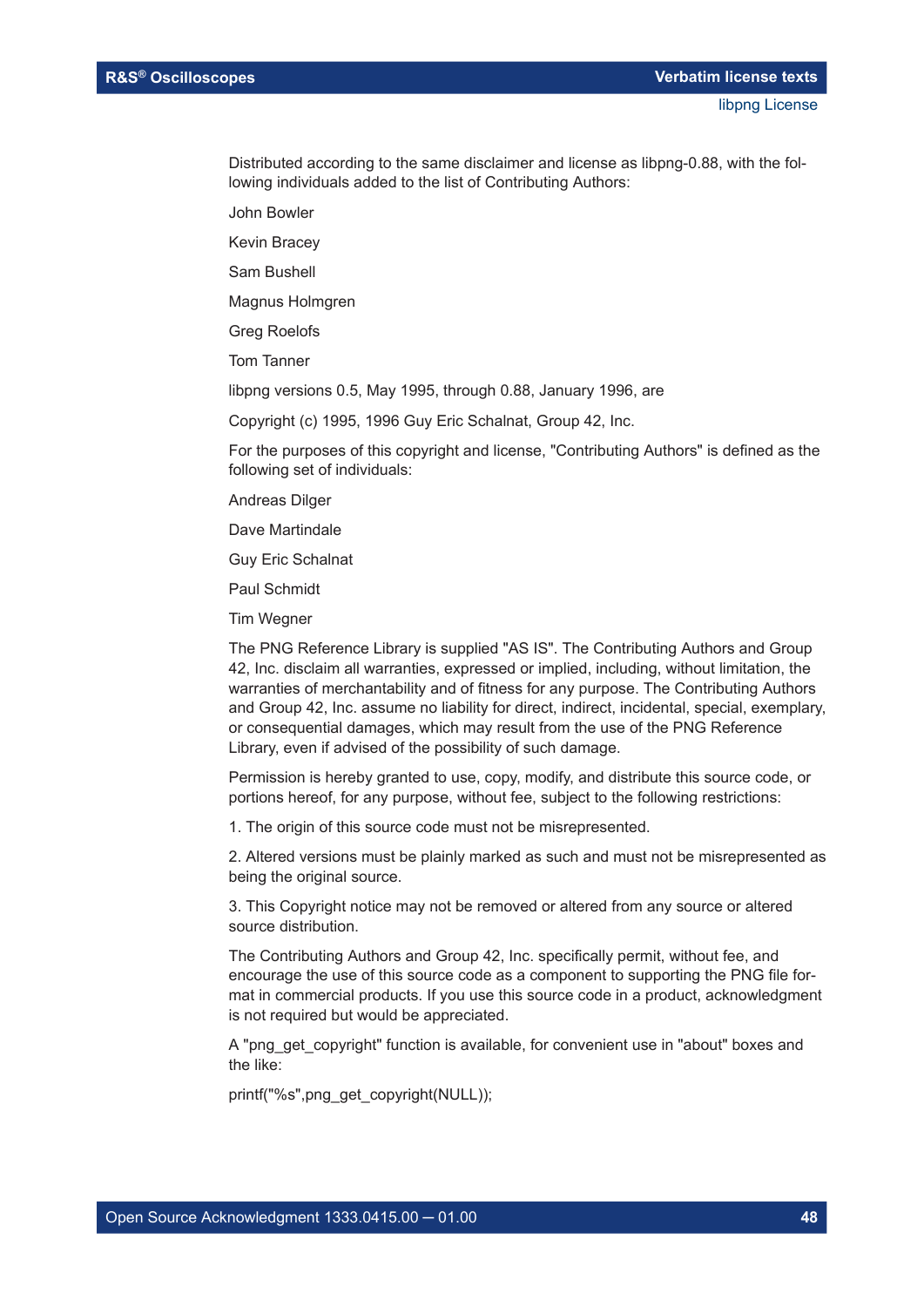<span id="page-48-0"></span>Also, the PNG logo (in PNG format, of course) is supplied in the files "pngbar.png" and "pngbar.jpg (88x31) and "pngnow.png" (98x31).

Libpng is OSI Certified Open Source Software. OSI Certified Open Source is a certification mark of the Open Source Initiative.

Glenn Randers-Pehrson

glennrp at users.sourceforge.net

December 9, 2010

## **3.15 MD4 license**

MD4 (RFC-1320) message digest.

Modified from MD5 code 〈 by Andrey Panin pazke@donpac.ru 〉

Written by Solar Designer  $\langle$  solar@openwall.com  $\rangle$  in 2001, and placed in the public domain. There's absolutely no warranty.

## **3.16 MIT License**

Permission is hereby granted, free of charge, to any person obtaining a copy of this software and associated documentation files (the "Software"), to deal in the Software without restriction, including without limitation the rights to use, copy, modify, merge, publish, distribute, sublicense, and/or sell copies of the Software, and to permit persons to whom the Software is furnished to do so, subject to the following conditions:

The above copyright notice and this permission notice shall be included in all copies or substantial portions of the Software.

THE SOFTWARE IS PROVIDED "AS IS", WITHOUT WARRANTY OF ANY KIND, EXPRESS OR IMPLIED, INCLUDING BUT NOT LIMITED TO THE WARRANTIES OF MERCHANTABILITY, FITNESS FOR A PARTICULAR PURPOSE AND NONIN-FRINGEMENT. IN NO EVENT SHALL THE AUTHORS OR COPYRIGHT HOLDERS BE LIABLE FOR ANY CLAIM, DAMAGES OR OTHER LIABILITY, WHETHER IN AN ACTION OF CONTRACT, TORT OR OTHERWISE, ARISING FROM, OUT OF OR IN CONNECTION WITH THE SOFTWARE OR THE USE OR OTHER DEALINGS IN THE SOFTWARE.

## **3.17 Mozilla Public License 2.0**

Mozilla Public License Version 2.0 1. Definitions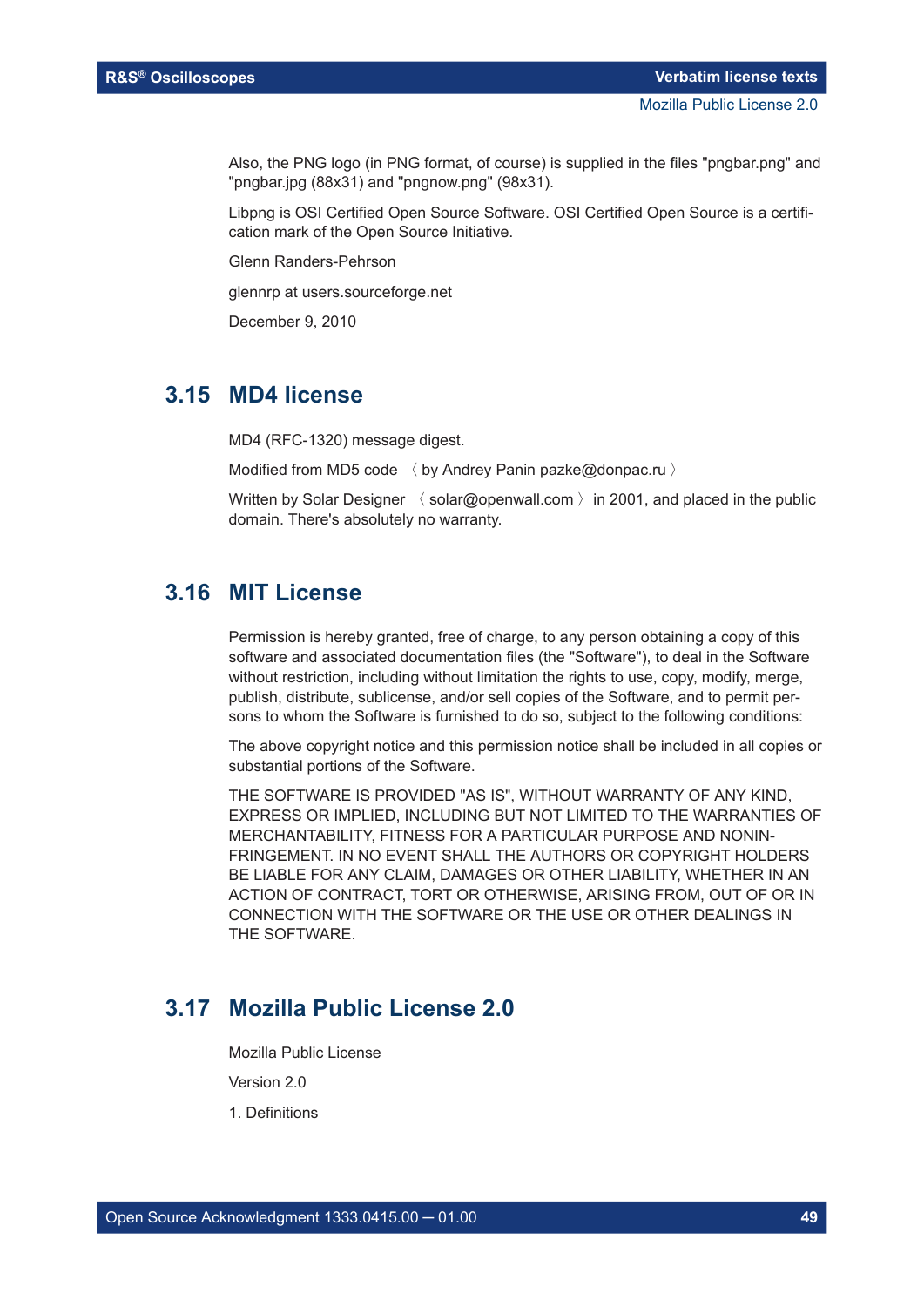### 1.1. "Contributor"

means each individual or legal entity that creates, contributes to the creation of, or owns Covered Software.

1.2. "Contributor Version"

means the combination of the Contributions of others (if any) used by a Contributor and that particular Contributor's Contribution.

1.3. "Contribution"

means Covered Software of a particular Contributor.

1.4. "Covered Software"

means Source Code Form to which the initial Contributor has attached the notice in Exhibit A, the Executable Form of such Source Code Form, and Modifications of such Source Code Form, in each case including portions thereof.

1.5. "Incompatible With Secondary Licenses"

means

(a) that the initial Contributor has attached the notice described in Exhibit B to the Covered Software; or

(b) that the Covered Software was made available under the terms of version 1.1 or earlier of the License, but not also under the terms of a Secondary License.

1.6. "Executable Form"

means any form of the work other than Source Code Form.

1.7. "Larger Work"

means a work that combines Covered Software with other material, in a separate file or files, that is not Covered Software.

1.8. "License"

means this document.

1.9. "Licensable"

means having the right to grant, to the maximum extent possible, whether at the time of the initial grant or subsequently, any and all of the rights conveyed by this License.

1.10. "Modifications"

means any of the following:

(a) any file in Source Code Form that results from an addition to, deletion from, or modification of the contents of Covered Software; or

(b) any new file in Source Code Form that contains any Covered Software.

1.11. "Patent Claims" of a Contributor

means any patent claim(s), including without limitation, method, process, and apparatus claims, in any patent Licensable by such Contributor that would be infringed, but for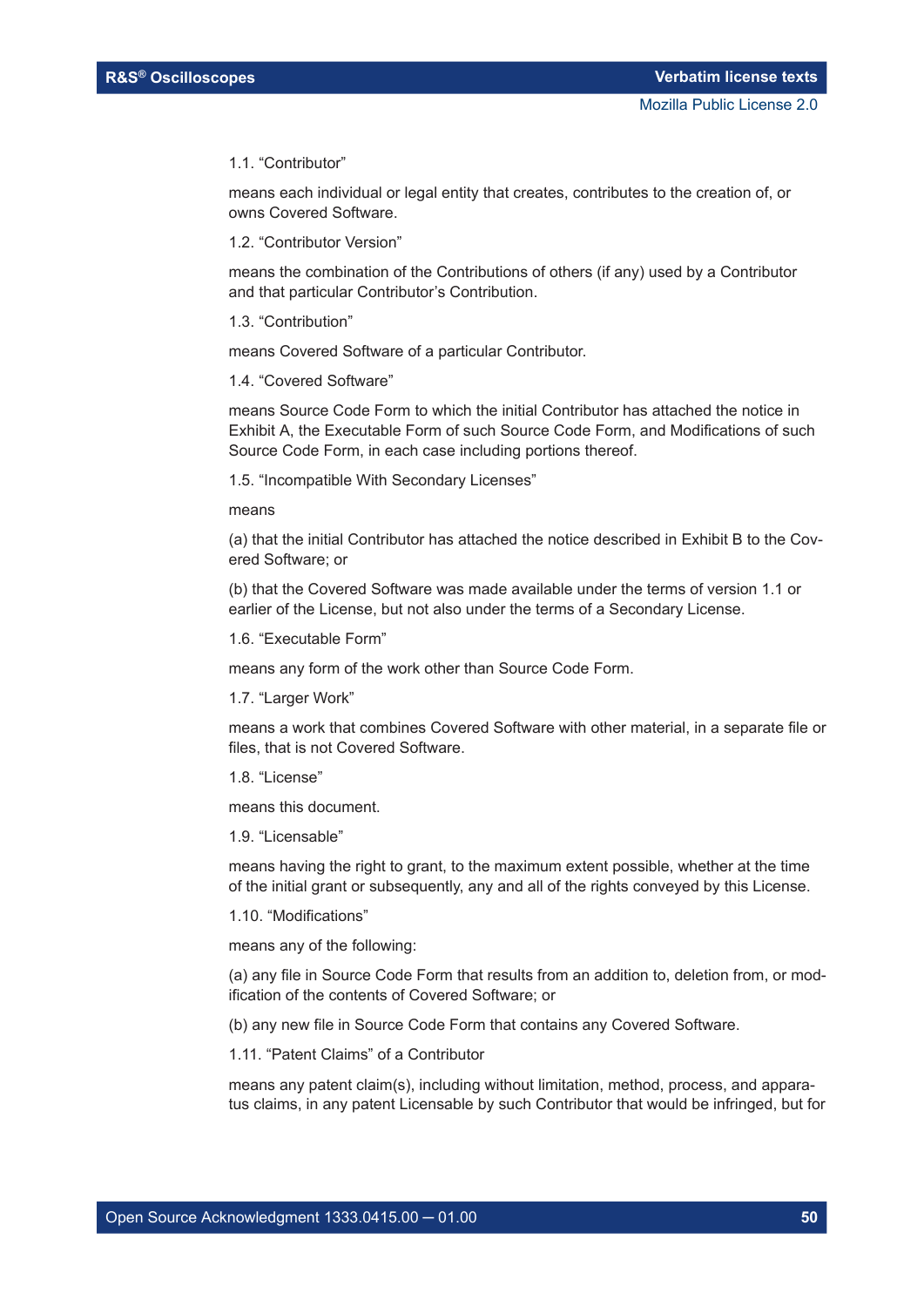the grant of the License, by the making, using, selling, offering for sale, having made, import, or transfer of either its Contributions or its Contributor Version.

1.12. "Secondary License"

means either the GNU General Public License, Version 2.0, the GNU Lesser General Public License, Version 2.1, the GNU Affero General Public License, Version 3.0, or any later versions of those licenses.

1.13. "Source Code Form"

means the form of the work preferred for making modifications.

1.14. "You" (or "Your")

means an individual or a legal entity exercising rights under this License. For legal entities, "You" includes any entity that controls, is controlled by, or is under common control with You. For purposes of this definition, "control" means (a) the power, direct or indirect, to cause the direction or management of such entity, whether by contract or otherwise, or (b) ownership of more than fifty percent (50%) of the outstanding shares or beneficial ownership of such entity.

2. License Grants and Conditions

2.1. Grants

Each Contributor hereby grants You a world-wide, royalty-free, non-exclusive license:

(a) under intellectual property rights (other than patent or trademark) Licensable by such Contributor to use, reproduce, make available, modify, display, perform, distribute, and otherwise exploit its Contributions, either on an unmodified basis, with Modifications, or as part of a Larger Work; and

(b) under Patent Claims of such Contributor to make, use, sell, offer for sale, have made, import, and otherwise transfer either its Contributions or its Contributor Version.

#### 2.2. Effective Date

The licenses granted in Section 2.1 with respect to any Contribution become effective for each Contribution on the date the Contributor first distributes such Contribution.

#### 2.3. Limitations on Grant Scope

The licenses granted in this Section 2 are the only rights granted under this License. No additional rights or licenses will be implied from the distribution or licensing of Covered Software under this License. Notwithstanding Section 2.1 (b) above, no patent license is granted by a Contributor:

(a) for any code that a Contributor has removed from Covered Software; or

(b) for infringements caused by: (i) Your and any other third party's modifications of Covered Software, or (ii) the combination of its Contributions with other software (except as part of its Contributor Version); or

(c) under Patent Claims infringed by Covered Software in the absence of its Contributions.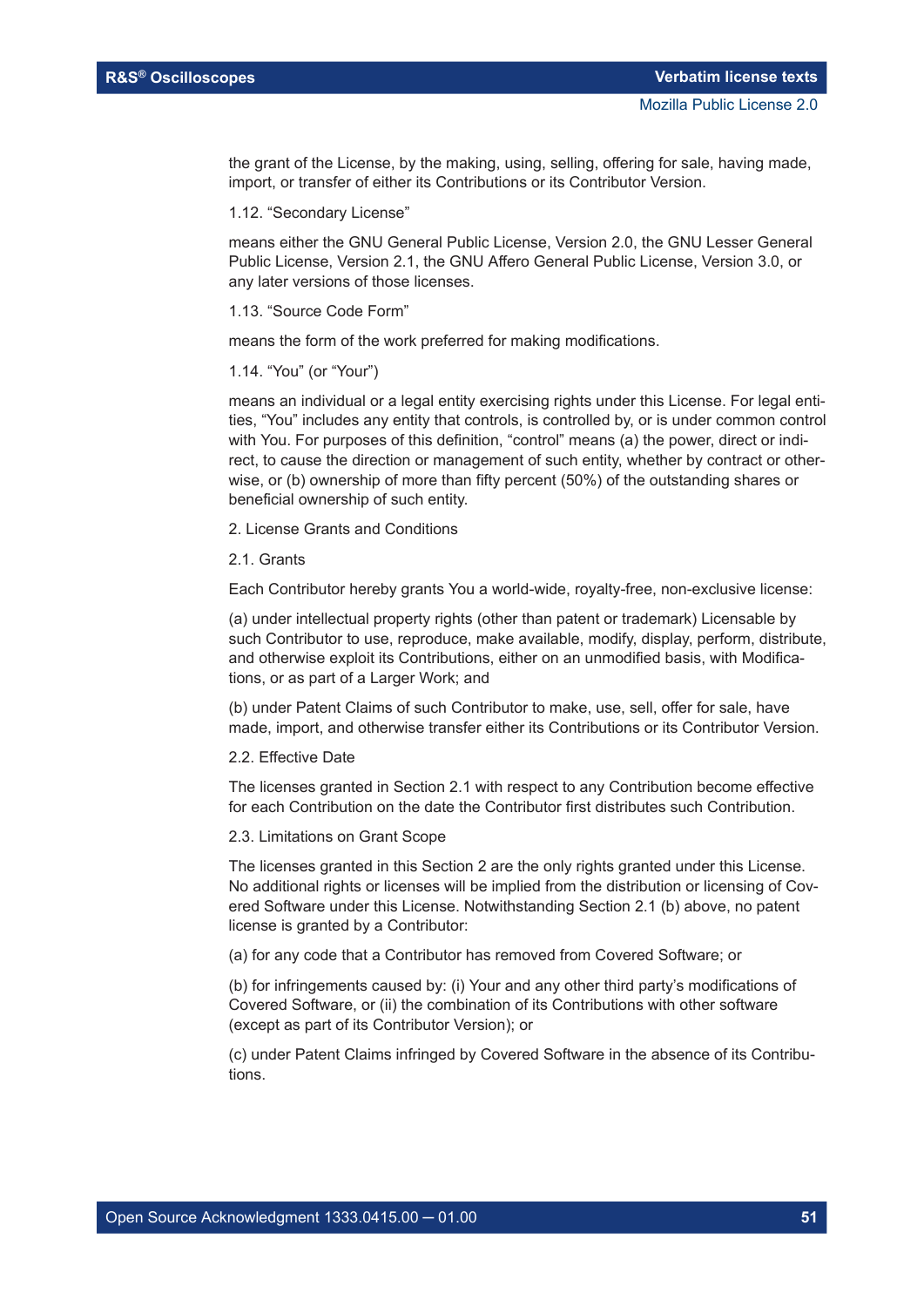This License does not grant any rights in the trademarks, service marks, or logos of any Contributor (except as may be necessary to comply with the notice requirements in Section 3.4).

2.4. Subsequent Licenses

No Contributor makes additional grants as a result of Your choice to distribute the Covered Software under a subsequent version of this License (see Section 10.2) or under the terms of a Secondary License (if permitted under the terms of Section 3.3).

2.5. Representation

Each Contributor represents that the Contributor believes its Contributions are its original creation(s) or it has sufficient rights to grant the rights to its Contributions conveyed by this License.

2.6. Fair Use

This License is not intended to limit any rights You have under applicable copyright doctrines of fair use, fair dealing, or other equivalents.

2.7. Conditions

Sections 3.1, 3.2, 3.3, and 3.4 are conditions of the licenses granted in Section 2.1.

- 3. Responsibilities
- 3.1. Distribution of Source Form

All distribution of Covered Software in Source Code Form, including any Modifications that You create or to which You contribute, must be under the terms of this License. You must inform recipients that the Source Code Form of the Covered Software is governed by the terms of this License, and how they can obtain a copy of this License. You may not attempt to alter or restrict the recipients' rights in the Source Code Form.

3.2. Distribution of Executable Form

If You distribute Covered Software in Executable Form then:

(a) such Covered Software must also be made available in Source Code Form, as described in Section 3.1, and You must inform recipients of the Executable Form how they can obtain a copy of such Source Code Form by reasonable means in a timely manner, at a charge no more than the cost of distribution to the recipient; and

(b) You may distribute such Executable Form under the terms of this License, or sublicense it under different terms, provided that the license for the Executable Form does not attempt to limit or alter the recipients' rights in the Source Code Form under this License.

3.3. Distribution of a Larger Work

You may create and distribute a Larger Work under terms of Your choice, provided that You also comply with the requirements of this License for the Covered Software. If the Larger Work is a combination of Covered Software with a work governed by one or more Secondary Licenses, and the Covered Software is not Incompatible With Secondary Licenses, this License permits You to additionally distribute such Covered Software under the terms of such Secondary License(s), so that the recipient of the Larger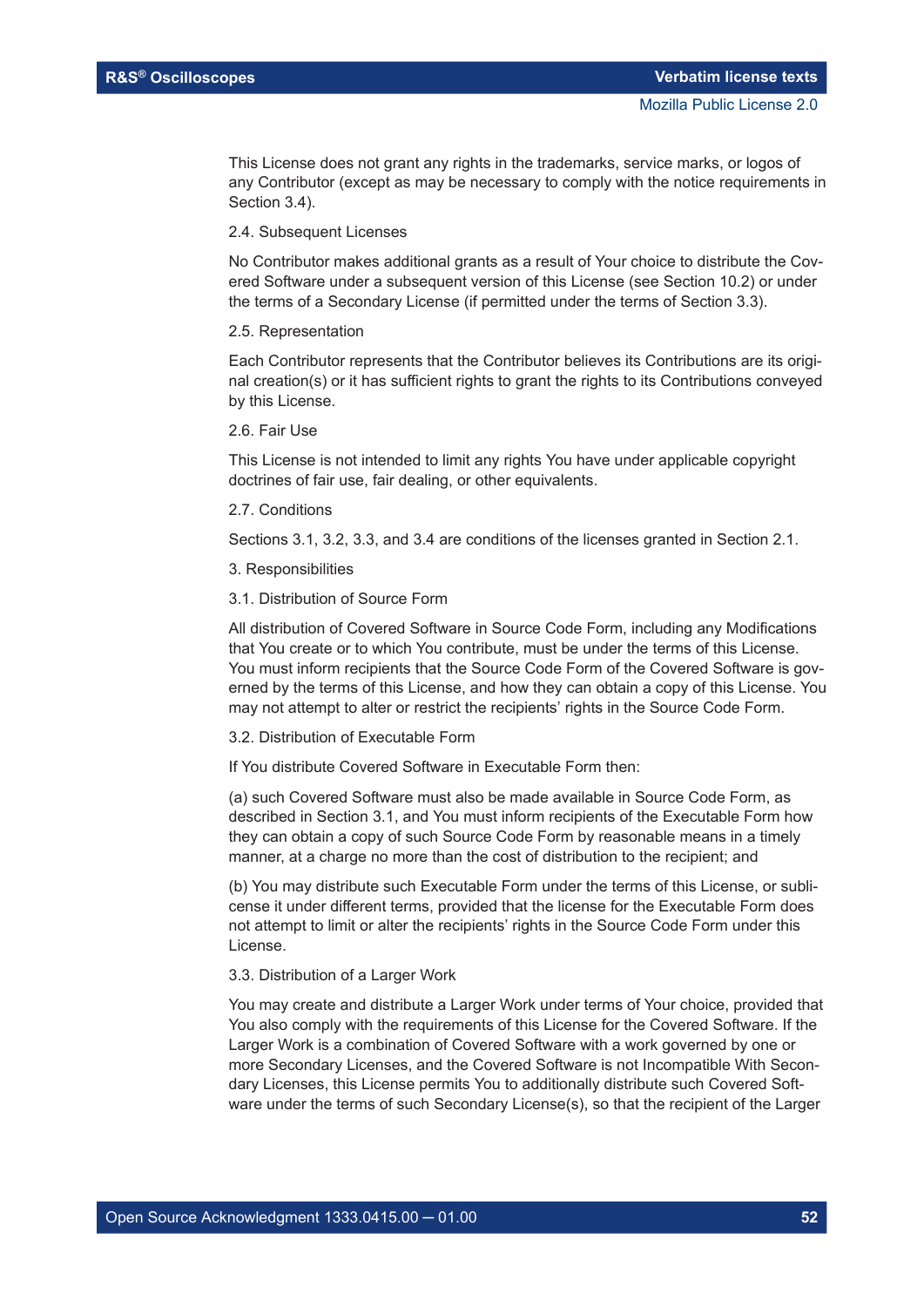Work may, at their option, further distribute the Covered Software under the terms of either this License or such Secondary License(s).

#### 3.4. Notices

You may not remove or alter the substance of any license notices (including copyright notices, patent notices, disclaimers of warranty, or limitations of liability) contained within the Source Code Form of the Covered Software, except that You may alter any license notices to the extent required to remedy known factual inaccuracies.

### 3.5. Application of Additional Terms

You may choose to offer, and to charge a fee for, warranty, support, indemnity or liability obligations to one or more recipients of Covered Software. However, You may do so only on Your own behalf, and not on behalf of any Contributor. You must make it absolutely clear that any such warranty, support, indemnity, or liability obligation is offered by You alone, and You hereby agree to indemnify every Contributor for any liability incurred by such Contributor as a result of warranty, support, indemnity or liability terms You offer. You may include additional disclaimers of warranty and limitations of liability specific to any jurisdiction.

#### 4. Inability to Comply Due to Statute or Regulation

If it is impossible for You to comply with any of the terms of this License with respect to some or all of the Covered Software due to statute, judicial order, or regulation then You must: (a) comply with the terms of this License to the maximum extent possible; and (b) describe the limitations and the code they affect. Such description must be placed in a text file included with all distributions of the Covered Software under this License. Except to the extent prohibited by statute or regulation, such description must be sufficiently detailed for a recipient of ordinary skill to be able to understand it.

#### 5. Termination

5.1. The rights granted under this License will terminate automatically if You fail to comply with any of its terms. However, if You become compliant, then the rights granted under this License from a particular Contributor are reinstated (a) provisionally, unless and until such Contributor explicitly and finally terminates Your grants, and (b) on an ongoing basis, if such Contributor fails to notify You of the non-compliance by some reasonable means prior to 60 days after You have come back into compliance. Moreover, Your grants from a particular Contributor are reinstated on an ongoing basis if such Contributor notifies You of the non-compliance by some reasonable means, this is the first time You have received notice of non-compliance with this License from such Contributor, and You become compliant prior to 30 days after Your receipt of the notice.

5.2. If You initiate litigation against any entity by asserting a patent infringement claim (excluding declaratory judgment actions, counter-claims, and cross-claims) alleging that a Contributor Version directly or indirectly infringes any patent, then the rights granted to You by any and all Contributors for the Covered Software under Section 2.1 of this License shall terminate.

5.3. In the event of termination under Sections 5.1 or 5.2 above, all end user license agreements (excluding distributors and resellers) which have been validly granted by You or Your distributors under this License prior to termination shall survive termination.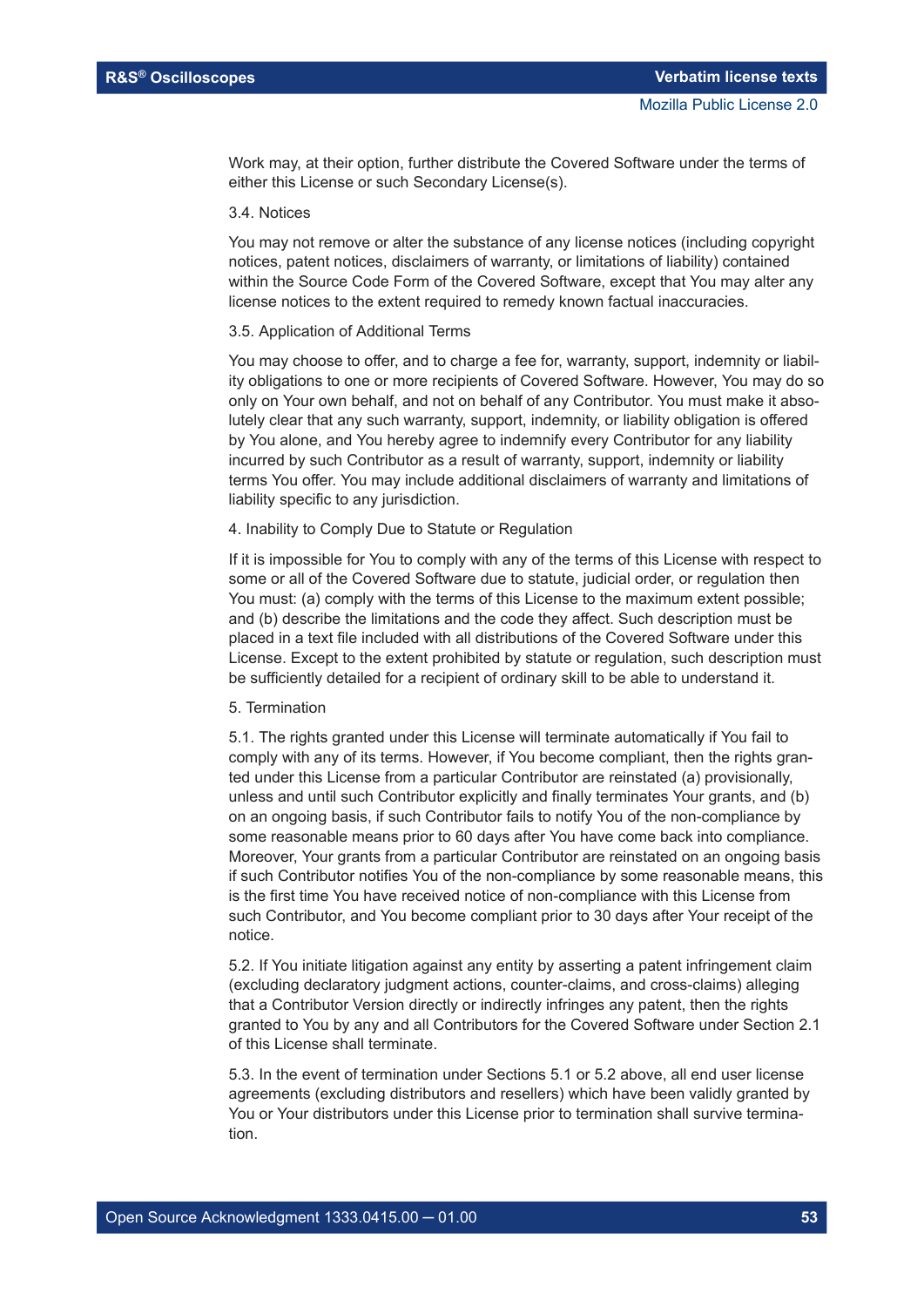#### 6. Disclaimer of Warranty

Covered Software is provided under this License on an "as is" basis, without warranty of any kind, either expressed, implied, or statutory, including, without limitation, warranties that the Covered Software is free of defects, merchantable, fit for a particular purpose or non-infringing. The entire risk as to the quality and performance of the Covered Software is with You. Should any Covered Software prove defective in any respect, You (not any Contributor) assume the cost of any necessary servicing, repair, or correction. This disclaimer of warranty constitutes an essential part of this License. No use of any Covered Software is authorized under this License except under this disclaimer.

#### 7. Limitation of Liability

Under no circumstances and under no legal theory, whether tort (including negligence), contract, or otherwise, shall any Contributor, or anyone who distributes Covered Software as permitted above, be liable to You for any direct, indirect, special, incidental, or consequential damages of any character including, without limitation, damages for lost profits, loss of goodwill, work stoppage, computer failure or malfunction, or any and all other commercial damages or losses, even if such party shall have been informed of the possibility of such damages. This limitation of liability shall not apply to liability for death or personal injury resulting from such party's negligence to the extent applicable law prohibits such limitation. Some jurisdictions do not allow the exclusion or limitation of incidental or consequential damages, so this exclusion and limitation may not apply to You.

#### 8. Litigation

Any litigation relating to this License may be brought only in the courts of a jurisdiction where the defendant maintains its principal place of business and such litigation shall be governed by laws of that jurisdiction, without reference to its conflict-of-law provisions. Nothing in this Section shall prevent a party's ability to bring cross-claims or counter-claims.

#### 9. Miscellaneous

This License represents the complete agreement concerning the subject matter hereof. If any provision of this License is held to be unenforceable, such provision shall be reformed only to the extent necessary to make it enforceable. Any law or regulation which provides that the language of a contract shall be construed against the drafter shall not be used to construe this License against a Contributor.

#### 10. Versions of the License

#### 10.1. New Versions

Mozilla Foundation is the license steward. Except as provided in Section 10.3, no one other than the license steward has the right to modify or publish new versions of this License. Each version will be given a distinguishing version number.

### 10.2. Effect of New Versions

You may distribute the Covered Software under the terms of the version of the License under which You originally received the Covered Software, or under the terms of any subsequent version published by the license steward.

### 10.3. Modified Versions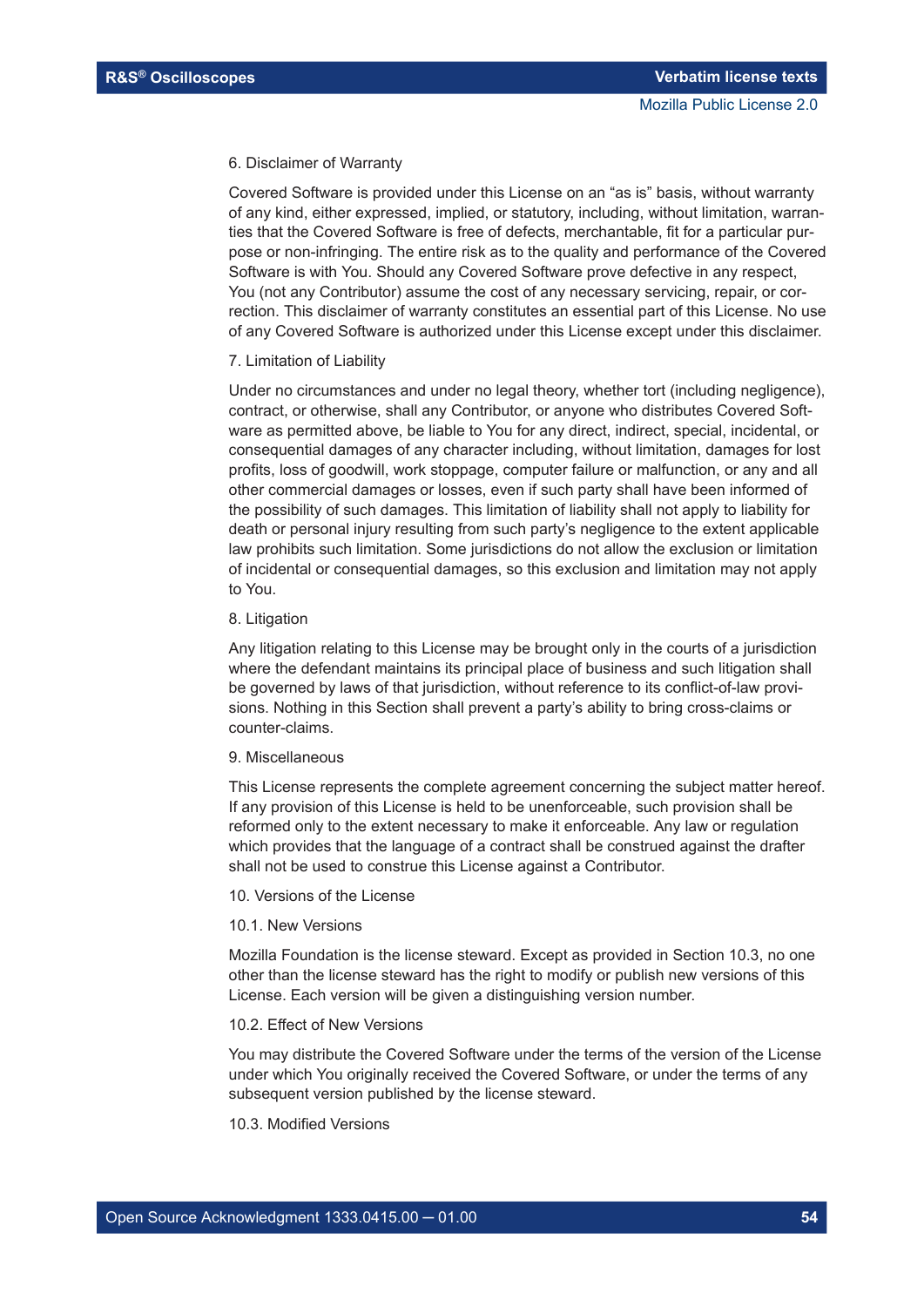<span id="page-54-0"></span>If you create software not governed by this License, and you want to create a new license for such software, you may create and use a modified version of this License if you rename the license and remove any references to the name of the license steward (except to note that such modified license differs from this License).

10.4. Distributing Source Code Form that is Incompatible With Secondary Licenses

If You choose to distribute Source Code Form that is Incompatible With Secondary Licenses under the terms of this version of the License, the notice described in Exhibit B of this License must be attached.

Exhibit A - Source Code Form License Notice

This Source Code Form is subject to the terms of the Mozilla Public License, v. 2.0. If a copy of the MPL was not distributed with this file, You can obtain one at https:// mozilla.org/MPL/2.0/.

If it is not possible or desirable to put the notice in a particular file, then You may include the notice in a location (such as a LICENSE file in a relevant directory) where a recipient would be likely to look for such a notice.

You may add additional accurate notices of copyright ownership.

Exhibit B - "Incompatible With Secondary Licenses" Notice

This Source Code Form is "Incompatible With Secondary Licenses", as defined by the Mozilla Public License, v. 2.0.

## **3.18 The University of Illinois - NCSA Open Source License**

Permission is hereby granted, free of charge, to any person obtaining a copy of this software and associated documentation files (the "Software"), to deal with the Software without restriction, including without limitation the rights to use, copy, modify, merge, publish, distribute, sublicense, and/or sell copies of the Software, and to permit persons to whom the Software is furnished to do so, subject to the following conditions:

- Redistributions of source code must retain the above copyright notice, this list of conditions and the following disclaimers.

- Redistributions in binary form must reproduce the above copyright notice, this list of conditions and the following disclaimers in the documentation and/or other materials provided with the distribution.

- Neither the names of "Name of Development Group, Name of Institution", nor the names of its contributors may be used to endorse or promote products derived from this Software without specific prior written permission.

THE SOFTWARE IS PROVIDED "AS IS", WITHOUT WARRANTY OF ANY KIND, EXPRESS OR IMPLIED, INCLUDING BUT NOT LIMITED TO THE WARRANTIES OF MERCHANTABILITY, FITNESS FOR A PARTICULAR PURPOSE AND NONIN-FRINGEMENT. IN NO EVENT SHALL THE CONTRIBUTORS OR COPYRIGHT HOLDERS BE LIABLE FOR ANY CLAIM, DAMAGES OR OTHER LIABILITY,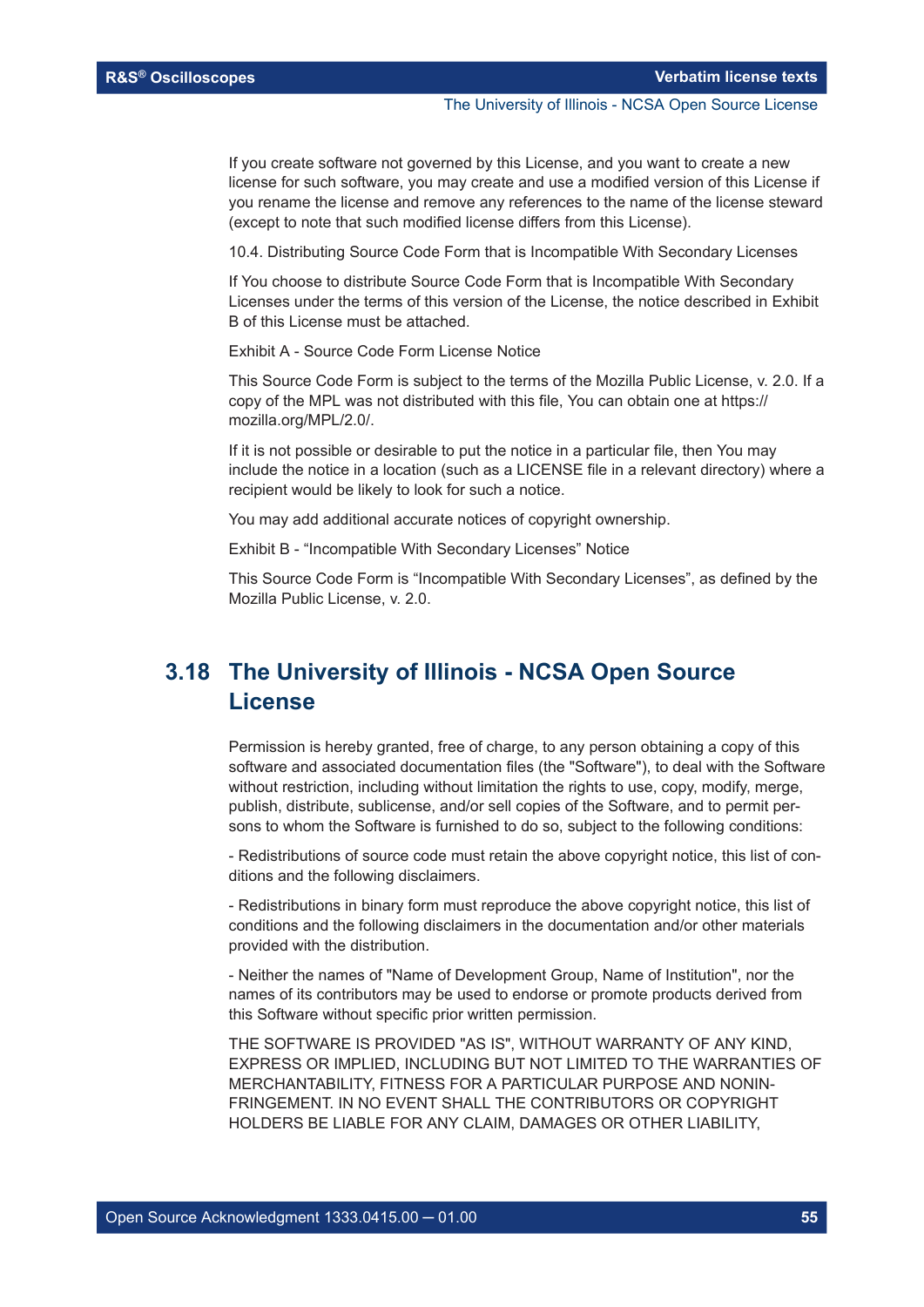<span id="page-55-0"></span>WHETHER IN AN ACTION OF CONTRACT, TORT OR OTHERWISE, ARISING FROM, OUT OF OR IN CONNECTION WITH THE SOFTWARE OR THE USE OR OTHER DEALINGS WITH THE SOFTWARE.

## **3.19 Net-SNMP License**

Various copyrights apply to this package, listed in various separate

parts below. Please make sure that you read all the parts.

Part 1: CMU/UCD copyright notice: (BSD like)

Copyright 1989, 1991, 1992 by Carnegie Mellon University Derivative Work - 1996, 1998-2000

Copyright 1996, 1998-2000 The Regents of the University of California All Rights Reserved

Permission to use, copy, modify and distribute this software and its documentation for any purpose and without fee is hereby granted, provided that the above copyright notice appears in all copies and that both that copyright notice and this permission notice appear in supporting documentation, and that the name of CMU and The Regents of the University of California not be used in advertising or publicity pertaining to distribution of the software without specific written permission.

THE COPYRIGHT HOLDERS DISCLAIM ALL WARRANTIES WITH REGARD TO THIS SOFTWARE, INCLUDING ALL IMPLIED WARRANTIES OF MERCHANTABIL-ITY AND FITNESS. IN NO EVENT SHALL THE COPYRIGHT HOLDER BE LIABLE FOR ANY SPECIAL, INDIRECT OR CONSEQUENTIAL DAMAGES OR ANY DAM-AGES WHATSOEVER RESULTING FROM THE LOSS OF USE, DATA OR PROFITS, WHETHER IN AN ACTION OF CONTRACT, NEGLIGENCE OR OTHER TORTIOUS ACTION, ARISING OUT OF OR IN CONNECTION WITH THE USE OR PERFOR-MANCE OF THIS SOFTWARE.

Part 2: Networks Associates Technology, Inc copyright notice (BSD)

Copyright (c) 2001-2003, Networks Associates Technology, Inc All rights reserved.

Redistribution and use in source and binary forms, with or without modification, are permitted provided that the following conditions are met:

Redistributions of source code must retain the above copyright notice, this list of conditions and the following disclaimer.

Redistributions in binary form must reproduce the above copyright notice, this list of conditions and the following disclaimer in the documentation and/or other materials provided with the distribution.

Neither the name of the Networks Associates Technology, Inc nor the names of its contributors may be used to endorse or promote products derived from this software without specific prior written permission.

THIS SOFTWARE IS PROVIDED BY THE COPYRIGHT HOLDERS AND CONTRIBU-TORS ``AS IS'' AND ANY EXPRESS OR IMPLIED WARRANTIES, INCLUDING, BUT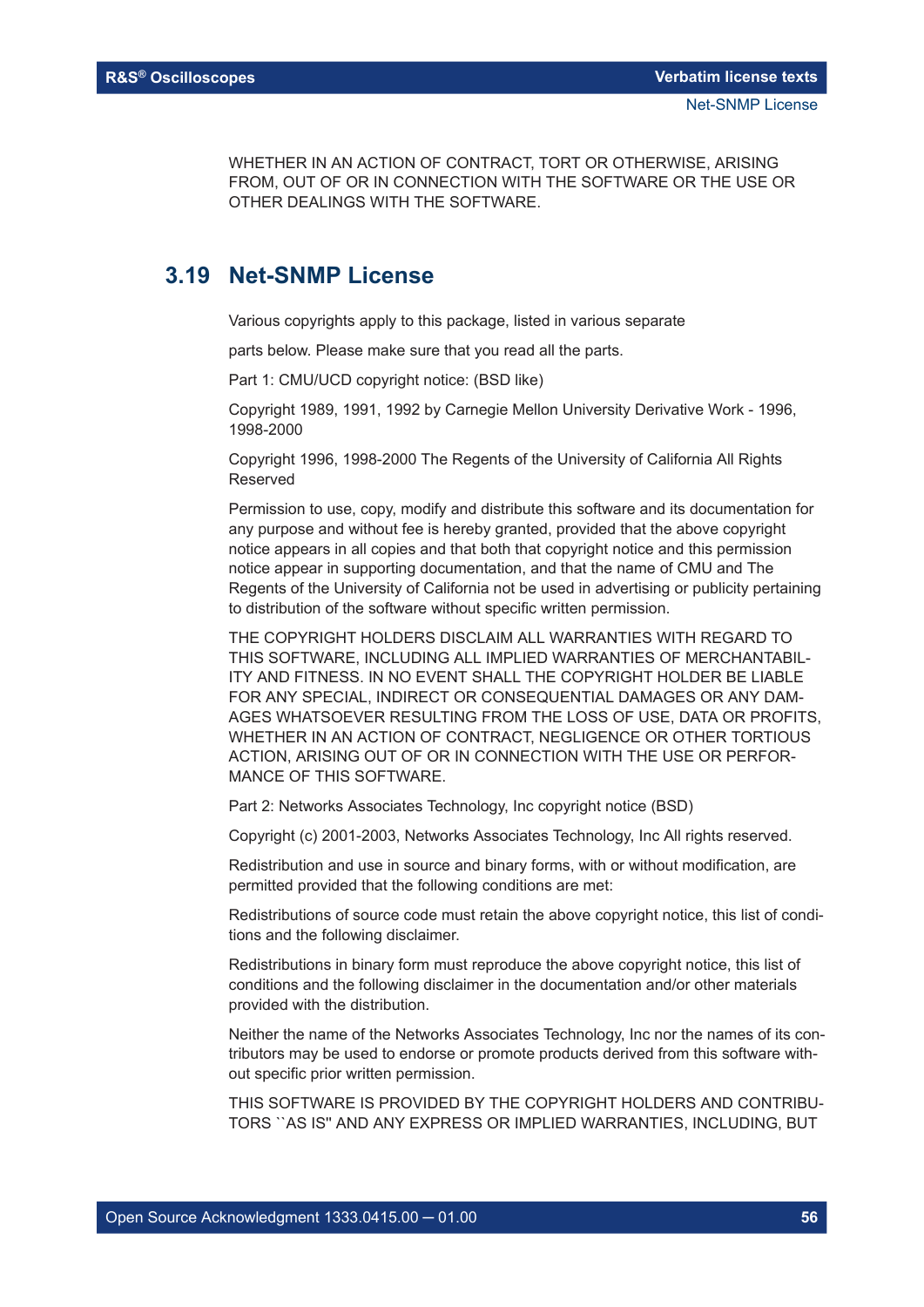NOT LIMITED TO, THE IMPLIED WARRANTIES OF MERCHANTABILITY AND FIT-NESS FOR A PARTICULAR PURPOSE ARE DISCLAIMED. IN NO EVENT SHALL THE COPYRIGHT HOLDERS OR CONTRIBUTORS BE LIABLE FOR ANY DIRECT, INDIRECT, INCIDENTAL, SPECIAL, EXEMPLARY, OR CONSEQUENTIAL DAMAGES (INCLUDING, BUT NOT LIMITED TO, PROCUREMENT OF SUBSTITUTE GOODS OR SERVICES; LOSS OF USE, DATA, OR PROFITS; OR BUSINESS INTERRUP-TION) HOWEVER CAUSED AND ON ANY THEORY OF LIABILITY,

WHETHER IN CONTRACT, STRICT LIABILITY, OR TORT (INCLUDING NEGLI-GENCE OR OTHERWISE) ARISING IN ANY WAY OUT OF THE USE OF THIS SOFT-WARE, EVEN IF ADVISED OF THE POSSIBILITY OF SUCH DAMAGE.

Part 3: Cambridge Broadband Ltd. copyright notice (BSD)

Portions of this code are copyright (c) 2001-2003, Cambridge Broadband Ltd. All rights reserved.

Redistribution and use in source and binary forms, with or without modification, are permitted provided that the following conditions are met:

Redistributions of source code must retain the above copyright notice, this list of conditions and the following disclaimer.

Redistributions in binary form must reproduce the above copyright notice, this list of conditions and the following disclaimer in the documentation and/or other materials provided with the distribution.

The name of Cambridge Broadband Ltd. may not be used to endorse or promote products derived from this software without specific prior written permission.

THIS SOFTWARE IS PROVIDED BY THE COPYRIGHT HOLDER ``AS IS'' AND ANY EXPRESS OR IMPLIED WARRANTIES, INCLUDING, BUT NOT LIMITED TO, THE IMPLIED WARRANTIES OF MERCHANTABILITY AND FITNESS FOR A PARTICU-LAR PURPOSE ARE DISCLAIMED. IN NO EVENT SHALL THE COPYRIGHT HOLDER BE LIABLE FOR ANY DIRECT, INDIRECT, INCIDENTAL, SPECIAL, EXEM-PLARY, OR

CONSEQUENTIAL DAMAGES (INCLUDING, BUT NOT LIMITED TO, PROCURE-MENT OF SUBSTITUTE GOODS OR SERVICES; LOSS OF USE, DATA, OR PROF-ITS; OR BUSINESS INTERRUPTION) HOWEVER CAUSED AND ON ANY THEORY OF LIABILITY, WHETHER IN CONTRACT, STRICT LIABILITY, OR TORT (INCLUD-ING NEGLIGENCE OR OTHERWISE) ARISING IN ANY WAY OUT OF THE USE OF THIS SOFTWARE, EVEN IF ADVISED OF THE POSSIBILITY OF SUCH DAMAGE.

Part 4: Sun Microsystems, Inc. copyright notice (BSD)

Copyright © 2003 Sun Microsystems, Inc., 4150 Network Circle, Santa Clara, California 95054, U.S.A. All rights reserved.

Use is subject to license terms below. This distribution may include materials developed by third parties. Sun, Sun Microsystems, the Sun logo and Solaris are trademarks or registered trademarks of Sun Microsystems, Inc. in the U.S. and other countries.

Redistribution and use in source and binary forms, with or without modification, are permitted provided that the following conditions are met: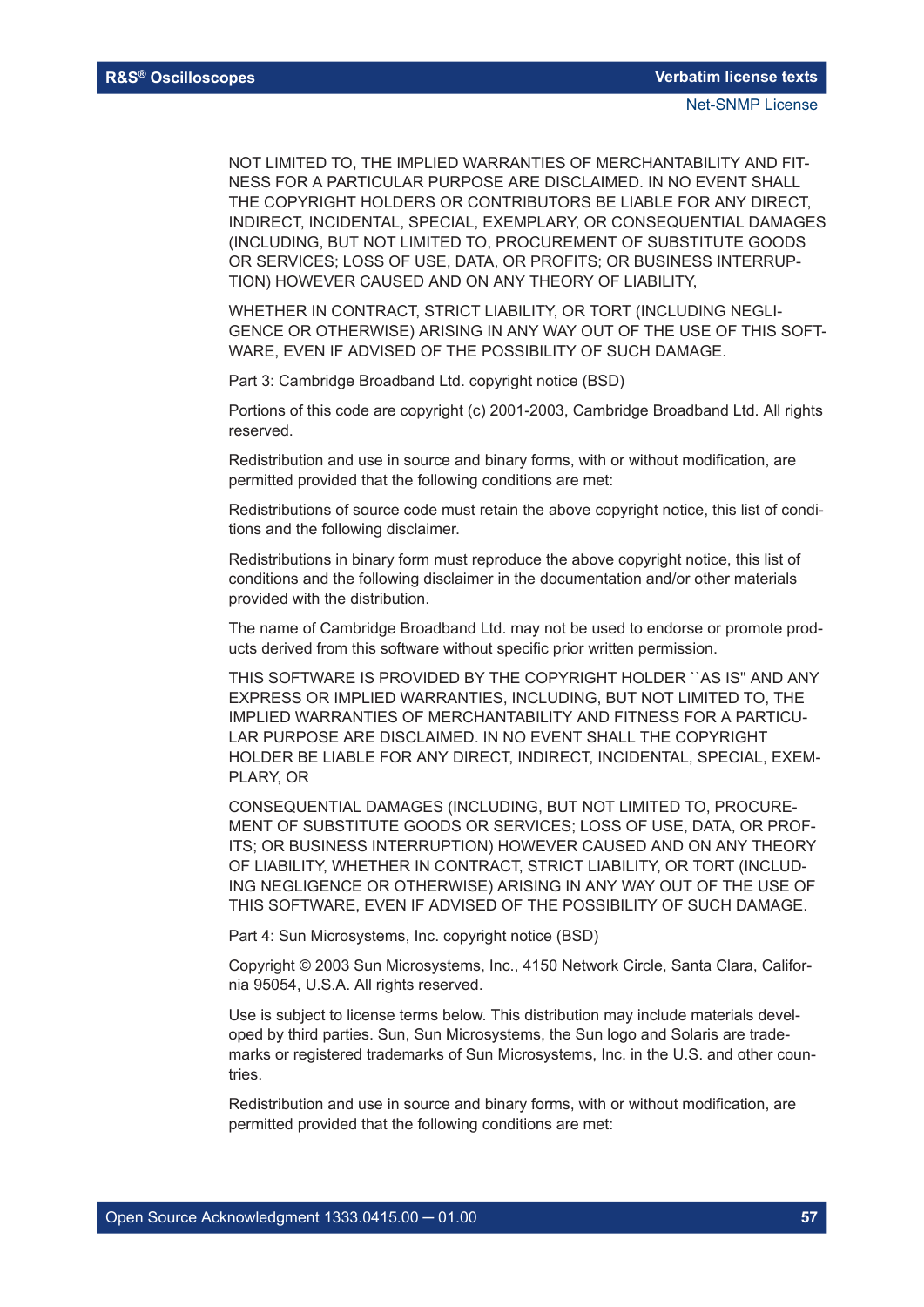Redistributions of source code must retain the above copyright notice, this list of conditions and the following disclaimer.

Redistributions in binary form must reproduce the above copyright notice, this list of conditions and the following disclaimer in the documentation and/or other materials provided with the distribution.

Neither the name of the Sun Microsystems, Inc. nor the names of its contributors may be used to endorse or promote products derived from this software without specific prior written permission.

THIS SOFTWARE IS PROVIDED BY THE COPYRIGHT HOLDERS AND CONTRIBU-TORS ``AS IS'' AND ANY EXPRESS OR IMPLIED WARRANTIES, INCLUDING, BUT NOT LIMITED TO, THE IMPLIED WARRANTIES OF MERCHANTABILITY AND FIT-NESS FOR A PARTICULAR PURPOSE ARE DISCLAIMED. IN NO EVENT SHALL THE COPYRIGHT HOLDERS OR CONTRIBUTORS BE LIABLE FOR ANY DIRECT, INDIRECT, INCIDENTAL, SPECIAL, EXEMPLARY, OR CONSEQUENTIAL DAMAGES (INCLUDING, BUT NOT LIMITED TO, PROCUREMENT OF SUBSTITUTE GOODS OR SERVICES; LOSS OF USE, DATA, OR PROFITS; OR BUSINESS INTERRUP-TION) HOWEVER CAUSED AND ON ANY THEORY OF LIABILITY, WHETHER IN CONTRACT, STRICT LIABILITY, OR TORT (INCLUDING NEGLIGENCE OR OTHER-WISE) ARISING IN ANY WAY OUT OF THE USE OF THIS SOFTWARE, EVEN IF ADVISED OF THE POSSIBILITY OF SUCH DAMAGE.

Part 5: Sparta, Inc copyright notice (BSD) Copyright (c) 2003-2009, Sparta, Inc All rights reserved.

Redistribution and use in source and binary forms, with or without modification, are permitted provided that the following conditions are met:

Redistributions of source code must retain the above copyright notice, this list of conditions and the following disclaimer.

Redistributions in binary form must reproduce the above copyright notice, this list of conditions and the following disclaimer in the documentation and/or other materials provided with the distribution.

Neither the name of Sparta, Inc nor the names of its contributors may be used to endorse or promote products derived from this software without specific prior written permission.

THIS SOFTWARE IS PROVIDED BY THE COPYRIGHT HOLDERS AND CONTRIBU-TORS ``AS IS'' AND ANY EXPRESS OR IMPLIED WARRANTIES, INCLUDING, BUT NOT LIMITED TO, THE IMPLIED WARRANTIES OF MERCHANTABILITY AND FIT-NESS FOR A PARTICULAR PURPOSE ARE DISCLAIMED. IN NO EVENT SHALL THE COPYRIGHT HOLDERS OR CONTRIBUTORS BE LIABLE FOR ANY DIRECT, INDIRECT, INCIDENTAL, SPECIAL, EXEMPLARY, OR CONSEQUENTIAL DAMAGES (INCLUDING, BUT NOT LIMITED TO, PROCUREMENT OF SUBSTITUTE GOODS OR SERVICES; LOSS OF USE, DATA, OR PROFITS; OR BUSINESS INTERRUP-TION) HOWEVER CAUSED AND ON ANY THEORY OF LIABILITY, WHETHER IN CONTRACT, STRICT LIABILITY, OR TORT (INCLUDING NEGLIGENCE OR OTHER-WISE) ARISING IN ANY WAY OUT OF THE USE OF THIS SOFTWARE, EVEN IF ADVISED OF THE POSSIBILITY OF SUCH DAMAGE.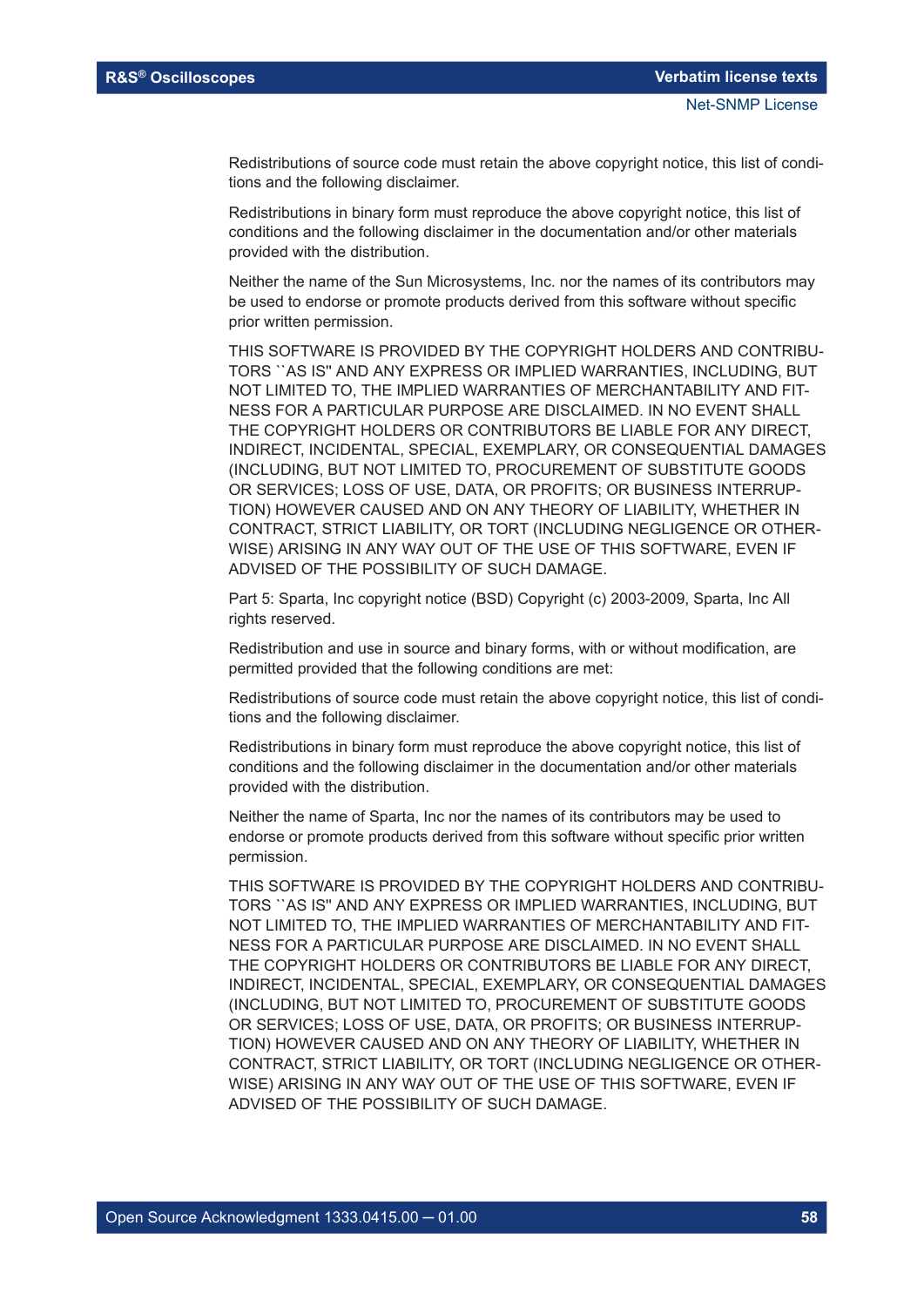Part 6: Cisco/BUPTNIC copyright notice (BSD) Copyright (c) 2004, Cisco, Inc and Information Network

Center of Beijing University of Posts and Telecommunications. All rights reserved.

Redistribution and use in source and binary forms, with or without modification, are permitted provided that the following conditions are met:

Redistributions of source code must retain the above copyright notice, this list of conditions and the following disclaimer.

Redistributions in binary form must reproduce the above copyright notice, this list of conditions and the following disclaimer in the documentation and/or other materials provided with the distribution.

Neither the name of Cisco, Inc, Beijing University of Posts and Telecommunications, nor the names of their contributors may be used to endorse or promote products derived from this software without specific prior written permission.

THIS SOFTWARE IS PROVIDED BY THE COPYRIGHT HOLDERS AND CONTRIBU-TORS ``AS IS'' AND ANY EXPRESS OR IMPLIED WARRANTIES, INCLUDING, BUT NOT LIMITED TO, THE IMPLIED WARRANTIES OF MERCHANTABILITY AND FIT-NESS FOR A PARTICULAR PURPOSE ARE DISCLAIMED. IN NO EVENT SHALL THE COPYRIGHT HOLDERS OR CONTRIBUTORS BE LIABLE FOR ANY DIRECT, INDIRECT, INCIDENTAL, SPECIAL, EXEMPLARY, OR CONSEQUENTIAL DAMAGES (INCLUDING, BUT NOT LIMITED TO, PROCUREMENT OF SUBSTITUTE GOODS OR SERVICES; LOSS OF USE, DATA, OR PROFITS; OR BUSINESS INTERRUP-TION) HOWEVER CAUSED AND ON ANY THEORY OF LIABILITY, WHETHER IN CONTRACT, STRICT LIABILITY, OR TORT (INCLUDING NEGLIGENCE OR OTHER-WISE) ARISING IN ANY WAY OUT OF THE USE OF THIS SOFTWARE, EVEN IF ADVISED OF THE POSSIBILITY OF SUCH DAMAGE.

Part 7: Fabasoft R&D Software GmbH & Co KG copyright notice (BSD) Copyright (c) Fabasoft R&D Software GmbH & Co KG, 2003

oss@fabasoft.com Author: Bernhard Penz

Redistribution and use in source and binary forms, with or without modification, are permitted provided that the following conditions are met:

Redistributions of source code must retain the above copyright notice, this list of conditions and the following disclaimer.

Redistributions in binary form must reproduce the above copyright notice, this list of conditions and the following disclaimer in the documentation and/or other materials provided with the distribution.

The name of Fabasoft R&D Software GmbH & Co KG or any of its subsidiaries, brand or product names may not be used to endorse or promote products derived from this software without specific prior written permission.

THIS SOFTWARE IS PROVIDED BY THE COPYRIGHT HOLDER ``AS IS'' AND ANY EXPRESS OR IMPLIED WARRANTIES, INCLUDING, BUT NOT LIMITED TO, THE IMPLIED WARRANTIES OF MERCHANTABILITY AND FITNESS FOR A PARTICU-LAR PURPOSE ARE DISCLAIMED. IN NO EVENT SHALL THE COPYRIGHT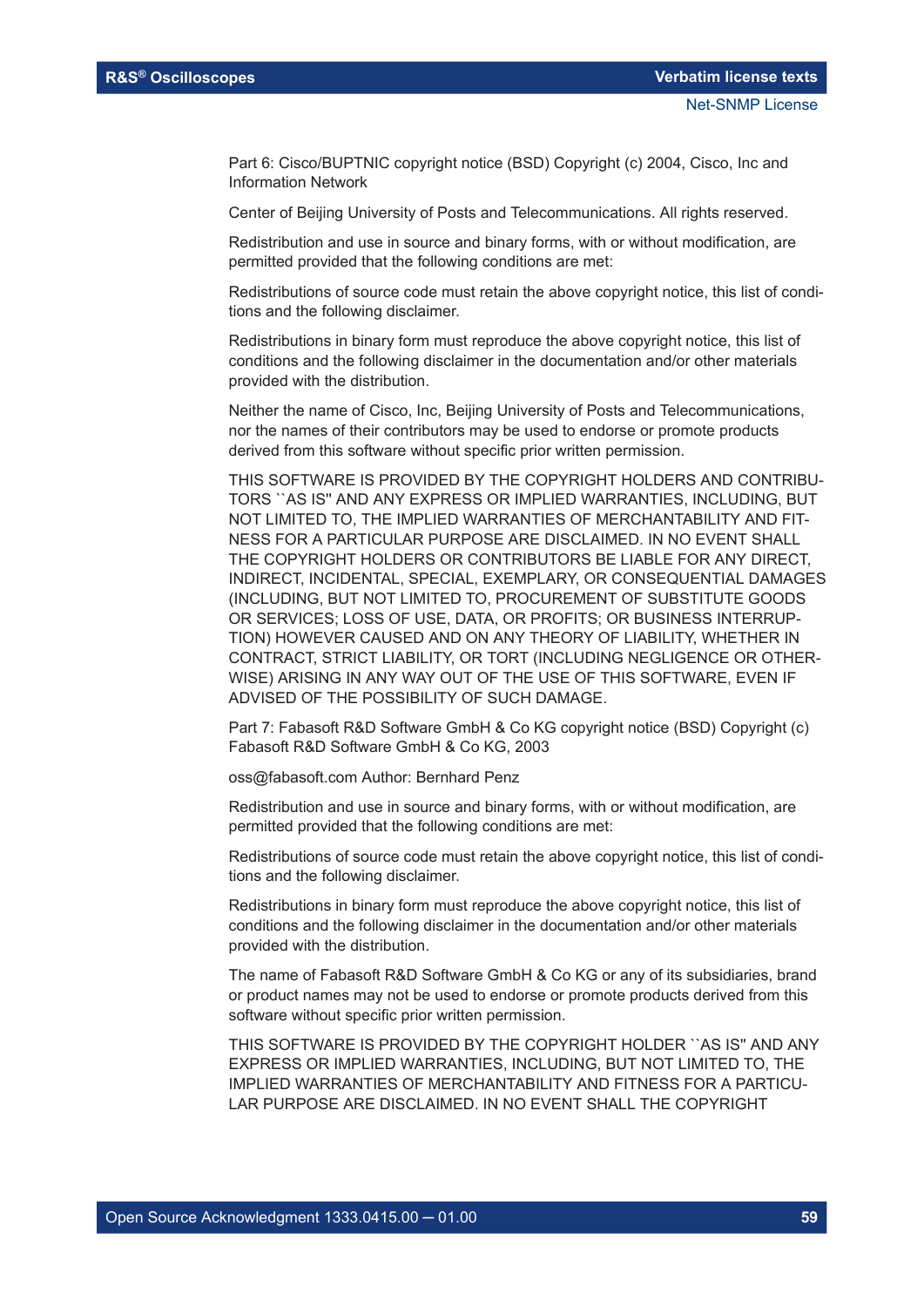HOLDER BE LIABLE FOR ANY DIRECT, INDIRECT, INCIDENTAL, SPECIAL, EXEM-PLARY, OR

CONSEQUENTIAL DAMAGES (INCLUDING, BUT NOT LIMITED TO, PROCURE-MENT OF SUBSTITUTE GOODS OR SERVICES; LOSS OF USE, DATA, OR PROF-ITS; OR BUSINESS INTERRUPTION) HOWEVER CAUSED AND ON ANY THEORY OF LIABILITY, WHETHER IN CONTRACT, STRICT LIABILITY, OR TORT (INCLUD-ING NEGLIGENCE OR OTHERWISE) ARISING IN ANY WAY OUT OF THE USE OF THIS SOFTWARE, EVEN IF ADVISED OF THE POSSIBILITY OF SUCH DAMAGE.

Part 8: Apple Inc. copyright notice (BSD) Copyright (c) 2007 Apple Inc. All rights reserved.

Redistribution and use in source and binary forms, with or without modification, are permitted provided that the following conditions

are met:

1. Redistributions of source code must retain the above copyright notice, this list of conditions and the following disclaimer.

2. Redistributions in binary form must reproduce the above copyright notice, this list of conditions and the following disclaimer in the documentation and/or other materials provided with the distribution.

3. Neither the name of Apple Inc. ("Apple") nor the names of its contributors may be used to endorse or promote products derived from this software without specific prior written permission.

THIS SOFTWARE IS PROVIDED BY THE COPYRIGHT HOLDERS "AS IS" AND ANY EXPRESS OR IMPLIED WARRANTIES, INCLUDING, BUT NOT LIMITED TO, THE IMPLIED WARRANTIES OF MERCHANTABILITY AND FITNESS FOR A PARTICU-LAR PURPOSE ARE DISCLAIMED. IN NO EVENT SHALL THE COPYRIGHT HOLD-ERS BE LIABLE FOR ANY DIRECT, INDIRECT, INCIDENTAL, SPECIAL, EXEM-PLARY, OR CONSEQUENTIAL DAMAGES (INCLUDING, BUT NOT LIMITED TO, PROCUREMENT OF SUBSTITUTE GOODS OR SERVICES; LOSS OF USE, DATA, OR PROFITS; OR BUSINESS INTERRUPTION) HOWEVER CAUSED AND ON ANY THEORY OF LIABILITY, WHETHER IN CONTRACT, STRICT LIABILITY,

OR TORT (INCLUDING NEGLIGENCE OR OTHERWISE) ARISING IN ANY WAY OUT OF THE USE OF THIS SOFTWARE, EVEN IF ADVISED OF THE POSSIBILITY OF SUCH DAMAGE.

Part 9: ScienceLogic, LLC copyright notice (BSD) Copyright (c) 2009, ScienceLogic, LLC All rights reserved.

Redistribution and use in source and binary forms, with or without modification, are permitted provided that the following conditions are

met:

Redistributions of source code must retain the above copyright notice, this list of conditions and the following disclaimer.

Redistributions in binary form must reproduce the above copyright notice, this list of conditions and the following disclaimer in the documentation and/or other materials provided with the distribution.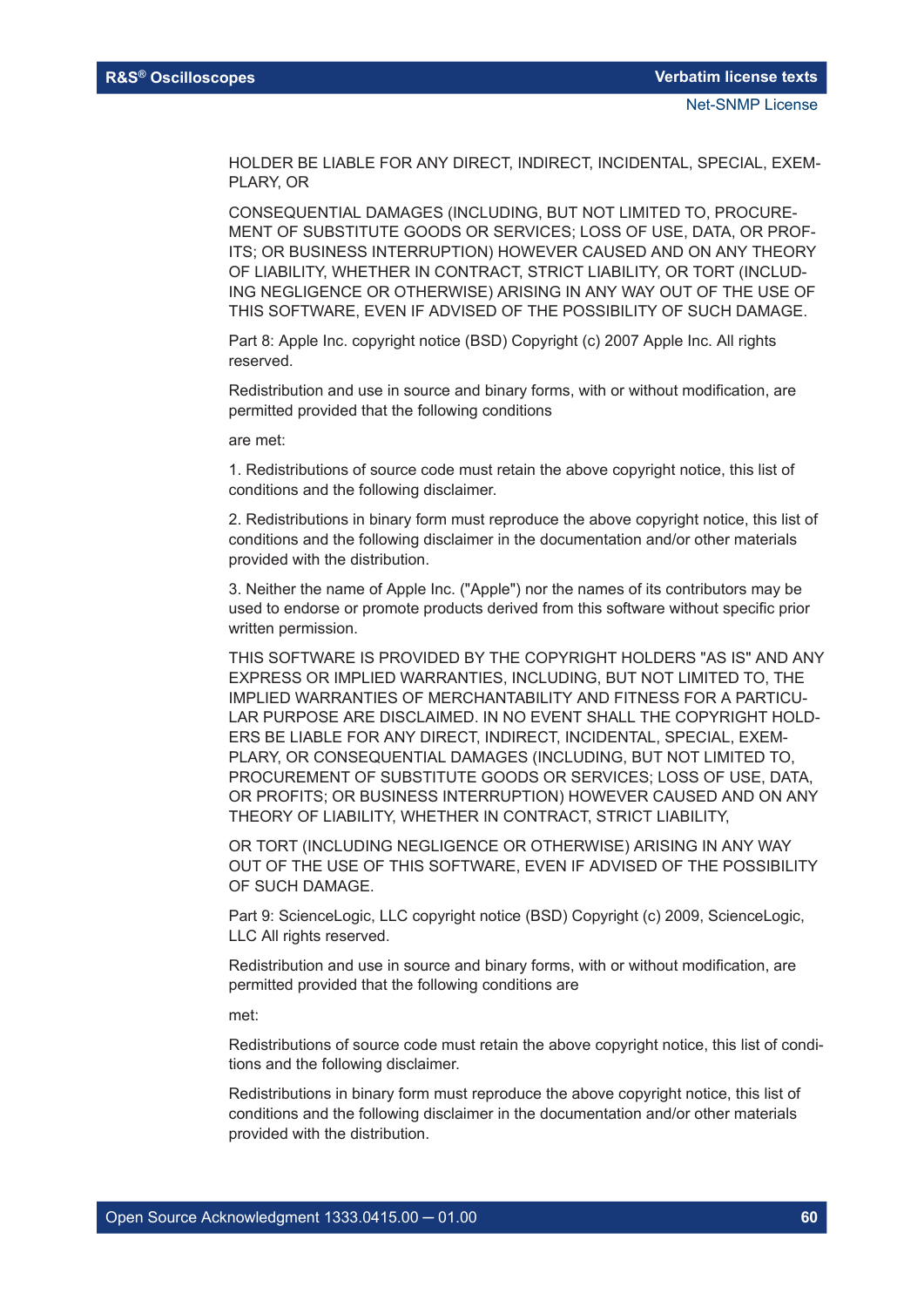<span id="page-60-0"></span>Neither the name of ScienceLogic, LLC nor the names of its contributors may be used to endorse or promote products derived from this software without specific prior written permission.

THIS SOFTWARE IS PROVIDED BY THE COPYRIGHT HOLDERS AND CONTRIBU-TORS ``AS IS'' AND ANY EXPRESS OR IMPLIED WARRANTIES, INCLUDING, BUT NOT LIMITED TO, THE IMPLIED WARRANTIES OF MERCHANTABILITY AND FIT-NESS FOR A PARTICULAR PURPOSE ARE DISCLAIMED. IN NO EVENT SHALL THE COPYRIGHT HOLDERS OR CONTRIBUTORS BE LIABLE FOR ANY DIRECT, INDIRECT, INCIDENTAL, SPECIAL, EXEMPLARY, OR CONSEQUENTIAL DAMAGES (INCLUDING, BUT NOT LIMITED TO, PROCUREMENT OF SUBSTITUTE GOODS OR SERVICES; LOSS OF USE, DATA, OR PROFITS; OR BUSINESS INTERRUP-TION) HOWEVER CAUSED AND ON ANY THEORY OF LIABILITY, WHETHER IN CONTRACT, STRICT LIABILITY, OR TORT (INCLUDING NEGLIGENCE OR OTHER-WISE) ARISING IN ANY WAY OUT OF THE USE OF THIS SOFTWARE, EVEN IF ADVISED OF THE POSSIBILITY OF SUCH DAMAGE.

## **3.20 OpenSSL License**

OpenSSL License

Copyright (c) 1998-2008 The OpenSSL Project. All rights reserved.

Redistribution and use in source and binary forms, with or without modification, are permitted provided that the following conditions are met:

1. Redistributions of source code must retain the above copyright notice, this list of conditions and the following disclaimer.

2. Redistributions in binary form must reproduce the above copyright notice, this list of conditions and the following disclaimer in the documentation and/or other materials provided with the distribution.

3. All advertising materials mentioning features or use of this software must display the following acknowledgment: "This product includes software developed by the OpenSSL Project for use in the OpenSSL Toolkit. (http://www.openssl.org/)"

4. The names "OpenSSL Toolkit" and "OpenSSL Project" must not be used to endorse or promote products derived from this software without prior written permission. For written permission, please contact openssl-core@openssl.org.

5. Products derived from this software may not be called "OpenSSL" nor may "OpenSSL" appear in their names without prior written permission of the OpenSSL Project.

6. Redistributions of any form whatsoever must retain the following acknowledgment: "This product includes software developed by the OpenSSL Project for use in the OpenSSL Toolkit (http://www.openssl.org/)"

THIS SOFTWARE IS PROVIDED BY THE COPYRIGHT HOLDER ``AS IS'' AND ANY EXPRESSED OR IMPLIED WARRANTIES, INCLUDING, BUT NOT LIMITED TO, THE IMPLIED WARRANTIES OF MERCHANTABILITY AND FITNESS FOR A PARTICU-LAR PURPOSE ARE DISCLAIMED. IN NO EVENT SHALL THE COPYRIGHT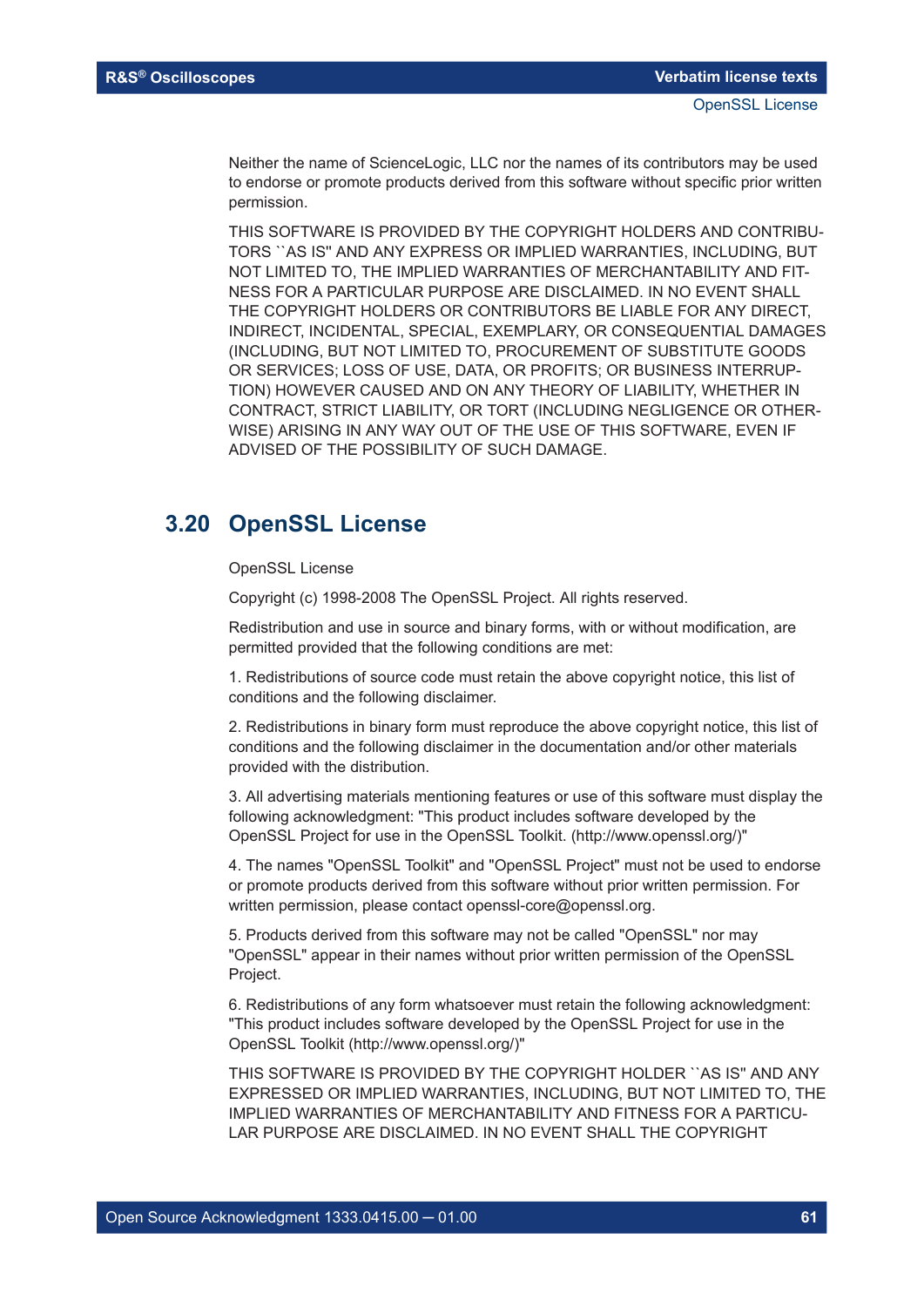HOLDER BE LIABLE FOR ANY DIRECT, INDIRECT, INCIDENTAL, SPECIAL, EXEM-PLARY, OR CONSEQUENTIAL DAMAGES (INCLUDING, BUT NOT LIMITED TO, PROCUREMENT OF SUBSTITUTE GOODS OR SERVICES; LOSS OF USE, DATA, OR PROFITS; OR BUSINESS INTERRUPTION) HOWEVER CAUSED AND ON ANY THEORY OF LIABILITY, WHETHER IN CONTRACT, STRICT LIABILITY, OR TORT (INCLUDING NEGLIGENCE OR OTHERWISE) ARISING IN ANY WAY OUT OF THE USE OF THIS SOFTWARE, EVEN IF ADVISED OF THE POSSIBILITY OF SUCH DAMAGE.

This product includes cryptographic software written by Eric Young (eay@cryptsoft.com). This product includes software written by Tim Hudson (tjh@cryptsoft.com).

Original SSLeay License

Copyright (C) 1995-1998 Eric Young (eay@cryptsoft.com) All rights reserved.

This package is an SSL implementation written by Eric Young (eay@cryptsoft.com). The implementation was written so as to conform with Netscapes SSL.

This library is free for commercial and non-commercial use as long as the following conditions are aheared to. The following conditions apply to all code found in this distribution, be it the RC4, RSA, lhash, DES, etc., code; not just the SSL code. The SSL documentation included with this distribution is covered by the same copyright terms except that the holder is Tim Hudson (tjh@cryptsoft.com).

Copyright remains Eric Young's, and as such any Copyright notices in the code are not to be removed. If this package is used in a product, Eric Young should be given attribution as the author of the parts of the library used. This can be in the form of a textual message at program startup or in documentation (online or textual) provided with the package.

Redistribution and use in source and binary forms, with or without modification, are permitted provided that the following conditions are met:

1. Redistributions of source code must retain the copyright notice, this list of conditions and the following disclaimer.

2. Redistributions in binary form must reproduce the above copyright notice, this list of conditions and the following disclaimer in the documentation and/or other materials provided with the distribution.

3. All advertising materials mentioning features or use of this software must display the following acknowledgement:

"This product includes cryptographic software written by Eric Young (eay@cryptsoft.com)"

The word 'cryptographic' can be left out if the rouines from the library being used are not cryptographic related :-).

4. If you include any Windows specific code (or a derivative thereof) from the apps directory (application code) you must include an acknowledgement: "This product includes software written by Tim Hudson (tjh@cryptsoft.com)"

THIS SOFTWARE IS PROVIDED BY THE COPYRIGHT HOLDER ``AS IS'' AND ANY EXPRESS OR IMPLIED WARRANTIES, INCLUDING, BUT NOT LIMITED TO, THE IMPLIED WARRANTIES OF MERCHANTABILITY AND FITNESS FOR A PARTICU-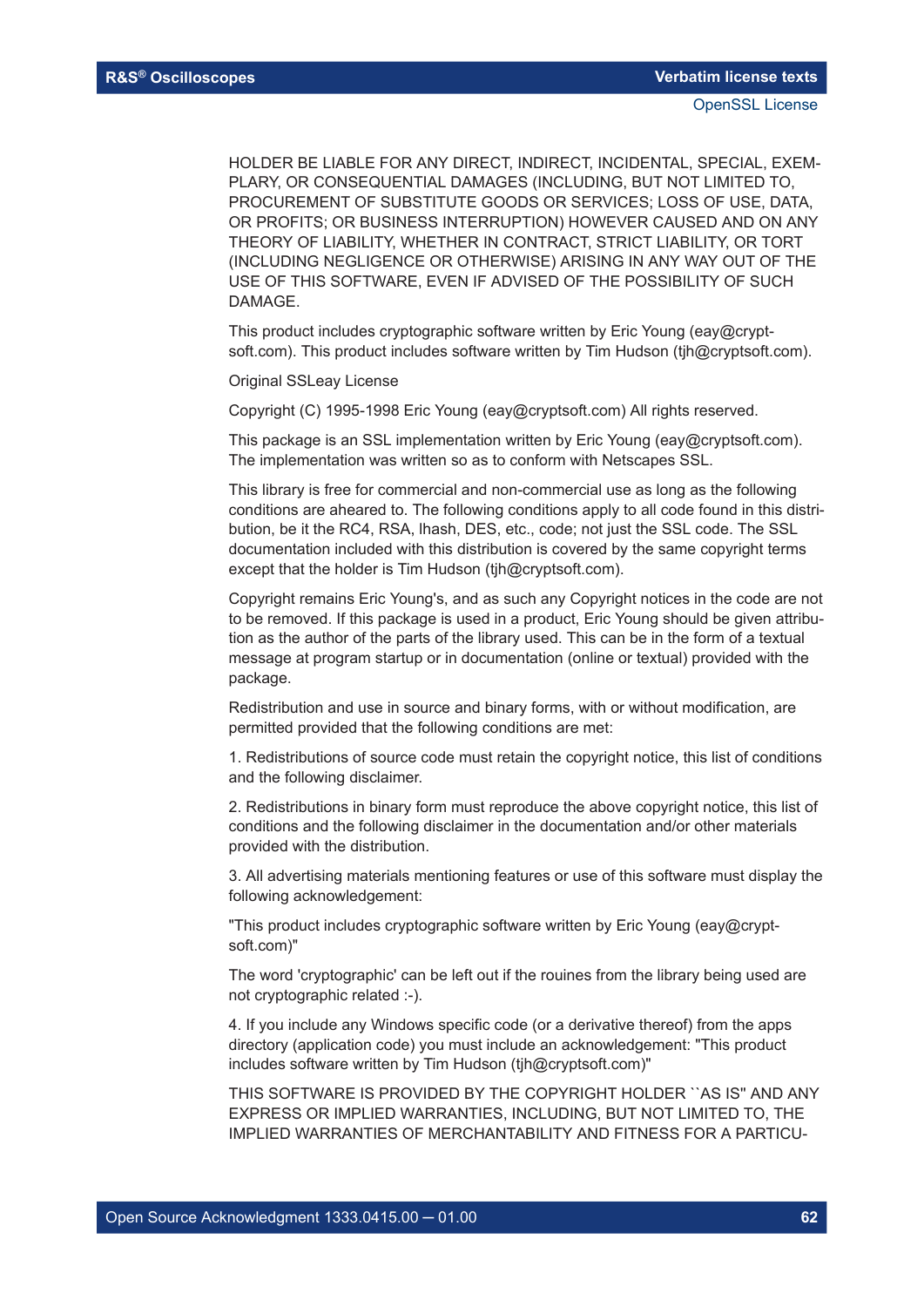<span id="page-62-0"></span>LAR PURPOSE ARE DISCLAIMED. IN NO EVENT SHALL THE AUTHOR OR CON-TRIBUTORS BE LIABLE FOR ANY DIRECT, INDIRECT, INCIDENTAL, SPECIAL, EXEMPLARY, OR CONSEQUENTIAL DAMAGES (INCLUDING, BUT NOT LIMITED TO, PROCUREMENT OF SUBSTITUTE GOODS OR SERVICES; LOSS OF USE, DATA, OR PROFITS; OR BUSINESS INTERRUPTION) HOWEVER CAUSED AND ON ANY THEORY OF LIABILITY, WHETHER IN CONTRACT, STRICT LIABILITY, OR TORT (INCLUDING NEGLIGENCE OR OTHERWISE) ARISING IN ANY WAY OUT OF THE USE OF THIS SOFTWARE, EVEN IF ADVISED OF THE POSSIBILITY OF SUCH DAMAGE.

The licence and distribution terms for any publically available version or derivative of this code cannot be changed. i.e. this code cannot simply be copied and put under another distribution licence [including the GNU Public Licence.]

## **3.21 PHP License v3.01**

Redistribution and use in source and binary forms, with or without modification, is permitted provided that the following conditions are met:

1. Redistributions of source code must retain the above copyright notice, this list of conditions and the following disclaimer.

2. Redistributions in binary form must reproduce the above copyright notice, this list of conditions and the following disclaimer in the documentation and/or other materials provided with the distribution.

3. The name "PHP" must not be used to endorse or promote products derived from this software without prior written permission. For written permission, please contact group@php.net.

4. Products derived from this software may not be called "PHP", nor may "PHP" appear in their name, without prior written permission from group@php.net. You may indicate that your software works in conjunction with PHP by saying "Foo for PHP" instead of calling it "PHP Foo" or "phpfoo"

5. The PHP Group may publish revised and/or new versions of the license from time to time. Each version will be given a distinguishing version number. Once covered code has been published under a particular version of the license, you may always continue to use it under the terms of that version. You may also choose to use such covered code under the terms of any subsequent version of the license published by the PHP Group. No one other than the PHP Group has the right to modify the terms applicable to covered code created under this License.

6. Redistributions of any form whatsoever must retain the following acknowledgment: "This product includes PHP software, freely available from http://www.php.net/software/".

THIS SOFTWARE IS PROVIDED BY COPYRIGHT HOLDER ``AS IS'' AND ANY EXPRESSED OR IMPLIED WARRANTIES, INCLUDING, BUT NOT LIMITED TO, THE IMPLIED WARRANTIES OF MERCHANTABILITY AND FITNESS FOR A PARTICU-LAR PURPOSE ARE DISCLAIMED. IN NO EVENT SHALL THE COPYRIGHT HOLDER BE LIABLE FOR ANY DIRECT, INDIRECT, INCIDENTAL, SPECIAL, EXEM-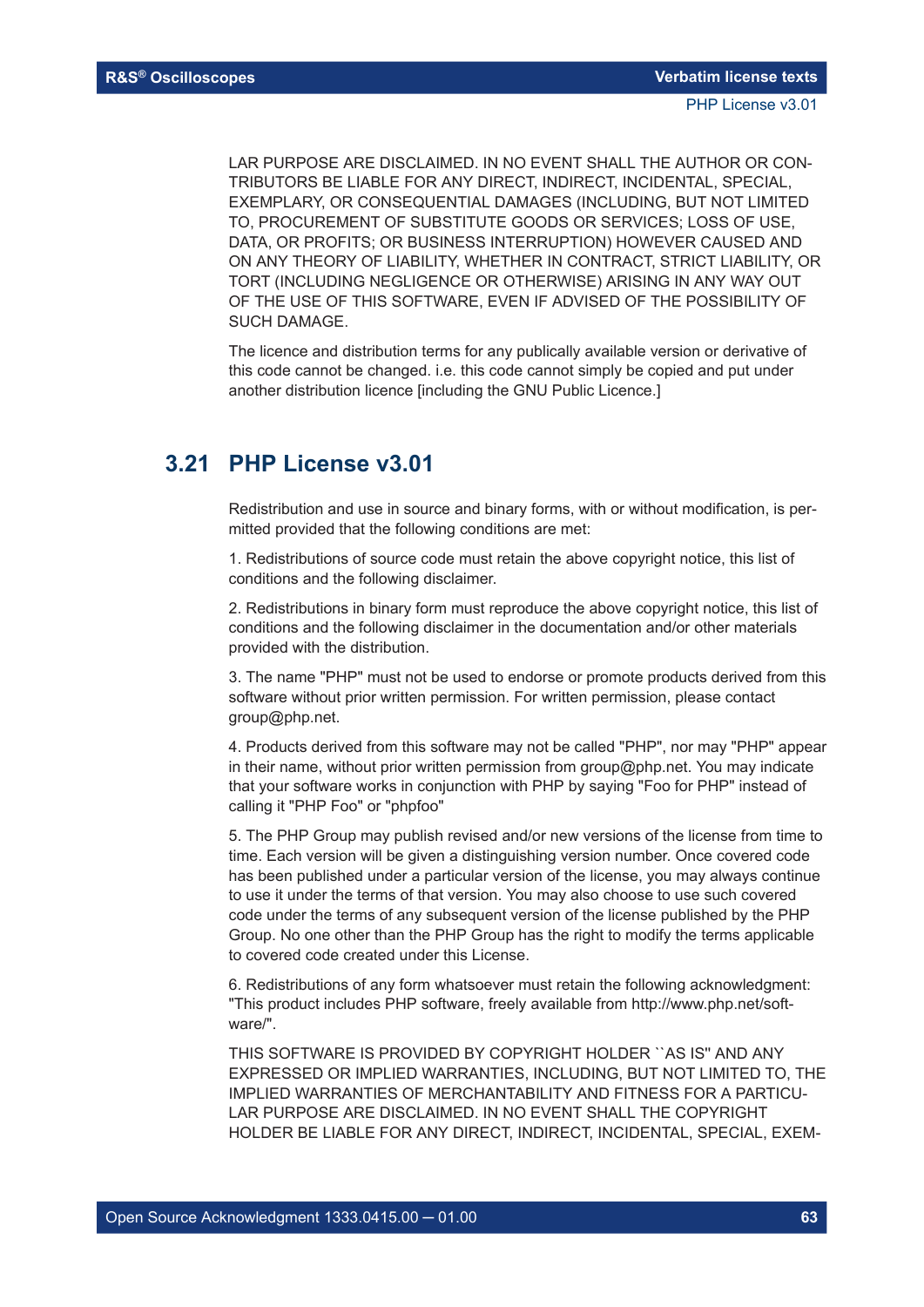<span id="page-63-0"></span>PLARY, OR CONSEQUENTIAL DAMAGES (INCLUDING, BUT NOT LIMITED TO, PROCUREMENT OF SUBSTITUTE GOODS OR SERVICES; LOSS OF USE, DATA, OR PROFITS; OR BUSINESS INTERRUPTION) HOWEVER CAUSED AND ON ANY THEORY OF LIABILITY, WHETHER IN CONTRACT, STRICT LIABILITY, OR TORT (INCLUDING NEGLIGENCE OR OTHERWISE) ARISING IN ANY WAY OUT OF THE USE OF THIS SOFTWARE, EVEN IF ADVISED OF THE POSSIBILITY OF SUCH DAMAGE.

This software consists of voluntary contributions made by many individuals on behalf of the PHP Group.

The PHP Group can be contacted via Email at group@php.net.

For more information on the PHP Group and the PHP project, please see http:// www.php.net.

PHP includes the Zend Engine, freely available at http://www.zend.com.

### **3.22 RSA Message-Digest License**

All rights reserved.

License to copy and use this software is granted provided that it is identified as the "RSA Data Security, Inc. MD5 Message-Digest Algorithm" in all material mentioning or referencing this software or this function.

License is also granted to make and use derivative works provided that such works are identified as "derived from the RSA Data Security, Inc. MD5 Message-Digest Algorithm" in all material mentioning or referencing the derived work.

RSA Data Security, Inc. makes no representations concerning either the merchantability of this software or the suitability of this software for any particular purpose. It is provided "as is" without express or implied warranty of any kind.

These notices must be retained in any copies of any part of this documentation and/or software.

## **3.23 SQLITE Copyright Notice**

#### SQLite Copyright

All of the code and documentation in SQLite has been dedicated to the public domain by the authors. All code authors, and representatives of the companies they work for, have signed affidavits dedicating their contributions to the public domain and originals of those signed affidavits are stored in a firesafe at the main offices of Hwaci. Anyone is free to copy, modify, publish, use, compile, sell, or distribute the original SQLite code, either in source code form or as a compiled binary, for any purpose, commercial or non-commercial, and by any means.

The previous paragraph applies to the deliverable code and documentation in SQLite those parts of the SQLite library that you actually bundle and ship with a larger applica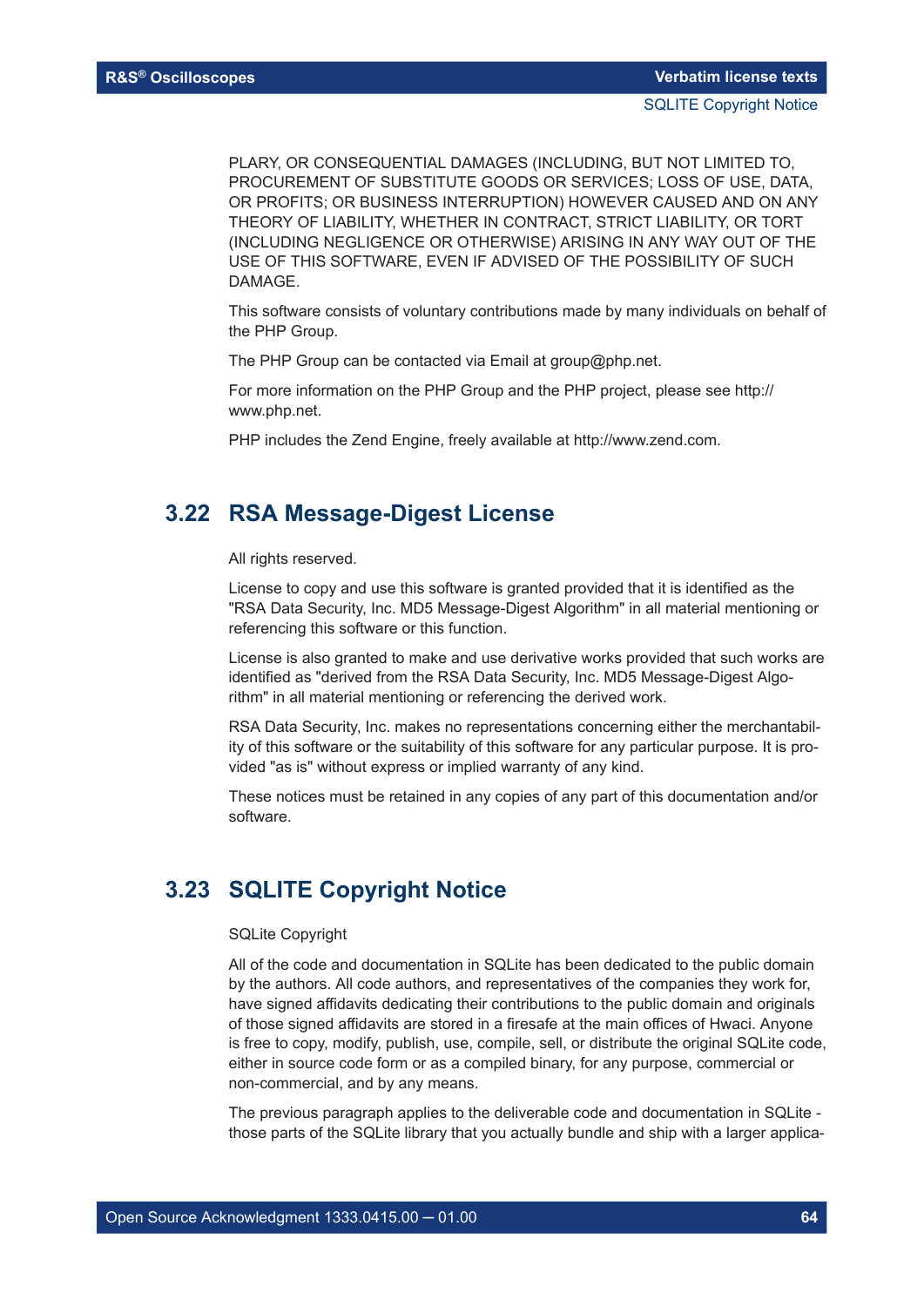tion. Some scripts used as part of the build process (for example the "configure" scripts generated by autoconf) might fall under other open-source licenses. Nothing from these build scripts ever reaches the final deliverable SQLite library, however, and so the licenses associated with those scripts should not be a factor in assessing your rights to copy and use the SQLite library.

All of the deliverable code in SQLite has been written from scratch. No code has been taken from other projects or from the open internet. Every line of code can be traced back to its original author, and all of those authors have public domain dedications on file. So the SQLite code base is clean and is uncontaminated with licensed code from other projects.

Obtaining An License To Use SQLite

Even though SQLite is in the public domain and does not require a license, some users want to obtain a license anyway. Some reasons for obtaining a license include:

- Your company desires warranty of title and indemnity against claims of copyright infringement.

- You are using SQLite in a jurisdiction that does not recognize the public domain.

- You are using SQLite in a jurisdiction that does not recognize the right of an author to dedicate their work to the public domain.

- You want to hold a tangible legal document as evidence that you have the legal right to use and distribute SQLite.

- Your legal department tells you that you have to purchase a license.

If you feel like you really need to purchase a license for SQLite, Hwaci, the company that employs the architect and principal developers of SQLite, will sell you one. All proceeds from the sale of SQLite licenses are used to fund further improvements to SQLite.

#### Contributed Code

In order to keep SQLite completely free and unencumbered by copyright, all new contributors to the SQLite code base are asked to dedicate their contributions to the public domain. If you want to send a patch or enhancement for possible inclusion in the SQLite source tree, please accompany the patch with the following statement:

The author or authors of this code dedicate any and all copyright interest in this code to the public domain. We make this dedication for the benefit of the public at large and to the detriment of our heirs and successors. We intend this dedication to be an overt act of relinquishment in perpetuity of all present and future rights to this code under copyright law.

We are not able to accept patches or changes to SQLite that are not accompanied by a statement such as the above. In addition, if you make changes or enhancements as an employee, then a simple statement such as the above is insufficient. You must also send by surface mail a copyright release signed by a company officer. A signed original of the copyright release should be mailed to:

Hwaci

6200 Maple Cove Lane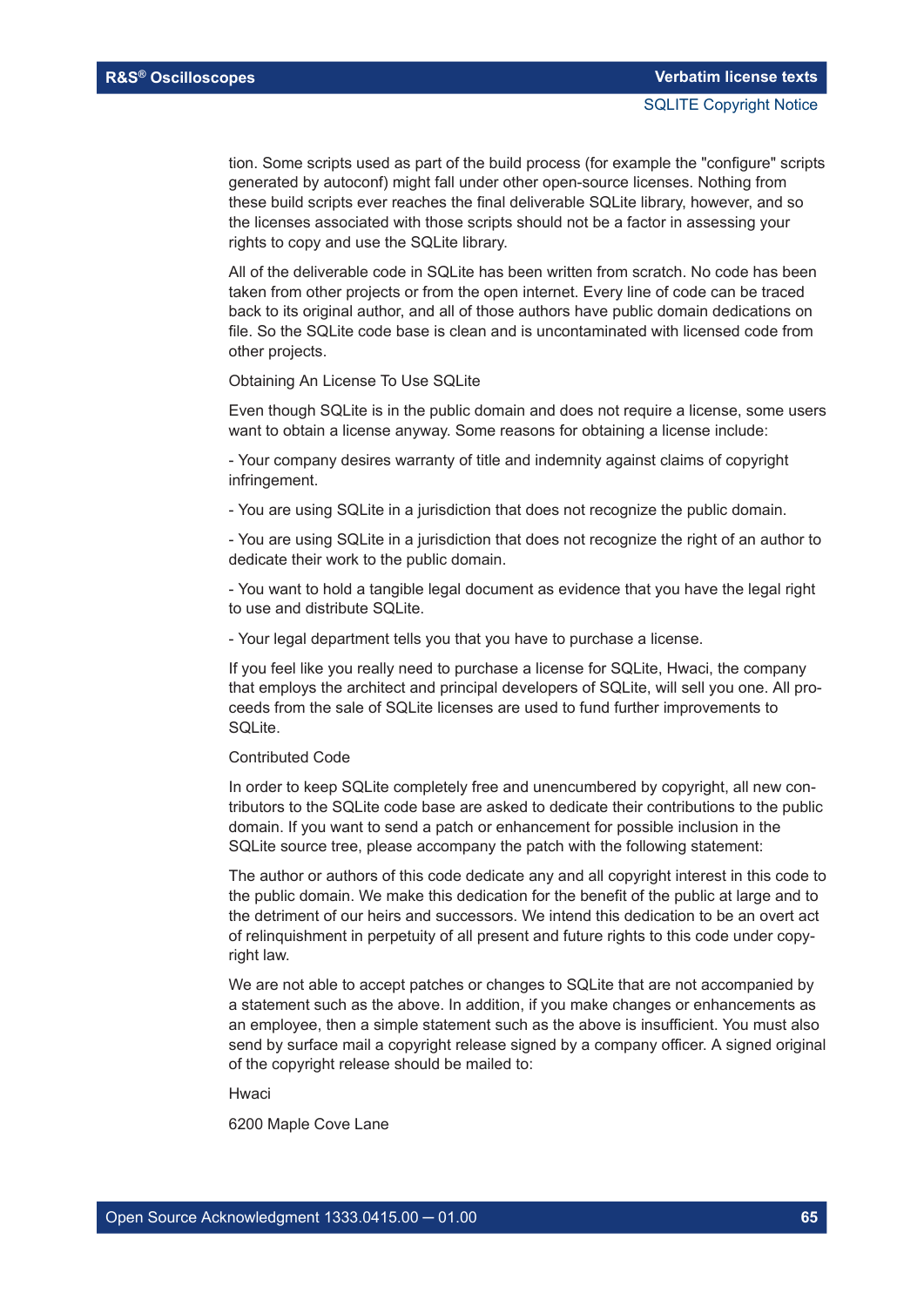<span id="page-65-0"></span>Charlotte, NC 28269

USA

## **3.24 Sun RPC License**

Sun RPC is a product of Sun Microsystems, Inc. and is provided for unrestricted use provided that this legend is included on all tape media and as a part of the software program in whole or part. Users may copy or modify Sun RPC without charge, but are not authorized to license or distribute it to anyone else except as part of a product or program developed by the user.

SUN RPC IS PROVIDED AS IS WITH NO WARRANTIES OF ANY KIND INCLUDING THE WARRANTIES OF DESIGN, MERCHANTIBILITY AND FITNESS FOR A PAR-TICULAR PURPOSE, OR ARISING FROM A COURSE OF DEALING, USAGE OR TRADE PRACTICE.

Sun RPC is provided with no support and without any obligation on the part of Sun Microsystems, Inc. to assist in its use, correction, modification or enhancement.

THE COPYRIGHT HOLDER SHALL HAVE NO LIABILITY WITH RESPECT TO THE INFRINGEMENT OF COPYRIGHTS, TRADE SECRETS OR ANY PATENTS BY SUN RPC OR ANY PART THEREOF.

In no event will Sun Microsystems, Inc. be liable for any lost revenue or profits or other special, indirect and consequential damages, even if Sun has been advised of the possibility of such damages.

Sun Microsystems, Inc.

2550 Garcia Avenue

Mountain View, California 94043

## **3.25 The Unlicense**

This is free and unencumbered software released into the public domain.

Anyone is free to copy, modify, publish, use, compile, sell, or distribute this software, either in source code form or as a compiled binary, for any purpose, commercial or non-commercial, and by any means.

In jurisdictions that recognize copyright laws, the author or authors of this software dedicate any and all copyright interest in the software to the public domain. We make this dedication for the benefit of the public at large and to the detriment of our heirs and

successors. We intend this dedication to be an overt act of relinquishment in perpetuity of all present and future rights to this software under copyright law.

THE SOFTWARE IS PROVIDED "AS IS", WITHOUT WARRANTY OF ANY KIND, EXPRESS OR IMPLIED, INCLUDING BUT NOT LIMITED TO THE WARRANTIES OF MERCHANTABILITY, FITNESS FOR A PARTICULAR PURPOSE AND NONIN-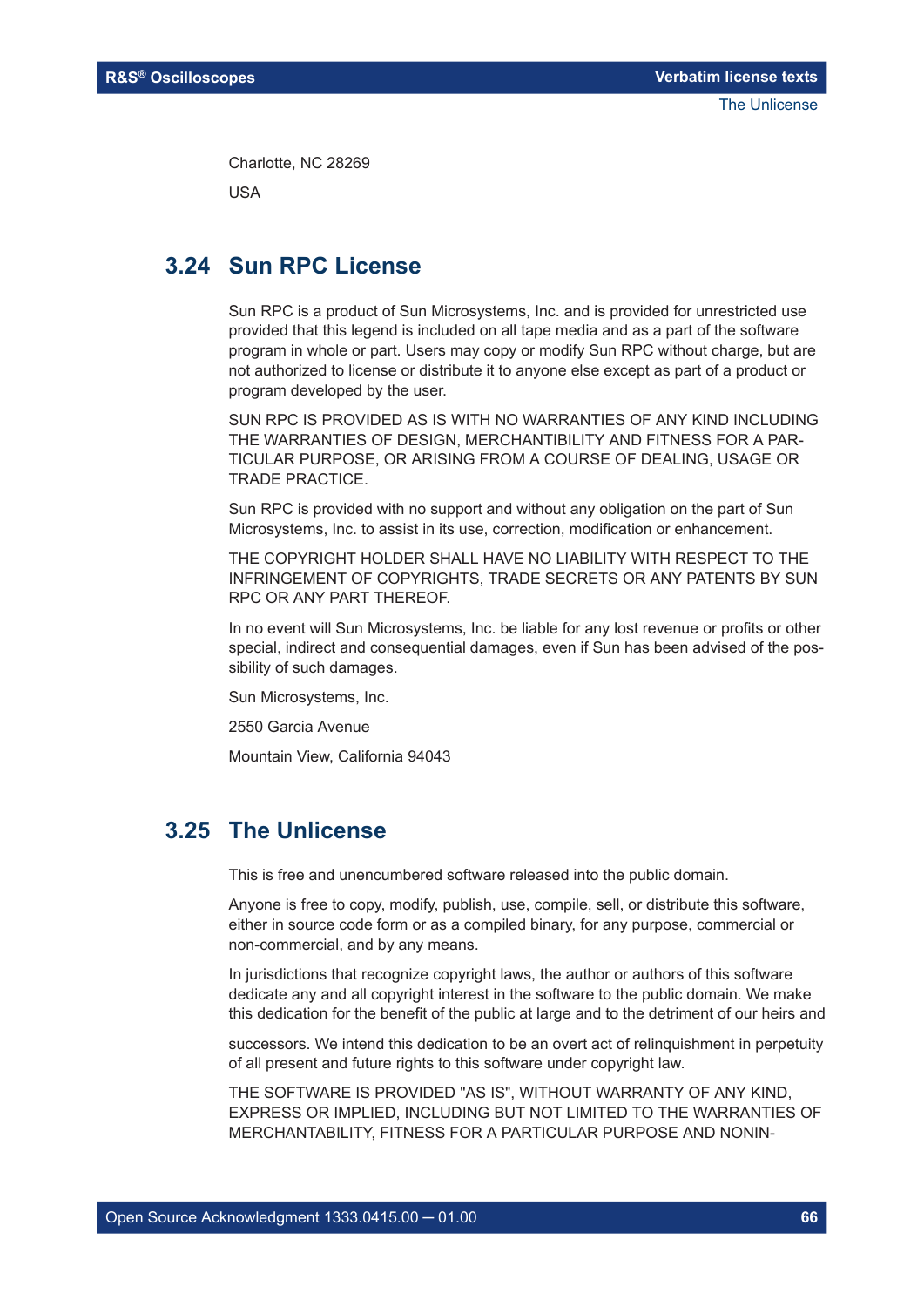<span id="page-66-0"></span>FRINGEMENT. IN NO EVENT SHALL THE COPYRIGHT HOLDER BE LIABLE FOR ANY CLAIM, DAMAGES OR OTHER LIABILITY, WHETHER IN AN ACTION OF CON-TRACT, TORT OR OTHERWISE, ARISING FROM, OUT OF OR IN CONNECTION WITH THE SOFTWARE OR THE USE OR OTHER DEALINGS IN THE SOFTWARE.

For more information, please refer to http://unlicense.org/

## **3.26 zlib License**

This software is provided 'as-is', without any express or implied warranty. In no event will the authors be held liable for any damages arising from the use of this software.

Permission is granted to anyone to use this software for any purpose, including commercial applications, and to alter it and redistribute it freely, subject to the following restrictions:

1. The origin of this software must not be misrepresented; you must not claim that you wrote the original software. If you use this software in a product, an acknowledgment in the product documentation would be appreciated but is not required.

2. Altered source versions must be plainly marked as such, and must not be misrepresented as being the original software.

3. This notice may not be removed or altered from any source distribution.

## **3.27 zlib License**

This software is provided 'as-is', without any express or implied warranty. In no event will the authors be held liable for any damages arising from the use of this software.

Permission is granted to anyone to use this software for any purpose, including commercial applications, and to alter it and redistribute it freely, subject to the following restrictions:

1. The origin of this software must not be misrepresented; you must not claim that you wrote the original software. If you use this software in a product, an acknowledgment in the product documentation would be appreciated but is not required.

2. Altered source versions must be plainly marked as such, and must not be misrepresented as being the original software.

3. This notice may not be removed or altered from any source distribution.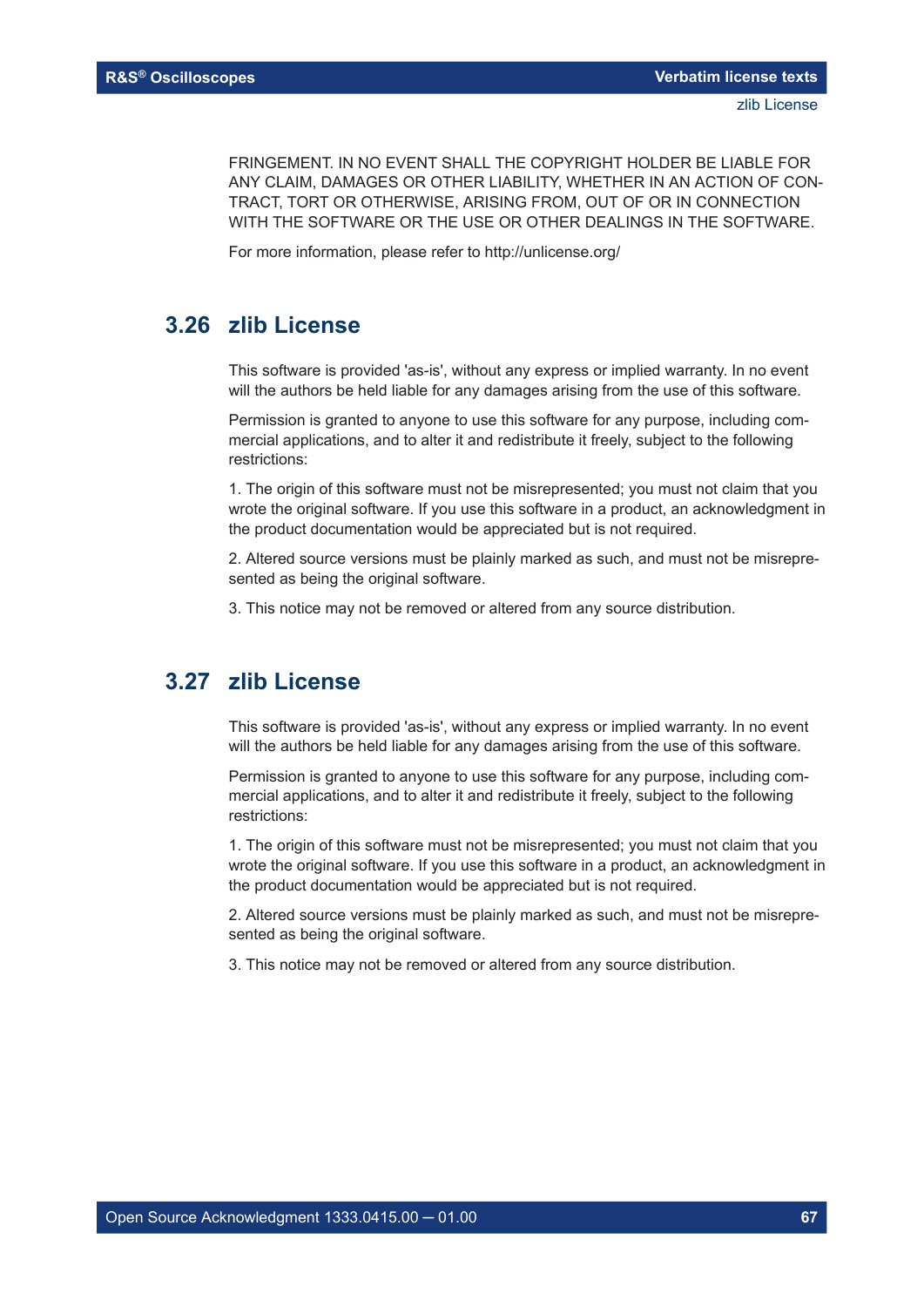## <span id="page-67-0"></span>4 Copyrights

The following table lists copyright notices for open source software packages (or parts of such software packages).

| Package                                                 | <b>Version</b> | Copyright                                                                                                              |
|---------------------------------------------------------|----------------|------------------------------------------------------------------------------------------------------------------------|
| 7-zip                                                   | 18.06          | 7-Zip Copyright (C) 1999-2010 Igor Pavlov.                                                                             |
| <b>AC Datatypes</b>                                     | 1.1            | Copyright 1996-2006, Mentor Graphics Corporation, All Rights<br>Reserved.                                              |
| <b>BOOST Library</b>                                    | 1.67.0         | (C) Copyright John maddock 1999.                                                                                       |
| chmlib                                                  | 0.38           | Copyright (C) 1994, 1995, 1996, 1999, 2000, 2001, 2002, 2004,<br>2005, 2006, 2007, 2008 Free Software Foundation, Inc. |
| CHMLib                                                  | 0.40           | Jed Wing <jedwin@ugcs.caltech.edu></jedwin@ugcs.caltech.edu>                                                           |
| Code from the<br>FreeBSD Project                        | unspecific     | Copyright (c) 1983, 1993 The Regents of the University of Califor-<br>nia.                                             |
| Code from the<br><b>LLVM Compiler</b><br>Infrastructure | unspecific     | Copyright (c) 2007-2012 University of Illinois at Urbana-Champaign.                                                    |
| DNSSD.DLL                                               | 320.5          | Copyright (c) 2003-2004, Apple Computer, Inc. All rights reserved.                                                     |
| <b>DOJO</b>                                             | 1.8.1          | Copyright (c) 2005-2007, The Dojo Foundation                                                                           |
| double-conver-<br>sion (V8 project)                     | unspecific     | Copyright 2010 the V8 project authors.                                                                                 |
| EasyHook                                                | 2.7.6270.0     | Copyright (C) 2009 Christoph Husse                                                                                     |
| Expat XML<br><b>Parser Toolkit</b>                      | 2.2            | Copyright (c) 1998, 1999, 2000 Thai Open Source Software Center<br>Ltd and Clark Cooper                                |
|                                                         |                | Copyright (c) 2001, 2002, 2003 Expat maintainers.                                                                      |
| FreeType                                                | 2.4.10         | Copyright 1996-2002, 2006 by David Turner, Robert Wilhelm, and<br>Werner Lemberg                                       |
| <b>GNU MP Bignum</b><br>Library                         | 4.1.2          | Copyright 1991, 1993-2016 Free Software Foundation, Inc.                                                               |
| Google Glog log-<br>ging library for C<br>$^{++}$       | 0.3.4          | Copyright <sup>©</sup> 1999, Google Inc.                                                                               |
| Google Protobuf<br>protocol buffers<br>library          | 3.5.2          | Copyright <sup>©</sup> 2008, Google Inc.                                                                               |
| libpng                                                  | 1.5.13         | Copyright (c) 2004, 2006-2012 Glenn Randers-Pehrson                                                                    |
| MD4 (RFC 1320)<br>Message-Digest<br>Algorithm           | unspecific     | Copyright (C) 1991-2, RSA Data Security, Inc. Created 1991.                                                            |
| MD5 (RFC 1321)<br>Message-Digest<br>Algorithm           | unspecific     | Copyright (C) 1991-2, RSA Data Security, Inc. Created 1991.                                                            |